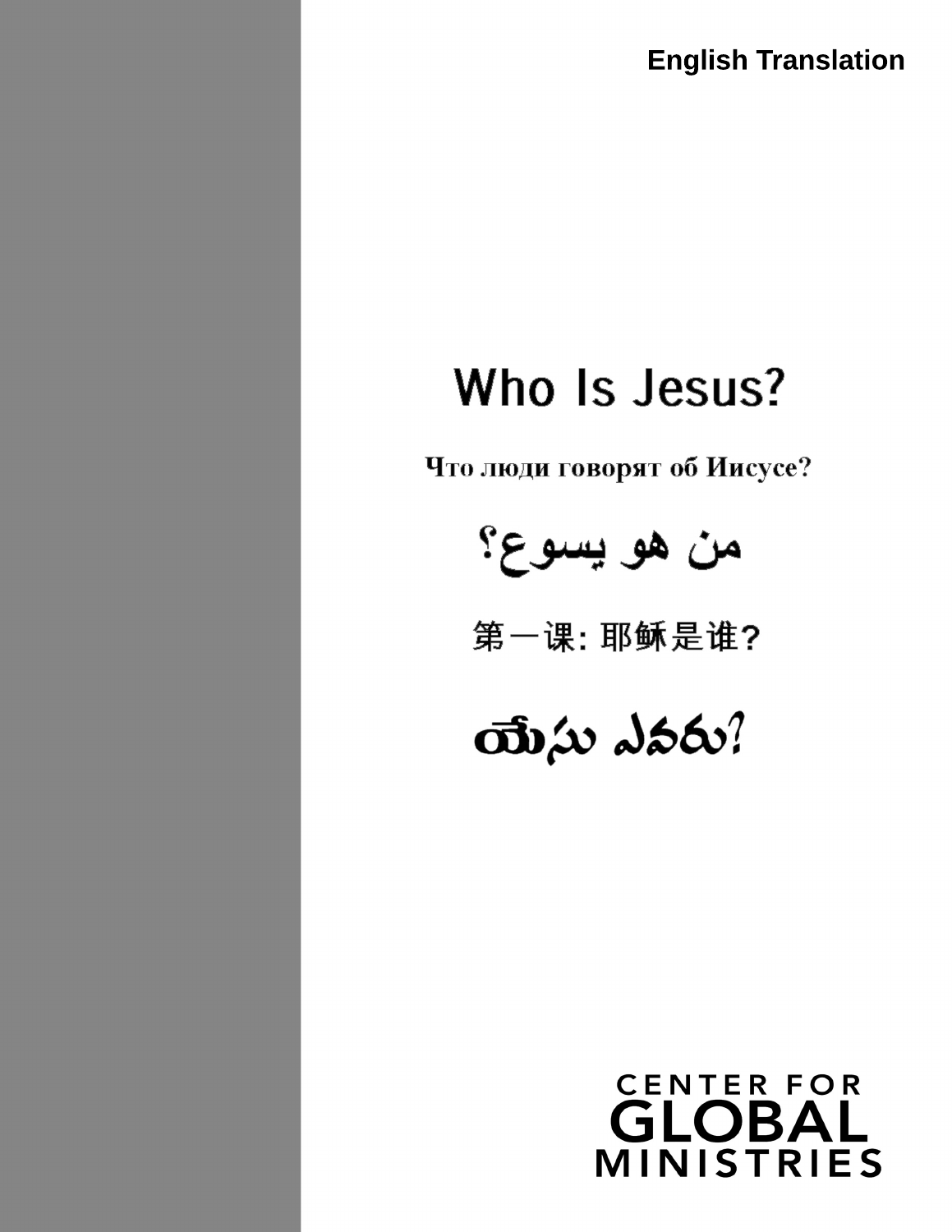## Who Is Jesus?

## Table of Contents

| 1.  | Who do people say He is?                        | $\mathbf 1$ |
|-----|-------------------------------------------------|-------------|
| 2.  | Is Jesus the Promised One of the Old Testament? | 3           |
| 3.  | Is Jesus the Son of God?                        | 8           |
| 4.  | Is Jesus God?                                   | 13          |
| 5.  | Was Jesus the Sinless Man?                      | 17          |
| 6.  | Is Jesus the Word of God?                       | 21          |
| 7.  | What Power does Jesus Have?                     | 25          |
| 8.  | Is Jesus the Lamb of God?                       | 29          |
| 9.  | Is Jesus the Savior of the world?               | 32          |
| 10. | Did Jesus conquer death?                        | 36          |
| 11. | Is Jesus our Lord?                              | 40          |
| 12. | Is Jesus a Righteous Judge?                     | 45          |
| 13. | Who is Jesus for?                               | 49          |
| 14. | <b>Final Things</b>                             | 51          |

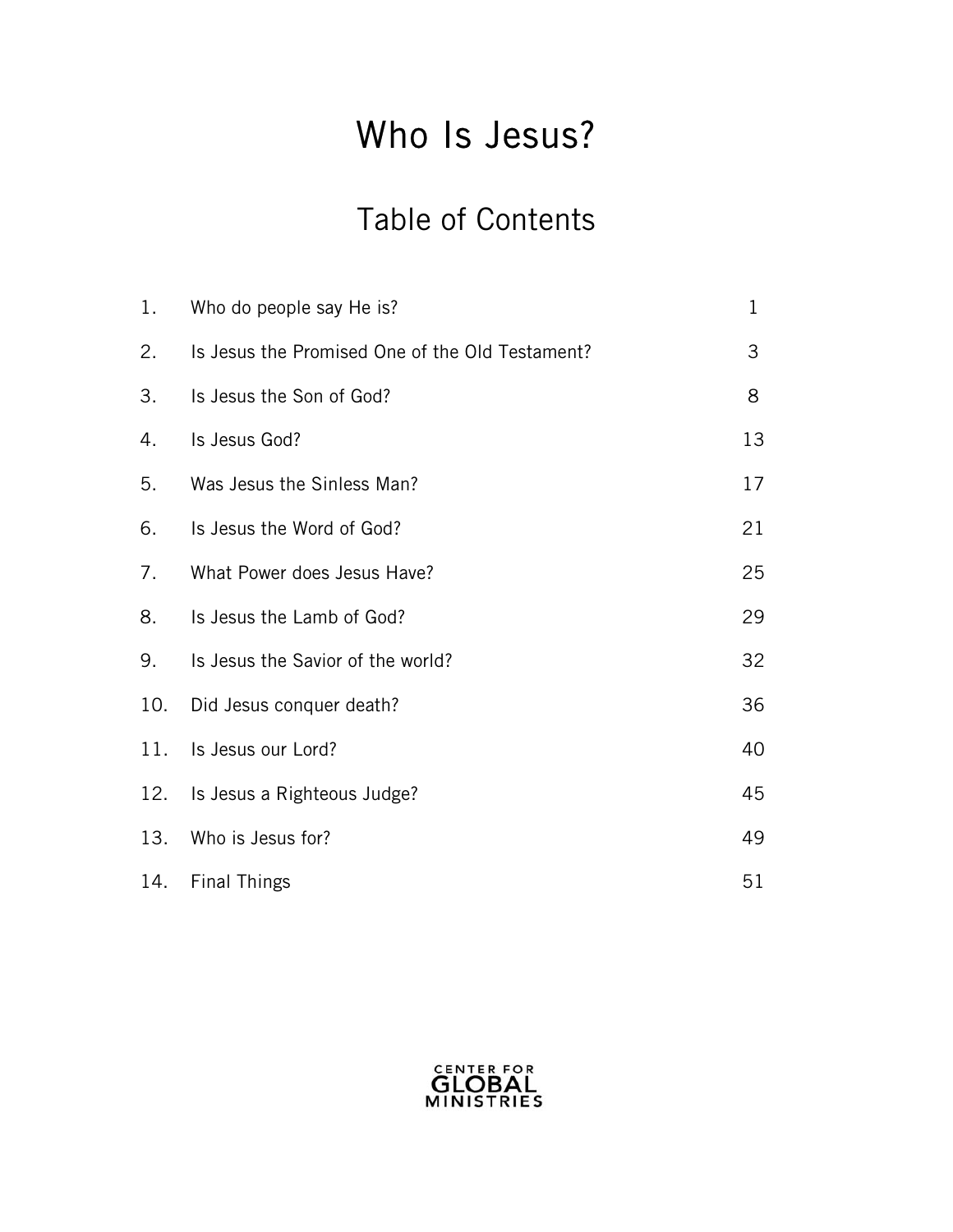### **Lesson 1: Who do people say he is?**

#### Memory Verse:

Jesus and his disciples went on to the villages around Caesarea Philippi. On the way he asked them, "Who do people say I am?" Mark 8:27

#### Introduction:

In these thirteen lessons we shall learn some of the great truths concerning Jesus which are taught in God's Word – the Bible. The question that Jesus asked His disciples in our memory verse is a question that every person must answer at some time in their life.

Today, people have many opinions of who is Jesus? There is no other name for which we can ask this question that will generate as many opinions as asking about Jesus. Some people are positive about who they believe He is. They may either believe He is God, the promised Christ (Messiah) of the Bible, or they may believe He is not, but they are positive. Others don't know; still others are either not sure or have no real opinion at all.

A recent article in an American newspaper was titled, "From a single faith come many images of a savior". In the article, a US Senator was quoted as describing the baby Jesus as a homeless person who would have been mistreated today. A state governor was quoted as naming Jesus as his favorite philosopher. Readers who submitted pictures to the paper of their image of Jesus sent in drawings ranging from a carpenter to a clown.

Josh McDowell, in his best selling book "Evidence That Demands a Verdict", writes that every person will have to make a decision about Jesus. Since Jesus claimed He was God, we must decide if he was a liar, a lunatic, or is he our Lord? We cannot ignore Him, nor can we be ambivalent about Him and His claim that He is God. After reading the following three Scripture passages, write down why everyone must answer this question of "Who is Jesus?"

\_\_\_\_\_\_\_\_\_\_\_\_\_\_\_\_\_\_\_\_\_\_\_\_\_\_\_\_\_\_\_\_\_\_\_\_\_\_\_\_\_\_\_\_\_\_\_\_\_\_\_\_\_\_\_\_\_\_\_\_\_\_\_\_\_\_\_\_\_\_\_\_\_\_\_\_\_\_\_\_\_\_\_\_\_\_

 $\_$  ,  $\_$  ,  $\_$  ,  $\_$  ,  $\_$  ,  $\_$  ,  $\_$  ,  $\_$  ,  $\_$  ,  $\_$  ,  $\_$  ,  $\_$  ,  $\_$  ,  $\_$  ,  $\_$  ,  $\_$  ,  $\_$  ,  $\_$  ,  $\_$  ,  $\_$  ,  $\_$  ,  $\_$  ,  $\_$  ,  $\_$  ,  $\_$  ,  $\_$  ,  $\_$  ,  $\_$  ,  $\_$  ,  $\_$  ,  $\_$  ,  $\_$  ,  $\_$  ,  $\_$  ,  $\_$  ,  $\_$  ,  $\_$  ,

### **John 12:47-48**

### **Rev 3:15-17**

### **John 6:68-69**

Why must each person answer the question, "Who is Jesus?"

Make a list below of what you believe people **today** say who Jesus is.

| 5.               |                                           | 10. |                                                                                                                       |
|------------------|-------------------------------------------|-----|-----------------------------------------------------------------------------------------------------------------------|
| $\overline{4}$ . |                                           | 9.  |                                                                                                                       |
| 3.               | <u> 2000 - Jan Barnett, mars et al. (</u> | 8.  | <u> 1989 - Johann John Stein, meil in der Stein und der Stein und der Stein und der Stein und der Stein und der S</u> |
| 2.               |                                           | 7.  |                                                                                                                       |
|                  |                                           | 6.  | <u> 1980 - Andrea Andrewski, fransk politik (d. 1980)</u>                                                             |

MINISTRIES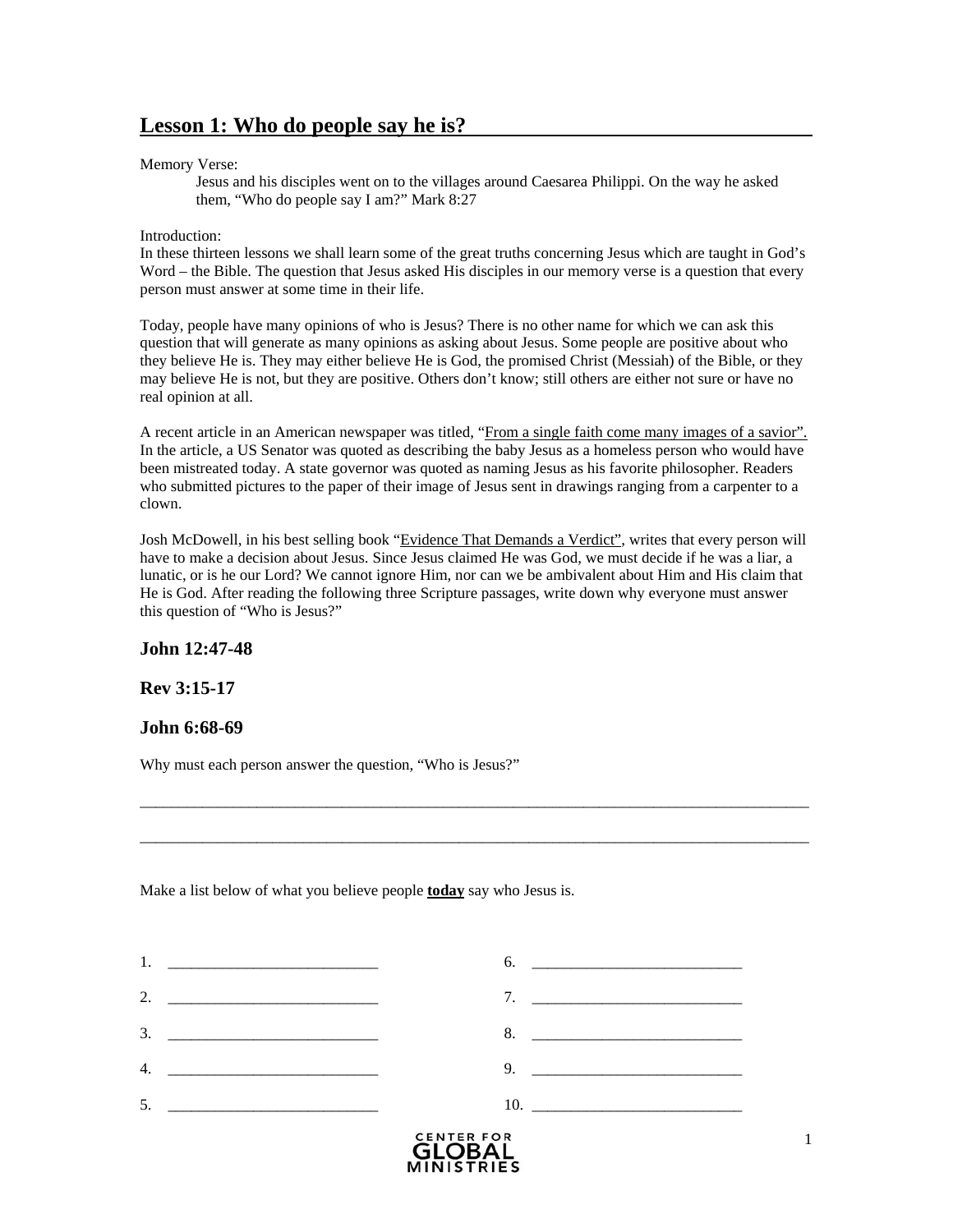During the time Jesus walked on Earth, people had to answer the same question – Who is Jesus? Read the following Scripture about a blind man who Jesus healed. Make a list of every statement about who the various people in the story thought this man Jesus was.

#### **John 9:1-41**

| 1. <u>_____________________________</u> | 6. |
|-----------------------------------------|----|
|                                         |    |
|                                         | 8. |
|                                         |    |
| 5.                                      |    |

(Add more lines if you need them)

The Apostle Peter was asked the question directly by Jesus as to who he believed Jesus was. Read Peter's response below.

#### **Mark 8:27-29**

#### **Luke 22:66-71**

### **Luke 23:1-4**

What differences do you see between the two questions? Why was the question slightly different? What was the reaction of the High Priest when he got his answer as compared to Pilate when he got his answer?

\_\_\_\_\_\_\_\_\_\_\_\_\_\_\_\_\_\_\_\_\_\_\_\_\_\_\_\_\_\_\_\_\_\_\_\_\_\_\_\_\_\_\_\_\_\_\_\_\_\_\_\_\_\_\_\_\_\_\_\_\_\_\_\_\_\_\_\_\_\_\_\_\_\_\_\_\_\_\_\_\_\_\_\_\_\_

 $\_$  ,  $\_$  ,  $\_$  ,  $\_$  ,  $\_$  ,  $\_$  ,  $\_$  ,  $\_$  ,  $\_$  ,  $\_$  ,  $\_$  ,  $\_$  ,  $\_$  ,  $\_$  ,  $\_$  ,  $\_$  ,  $\_$  ,  $\_$  ,  $\_$  ,  $\_$  ,  $\_$  ,  $\_$  ,  $\_$  ,  $\_$  ,  $\_$  ,  $\_$  ,  $\_$  ,  $\_$  ,  $\_$  ,  $\_$  ,  $\_$  ,  $\_$  ,  $\_$  ,  $\_$  ,  $\_$  ,  $\_$  ,  $\_$  ,

 $\_$  ,  $\_$  ,  $\_$  ,  $\_$  ,  $\_$  ,  $\_$  ,  $\_$  ,  $\_$  ,  $\_$  ,  $\_$  ,  $\_$  ,  $\_$  ,  $\_$  ,  $\_$  ,  $\_$  ,  $\_$  ,  $\_$  ,  $\_$  ,  $\_$  ,  $\_$  ,  $\_$  ,  $\_$  ,  $\_$  ,  $\_$  ,  $\_$  ,  $\_$  ,  $\_$  ,  $\_$  ,  $\_$  ,  $\_$  ,  $\_$  ,  $\_$  ,  $\_$  ,  $\_$  ,  $\_$  ,  $\_$  ,  $\_$  ,

The answers today are not different than in the days when Jesus walked the Earth. The reactions of people are also not different today than in Biblical times. But if Jesus is who He says He is then learning the answer to this question is a matter of eternal life.

Next week we will look at the question, "Is Jesus the promised one of the Old Testament?"

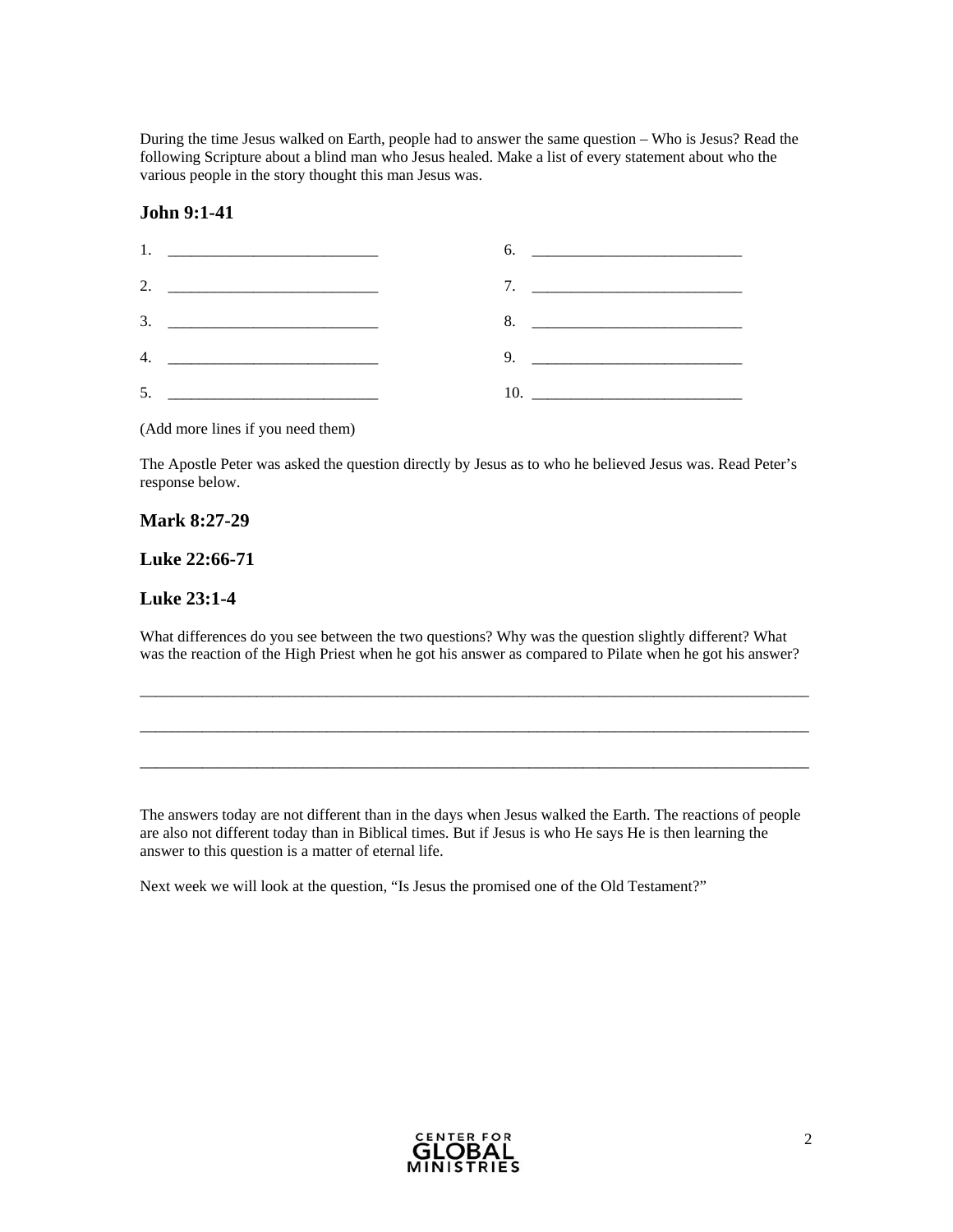### **Lesson 2: Is Jesus the Promised one of the Old Testament?**

Memory Verse:

*To him all the prophets bear witness that every one who believes in Him receives forgiveness of sins through His name.* Acts 10:43

#### Introduction:

Did a man named Jesus actually live on this earth? Why was there an expectation that God would send someone to be a savior, a messiah; someone who would "save His people?"

Outside of the Bible there is ample evidence that a man named Jesus actually lived on this earth in Israel at exactly the time frame the Bible identifies.

The popular historian Will Durant, himself not a Christian, wrote concerning Christ's historical validity, *"The denial of that existence seems never to have occurred even to the bitterest gentile or Jewish opponents of nascent [fundamental] Christianity"* (Durant, The Story of Civilization, vol. 3, p. 555). And again, *'That a few simple men should in one generation have invented so powerful and appealing a personality, so lofty an ethic and so inspiring a vision of human brotherhood, would be a miracle far more incredible than any recorded in the Gospels"* (Ibid., p. 557).

It is a substantial thing that a non-Christian historian of Durant's fame who spent his life considering historical facts should affirm the reality of Christ's existence as well as the rapid growth of the early movement.

The Jewish historian Josephus, writing for the Roman government in the 70's A.D. records some incidental things regarding Christ and the church. He confirms that John the Baptist died at the hand of Herod (this same incident is recorded in the gospels) as well as the death of, *"The brother of Jesus, who was called Christ, whose name was James…he delivered them to be stoned"* (Josephus, Antiquities of the Jews, Book XVIII, ch. V, p. 20; Book XX, ch. IX, p. 140). Again we have sources external to the Bible that demonstrate the historical reliability of the text. Josephus, who was probably alive during the time of Christ, is attesting to the reality of his existence. What this also tells us is that within 40 years of Christ's death, the knowledge of Jesus was widespread enough that Josephus could reference him and expect his readers to know exactly who he was talking about.

Before the birth of Jesus, for over 600 years the Jews had either as a people been held in captivity in a foreign country, or they had seen their own country occupied by armies and ruler of foreign nations. The people had obviously tired of this bondage. According to the Jewish historian Josephus, as well as the Roman historian Tactitus, in the years preceding the birth of Jesus, there was an unusual expectation of the coming of the Messiah that had been foretold by their prophets.

Hundreds of years before Jesus was born, the prophets (preachers) of the Old Testament spoke God's message to the people. The message was that God would send a Savior (the One who makes a person right with God) into the world. In Jewish thought this person was called The Messiah – The Anointed One. Although there are many references to this Savior before the Jewish people were in captivity in Babylon, the first time the Scriptures record that this Messiah would be the actual title of a King who would come in the future is in the Book of Daniel. Before that the term was used to refer to an "anointed" person. However, perhaps because of their constant occupation by other empires, the Jews began to see this Anointed One as a military and political ruler who would set them free from the then Roman army of occupation. Read over the following from Nelson's Bible Dictionary.

#### MESSIAH

*In Old Testament times, part of the ritual of commissioning a person for a special task was to anoint him with oil. The phrase anointed one was applied to a person in such cases. In the Old Testament, Messiah is used more than 30 times to describe kings <2 Sam. 1:14,16>, priests <Lev.* 

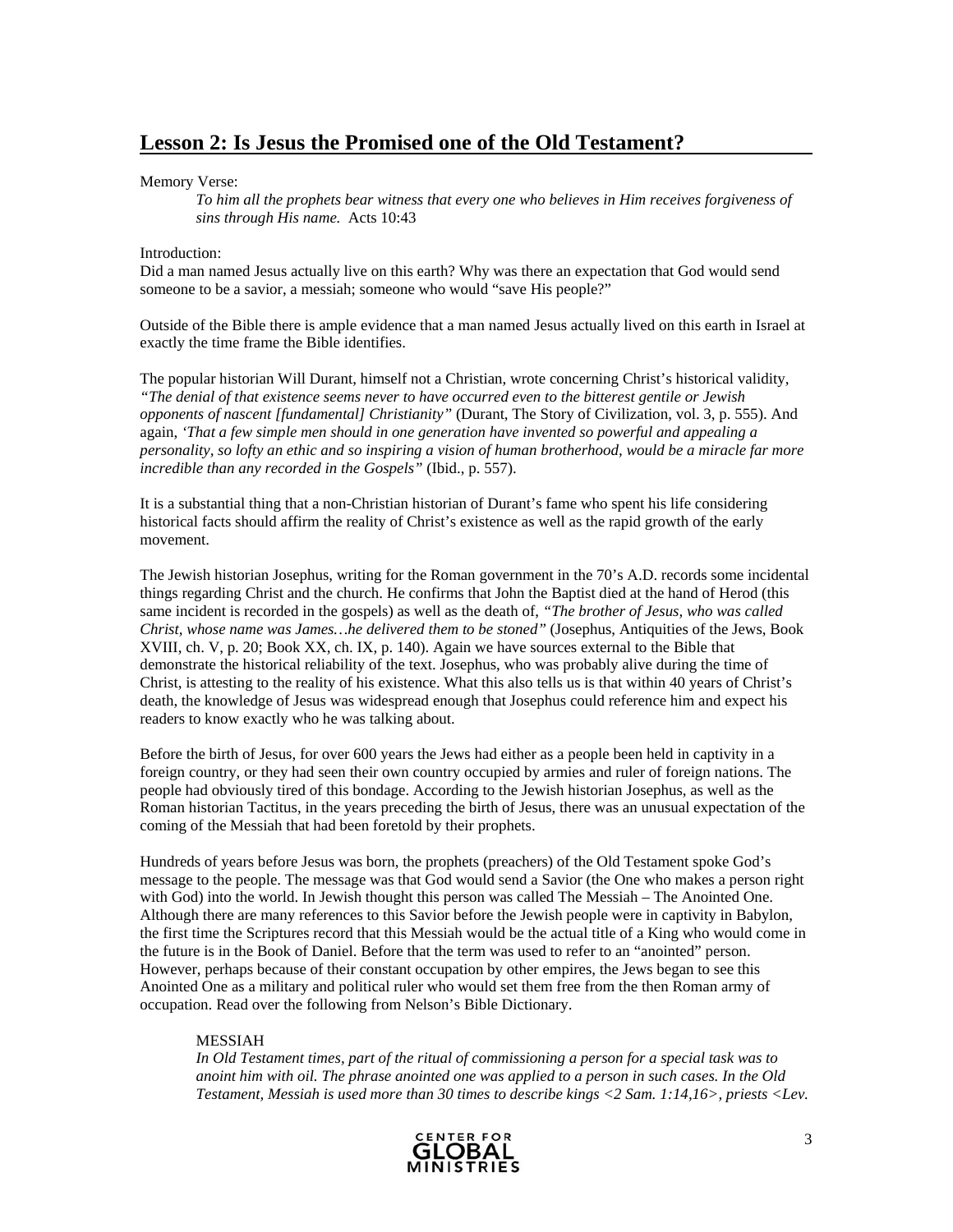*4:3,5,16>, the patriarchs <Ps. 105:15>, and even the Persian King Cyrus <Is. 45:1>. The word is also used in connection with King David, who became the model of the messianic king who would come at the end of the age <2 Sam. 22:51; Ps. 2:2>. But it was not until the time of Daniel (sixth century B.C.) that Messiah was used as an actual title of a king who would come in the future <Dan. 9:25-26>. Still later, as the Jewish people struggled against their political enemies, the Messiah came to be thought of as a political, military ruler.* 

Now read the account of the Anointed One found in Daniel 9:25-27.

### **Dan 9:25-27**

The Prophets who wrote the Scriptures of the Old Testament, not only testified that He would come as a king in the future, but they also told certain things about His coming and other things which would happen in his life. There are many prophecies about this Messiah (over 300) that we will not cover here due to time and space, but we will look at several of them to see if what the Prophets wrote and what we know about Jesus will lead us to Him.

As we do this study we should also remember this—the prophets of the Old Testament lived and spoke hundreds of years before Jesus was born. They spoke as God taught them by His Spirit, yet the things they said actually happened just as the prophets had said.

### **THE PLACE OF THE MESSIAHS' BIRTH WAS FORETOLD: Micah 5:2**

Micah spoke these words more than 700 years before Jesus was born. It is impossible that man cold have such knowledge. He could have known this only as the Spirit of God taught him.

### **Micah 5:2**

Now turn in your Bible and read Matthew 2:1-6.

### **Matt 2:1-6**

### **THE MESSIAH WOULD BE BORN OF A VIRGIN: Isaiah 7:14**

We know that a virgin could never give birth to a child unless the power of God caused it to happen.

### **Isa 7:14**

Now turn in your bible and read Luke 1:26-35

### **Luke 1:26-35**

What the Prophet predicted is exactly what did happen. In Luke 1:26-35 we read how Mary, who was a virgin (she had not known a man), was caused to be the mother of Jesus. Although Joseph was known as the earthly father of Jesus, God's word teaches us clearly that Joseph and Mary did not live together as husband and wife until after Jesus was born. We learn of this in Matthew 1:18-25. The words of Isaiah were not fulfilled for many years. But in the birth of Jesus all was done Just as God had promised through the prophet Isaiah.

**Matt 1:18-25** 

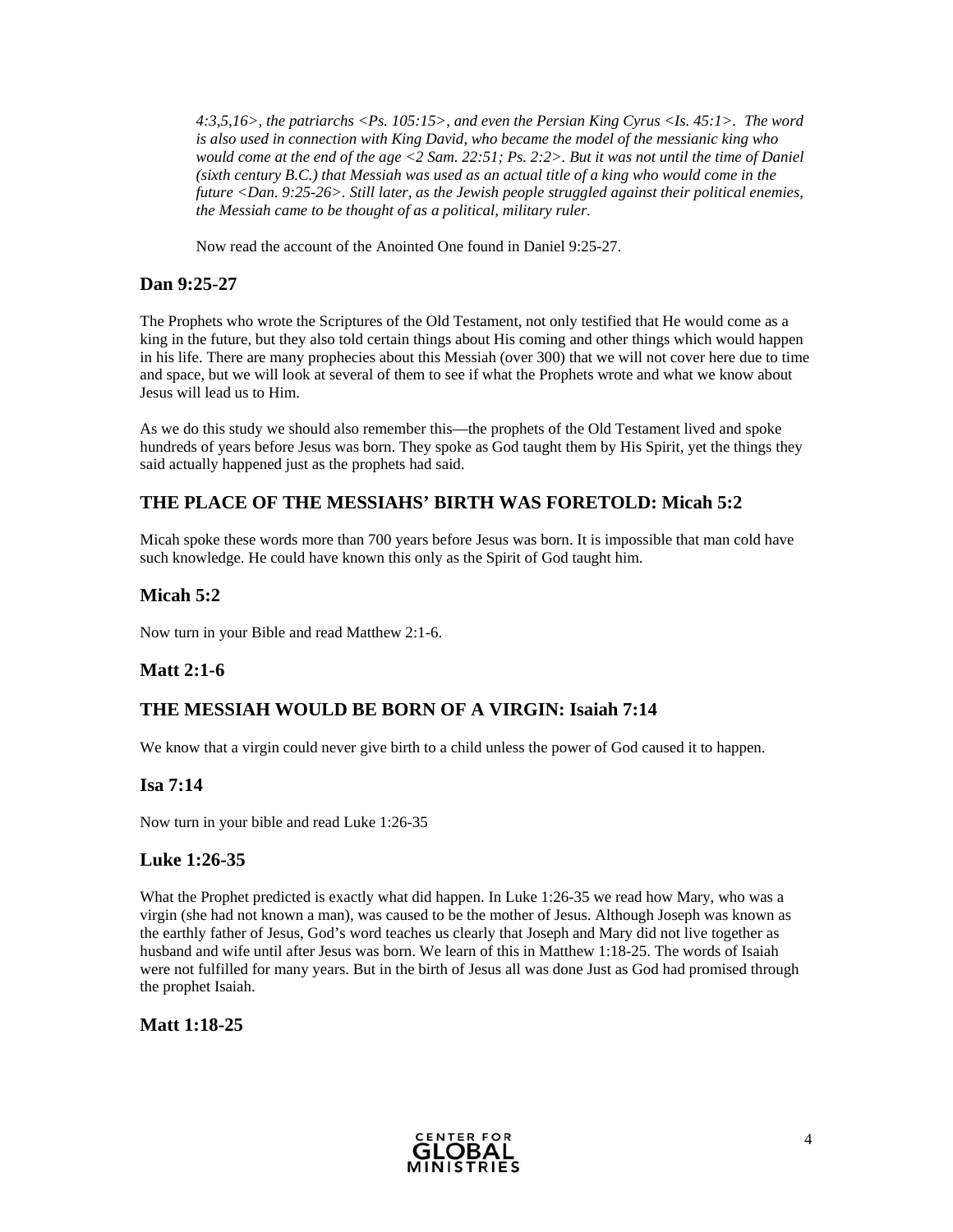### **IT WAS FORETOLD THAT THE MESSIAH WOULD HAVE THE SPIRET OF GOD:**

### **Isaiah 42:1**

Now read John 1:32-34 and John 3:34,35.

#### **John 1:32-34**

### **John 3:34-35**

As we read the New Testament we find that this promise made by Isaiah was surely fulfilled. Jesus was filled with the Spirit of God. The Spirit of God is called by the name Holy Ghost or Holy Spirit in the New Testament.

### **THE PEOPLE'S REFUSAL OF THE MESSIAH WAS FORETOLD: Isaiah 53:3**

For many years the people of Israel had been looking for a Saviour because of the words of the prophets. However, they did not understand the kind of Saviour that God was going to send them. They wanted a Saviour who could save them from their earthly enemies and give them great wealth and power.

#### **Isa 53:3**

Now read Matthew 27:22-23

### **Matt 27:22-23**

The Bible tells us that God has a rule that says, "the wages of sin are death." God planned to send Jesus in order that Jesus might save all people from their sin. God knew that when Jesus refused to do the wishes of the people they would reject Him and kill Him on a cross. Jesus did not do what the people wished, but spoke to them concerning their sin and their need to turn from those sins. This was spoken of long before it happened so that, when it did happen, the people would understand how Jesus had fulfilled this prophecy also. In the New Testament we read how the rulers and religious leaders hated Jesus and finally nailed Him on a cross.

Read the following about Crucifixion from Nelson's Bible Dictionary.

#### *CRUCIFIXION*

*The method of torture and execution used by the Romans to put Christ to death. At a crucifixion the victim usually was nailed or tied to a wooden stake and left to die.*

*Crucifixion was used by many nations of the ancient world, including Assyria, Media, and Persia. Alexander the Great of Greece crucified 2,000 inhabitants of Tyre when he captured the city. The Romans later adopted this method and used it often throughout their empire. Crucifixion was the Romans' most severe form of execution; so it was reserved only for slaves and criminals. No Roman citizen could be crucified.* 

*Crucifixion involved attaching the victim with nails through the wrists or with leather thongs to a crossbeam attached to a vertical stake. Sometimes blocks or pins were put on the stake to give the victim some support as he hung suspended from the crossbeam. At times the feet were also nailed to the vertical stake. As the victim hung dangling by the arms, the blood could no longer circulate to his vital organs. Only by supporting himself on the seat or pin could the victim gain relief.* 

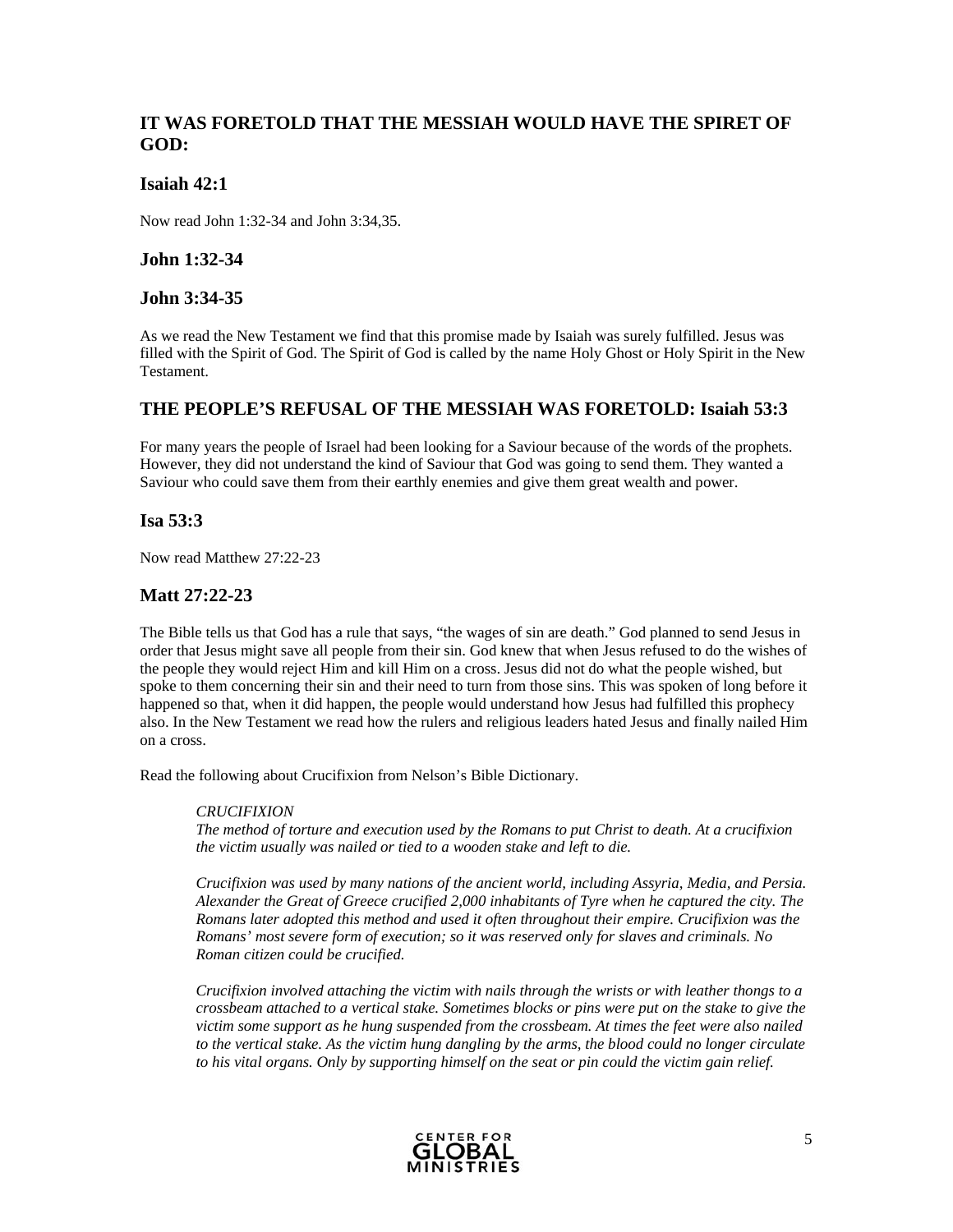*But gradually exhaustion set in, and death followed, although usually not for several days. If the victim had been severely beaten, he would not live this long. To hasten death, the executioners sometimes broke the victim's legs with a club. Then he could no longer support his body to keep blood circulation, and death quickly followed. Usually bodies were left to rot or to be eaten by scavengers.* 

### **THE ENTRY OF THE MESSIAH INTO JERUSALEM WAS FORETOLD: Zechariah 9:9**

This prophecy tells exactly how the Messiah would make his entry of victory into Jerusalem-as a lowly person riding upon a donkey.

### **Zech 9:9**

Now read Matthew 21:1-9

### **Matt 21:1-9**

Jesus fulfilled this prophecy written hundreds of years before His ministry on Earth.

### **THE BETRAYAL OF THE MESSIAH WAS FORETOLD: Psalm 41:9**

This verse tells us that the betrayer of the Messiah would be a close friend. It would be some one He trusted and who even ate with Him.

### **Ps 41:9**

Now read John 13:2; 21-27 and Matthew 26:14-16

### **John 13:2**

**John 13:21-27** 

### **Matt 26:14-16**

Judas Iscariot was that man the Prophet predicted. He lived as one of Jesus' disciples (followers) for three years. He even preached. But his heart was not right with God. In John 12:6 we learn that during this time Judas was stealing money. Because of his love for money he agreed to betray Jesus and in doing this, the Prophecy was fulfilled in Matthew 26:14-16

### **DETAILS OF THE DEATH OF THE MESSIAH WERE FORETOLD**

There are so many prophecies in the Old Testament which tell of the Messiahs' death that we cannot study them all in this short lesson. We will consider a few of them. The following table first shows an Old Testament prophecy relating to the death of the Messiah. The second column shows a New Testament verse that identifies Jesus as fulfilling that prophecy.

| <b>Prophecy</b>                  | <b>OT Scripture</b> | <b>Fulfillment in Christ</b> |
|----------------------------------|---------------------|------------------------------|
| His cry to God                   | Ps 22:1             |                              |
| People making fun of Him and     | $Ps$ 22:6-8         | Matt 27:39-43                |
| hating Him                       |                     |                              |
| Nails were driven into His hands | $Ps$ 22:16          | John 20:25                   |
| and feet                         |                     |                              |

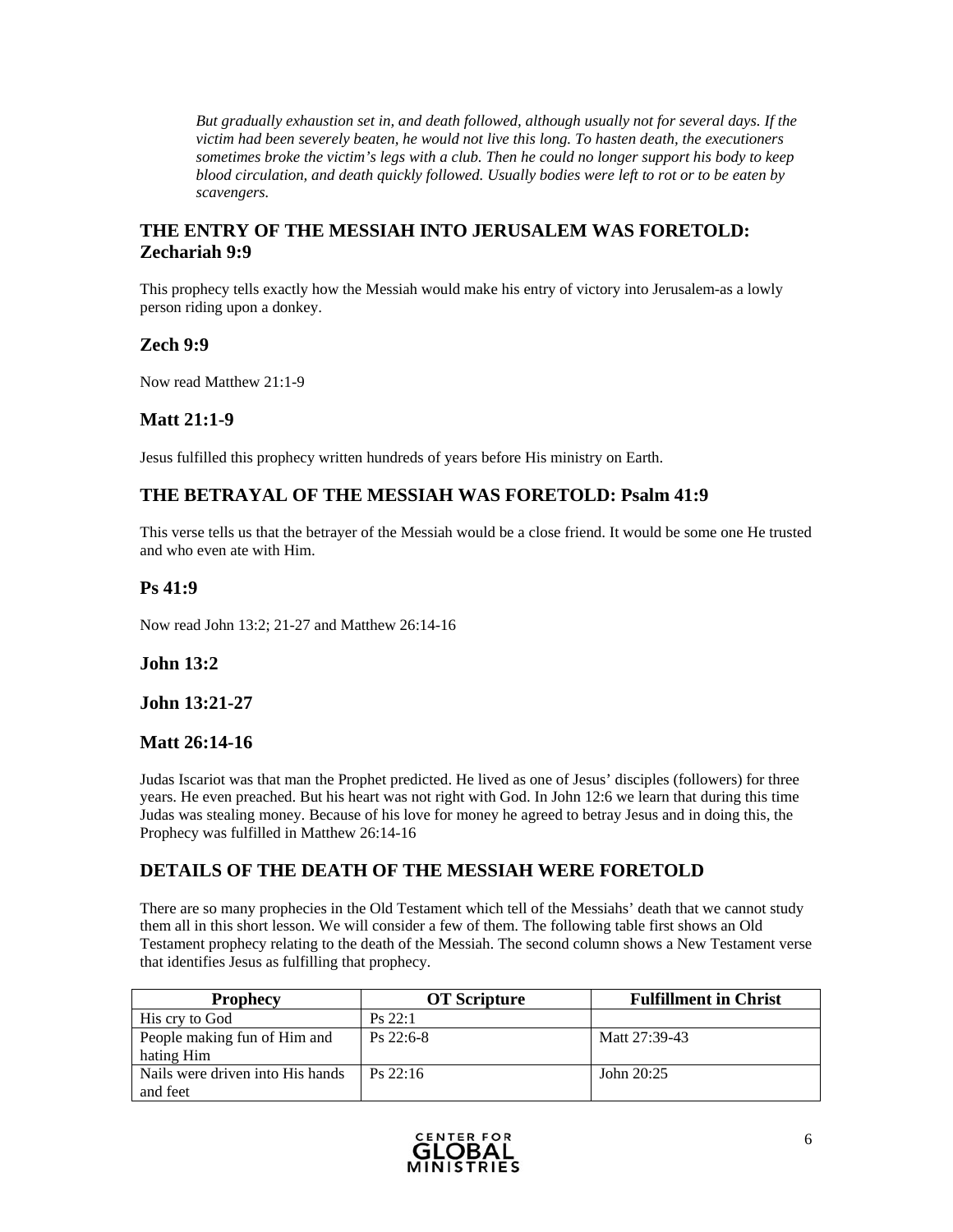| They gambled for His clothes  | $Ps$ 22:18  | Matt 27:35    |
|-------------------------------|-------------|---------------|
| His death on the cross was    | Isa $53:6$  | 2 Cor 5:21    |
| because of our sins           |             |               |
| He kept quiet at his trial    | Isa 53:7    | Matt $27:12$  |
| He was regarded as a criminal | Isa $53:12$ | Mark 15:27-29 |

Jesus fulfils the prophecy of the Old Testament regarding the death of the Messiah.

### **THE RESURRECTION OF THE MESSIAH WAS FORETOLD: Psalm 16:10**

The prophecies of the Old Testament foretold that the Messiah would not stay in the grave after His death, but would rise from the dead.

### **Ps 16:10**

Now read John 19:40-42; 20:6-17

### **John 19:40-42**

### **John 20:6-17**

As Peter, one of Jesus' Disciples, preached on the day of Pentecost (the day the Holy Spirit of God came into the world) he used these verses from the Psalm as proof that God had foretold the resurrection (raised from the dead) of Jesus. When Peter had finished his message many of the people realized how Jesus had fulfilled the prophecies of the Old Testament. They then believed that Jesus must surely be the promised Saviour of the Old Testament. That very day about three thousand people turned from their sins and accepted Jesus as their Lord and Saviour. When they did this they received forgiveness of sin and life which lasts forever.

### **Acts 2:22-27**

### **JESUS IS THE ONE FORETOLD BY THE PROPHETS**

How do you now believe the evidence demonstrates that Jesus fulfils all the prophecies of the Old Testament about the Messiah?

 $\_$  ,  $\_$  ,  $\_$  ,  $\_$  ,  $\_$  ,  $\_$  ,  $\_$  ,  $\_$  ,  $\_$  ,  $\_$  ,  $\_$  ,  $\_$  ,  $\_$  ,  $\_$  ,  $\_$  ,  $\_$  ,  $\_$  ,  $\_$  ,  $\_$  ,  $\_$  ,  $\_$  ,  $\_$  ,  $\_$  ,  $\_$  ,  $\_$  ,  $\_$  ,  $\_$  ,  $\_$  ,  $\_$  ,  $\_$  ,  $\_$  ,  $\_$  ,  $\_$  ,  $\_$  ,  $\_$  ,  $\_$  ,  $\_$  ,

 $\_$  ,  $\_$  ,  $\_$  ,  $\_$  ,  $\_$  ,  $\_$  ,  $\_$  ,  $\_$  ,  $\_$  ,  $\_$  ,  $\_$  ,  $\_$  ,  $\_$  ,  $\_$  ,  $\_$  ,  $\_$  ,  $\_$  ,  $\_$  ,  $\_$  ,  $\_$  ,  $\_$  ,  $\_$  ,  $\_$  ,  $\_$  ,  $\_$  ,  $\_$  ,  $\_$  ,  $\_$  ,  $\_$  ,  $\_$  ,  $\_$  ,  $\_$  ,  $\_$  ,  $\_$  ,  $\_$  ,  $\_$  ,  $\_$  ,

\_\_\_\_\_\_\_\_\_\_\_\_\_\_\_\_\_\_\_\_\_\_\_\_\_\_\_\_\_\_\_\_\_\_\_\_\_\_\_\_\_\_\_\_\_\_\_\_\_\_\_\_\_\_\_\_\_\_\_\_\_\_\_\_\_\_\_\_\_\_\_\_\_\_\_\_\_\_\_\_\_\_\_\_\_\_

 $\_$  ,  $\_$  ,  $\_$  ,  $\_$  ,  $\_$  ,  $\_$  ,  $\_$  ,  $\_$  ,  $\_$  ,  $\_$  ,  $\_$  ,  $\_$  ,  $\_$  ,  $\_$  ,  $\_$  ,  $\_$  ,  $\_$  ,  $\_$  ,  $\_$  ,  $\_$  ,  $\_$  ,  $\_$  ,  $\_$  ,  $\_$  ,  $\_$  ,  $\_$  ,  $\_$  ,  $\_$  ,  $\_$  ,  $\_$  ,  $\_$  ,  $\_$  ,  $\_$  ,  $\_$  ,  $\_$  ,  $\_$  ,  $\_$  ,

Next week we will look at whether Jesus is the Son of God?

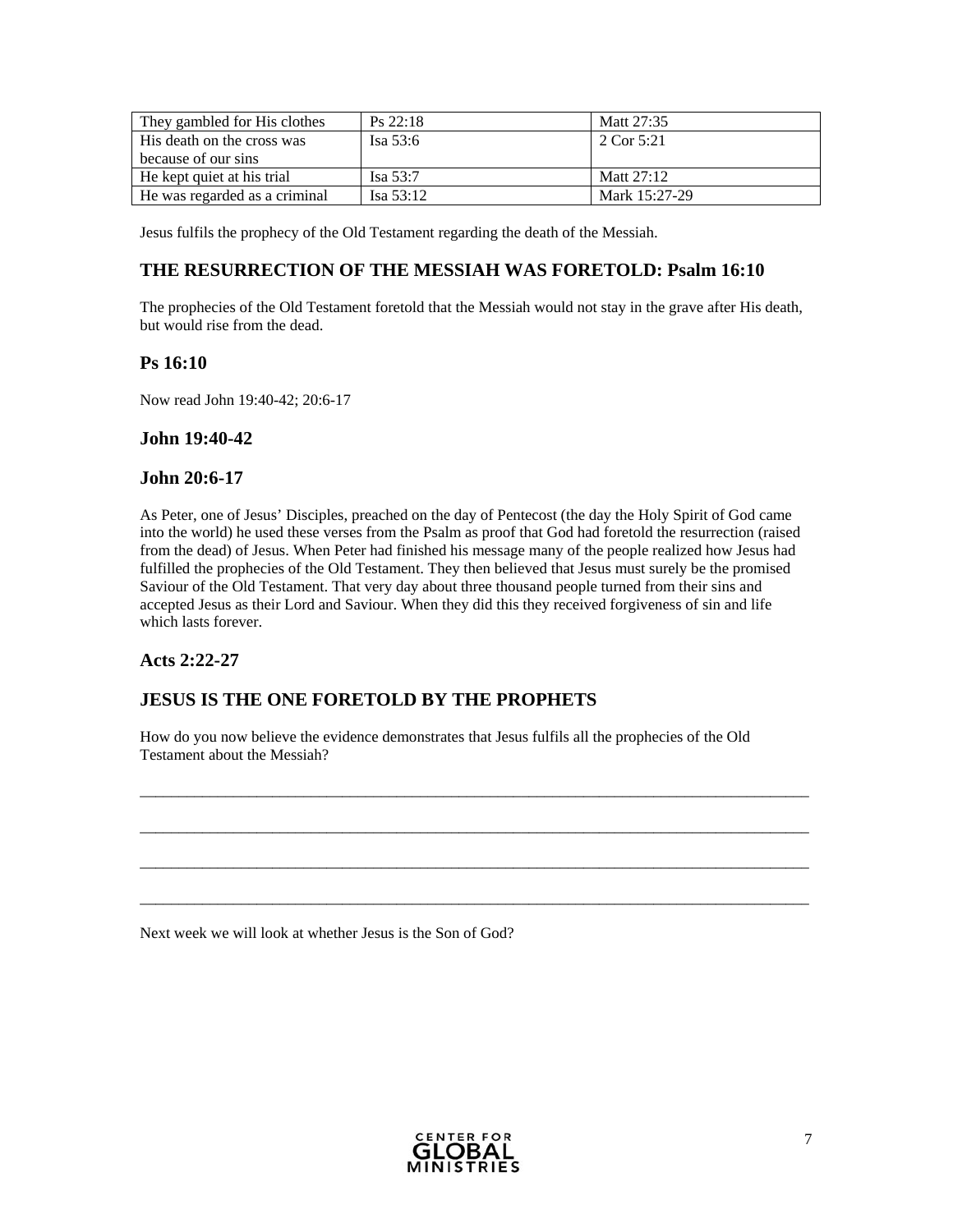### **Lesson 3: Is Jesus the Son of God?**

Memory Verse:

*And lo, a voice from heaven, saying, "This is My beloved son, with whom I am well pleased,"*  Matthew 3:17

Introduction:

In this lesson we shall study what the Bible teaches concerning Jesus as the Son of God. There are some people who say:

"We agree that Jesus is the Son of God. We agree because all people are the sons of God. God created us all and He is our heavenly Father, therefore we are all sons of God."

This is NOT what the Bible teaches concerning Jesus as the Son of God. We will see that the Bible teaches that Jesus is the only Son of God. There is not, has never been, and will never be another related to God as Jesus is.

### **JESUS HAD NO EARTHLY FATHER**

If Jesus had an earthly father, then His claim to be the Son of God could not be true. The Bible tells us about the birth of Jesus and that it is clear that He did not have an earthly father.

Read carefully Matthew 1:18-25 and Luke 1:26-35

### **Matt 1:18-25**

### **Luke 1:26-35**

From these verses we learn the following things. Fill in the blanks.

|  | Joseph and Mary were planning | The angel | appeared to |
|--|-------------------------------|-----------|-------------|
|--|-------------------------------|-----------|-------------|

Mary and told her that she would bear a child. She said this would be impossible because she was

\_\_\_\_\_\_\_\_\_\_\_\_\_\_\_\_\_\_\_\_. Gabriel told her that the \_\_\_\_\_\_\_\_\_\_\_\_\_\_\_\_\_\_\_\_ would come over her and that

the child would be called \_\_\_\_\_\_\_\_\_\_\_\_\_\_\_\_\_\_\_\_. When Joseph learned that Mary was expecting to bear

a child he planned to \_\_\_\_\_\_\_\_\_\_\_\_\_\_\_\_\_\_\_\_. An \_\_\_\_\_\_\_\_\_\_\_\_\_\_\_\_\_\_\_\_ appeared to Joseph in a dream

and explained to him how Mary came to be with this child. Then Joseph took Mary as his wife but they did

not live together as husband and wife until after \_\_\_\_\_\_\_\_\_\_\_\_\_\_\_\_\_\_\_\_ was born. We see then that Jesus

has no earthly father because Mary had become with child by the  $\blacksquare$ 

### **THE ANGEL GABRIEL DECLARED JESUS TO BE THE SON OF GOD**

The Angel Gabriel is the one who brought the news to Mary and apparently to Joseph. We have been asking Who is Jesus, but we may now have a question as to Who is Gabriel? Why should we believe him? Why would he have such knowledge that he could tell this to Joseph and Mary and be right?

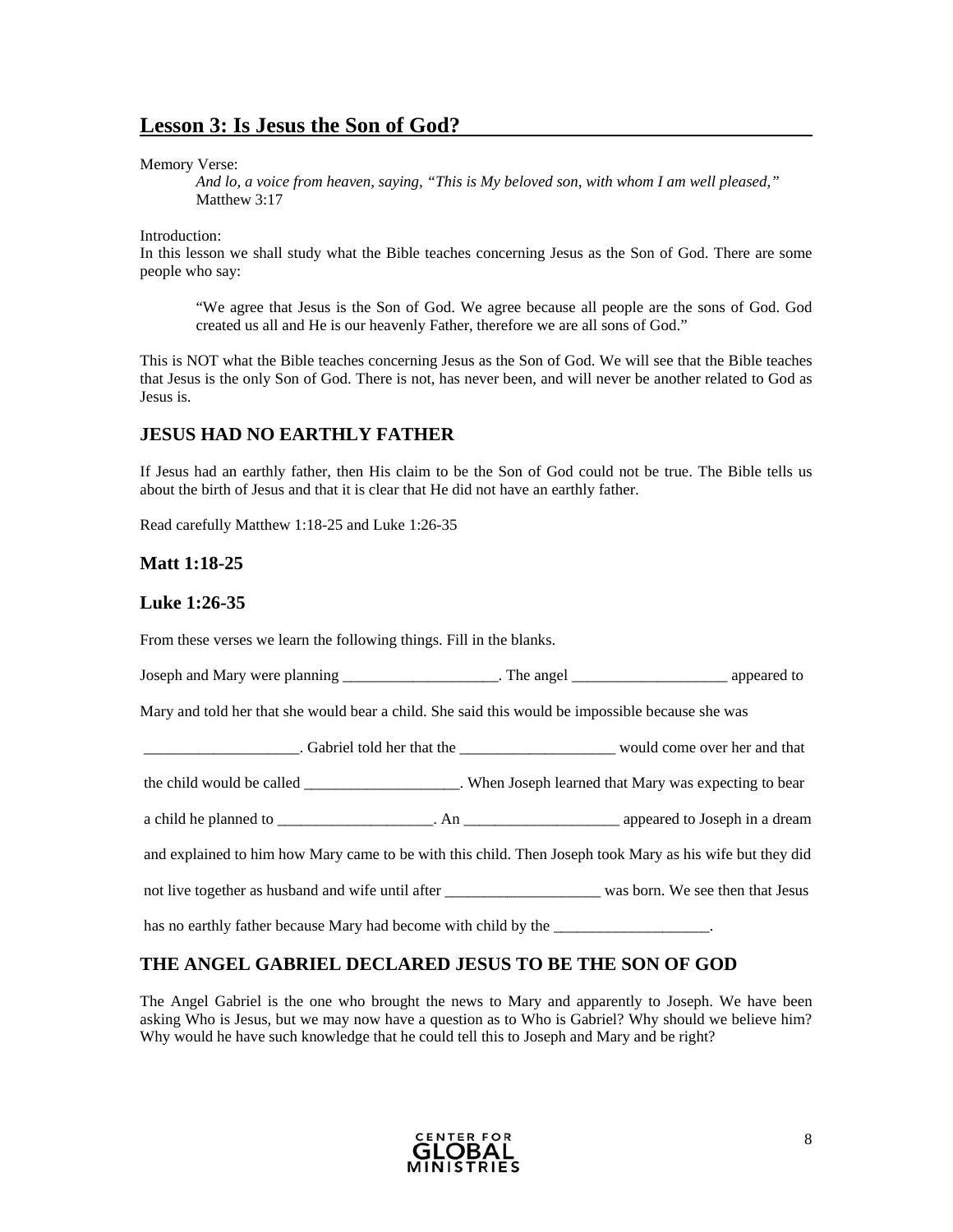There are four appearances of an angel in the Bible where we are told that this angel's name is Gabriel (Dan. 8:16; Dan 9:21; Luke 1:19; Luke 1:26). One of then is the appearance we just read about in Luke. However, in one of the others we learn something about this angel that is important in our understanding of why we would want to pay attention to whatever Gabriel said. First, remember that angels are God's messengers. All the appearances of Gabriel in the Bible are linked to the coming of the Messiah or the second-coming of the Messiah. Look at the one of the four appearances where Gabriel is identified specifically as the angel who is present.

### **Luke 1:19**

What do we learn about Gabriel that makes his message something to which we should pay special attention?

 $\_$  ,  $\_$  ,  $\_$  ,  $\_$  ,  $\_$  ,  $\_$  ,  $\_$  ,  $\_$  ,  $\_$  ,  $\_$  ,  $\_$  ,  $\_$  ,  $\_$  ,  $\_$  ,  $\_$  ,  $\_$  ,  $\_$  ,  $\_$  ,  $\_$  ,  $\_$  ,  $\_$  ,  $\_$  ,  $\_$  ,  $\_$  ,  $\_$  ,  $\_$  ,  $\_$  ,  $\_$  ,  $\_$  ,  $\_$  ,  $\_$  ,  $\_$  ,  $\_$  ,  $\_$  ,  $\_$  ,  $\_$  ,  $\_$  ,

Read again Luke 1:35.

### **Luke 1:35**

Now ask yourself this question. "According to the words of the angel Gabriel, who is Jesus?"

We see at once that there is only one answer—Jesus is the Son of God. Some people try to be very wise and ask questions concerning who Jesus was. The angel from heaven had no questions about this. Gabriel, an angel who stands in the presence of God, knew that Jesus was the Son of God.

### **JOHN THE BAPTIST DECLARED THAT JESUS WAS THE SON OF GOD**

Just like the Prophets wrote about the Messiah, they also wrote about another person who they said would come before the Messiah and "prepare the way" for Him. The prophecy about this person can be found in the books of Isaiah and Malachi.

### **Isa 40:3**

### **Mal 4:5-6**

This man who would go before the Messiah would "prepare the way" for Him.

From these Scriptures, what specific purpose would this man who would "prepare the way" have?

He would convict the hearts of men about the Messiah. The Bible tells us that this person was the son of a couple named Zechariah and Elizabeth. The story of this man's birth, who was called John the Baptist, is told in the gospel of Luke. It shares some of the same miraculous aspects as the announcement of the birth of Christ. Read about this in the following:

 $\_$  ,  $\_$  ,  $\_$  ,  $\_$  ,  $\_$  ,  $\_$  ,  $\_$  ,  $\_$  ,  $\_$  ,  $\_$  ,  $\_$  ,  $\_$  ,  $\_$  ,  $\_$  ,  $\_$  ,  $\_$  ,  $\_$  ,  $\_$  ,  $\_$  ,  $\_$  ,  $\_$  ,  $\_$  ,  $\_$  ,  $\_$  ,  $\_$  ,  $\_$  ,  $\_$  ,  $\_$  ,  $\_$  ,  $\_$  ,  $\_$  ,  $\_$  ,  $\_$  ,  $\_$  ,  $\_$  ,  $\_$  ,  $\_$  ,

### **Luke 1:11-17**

The Bible tells us about the first meeting of John the Baptist and Jesus. Turn to John 1:29-34 and study these verses.

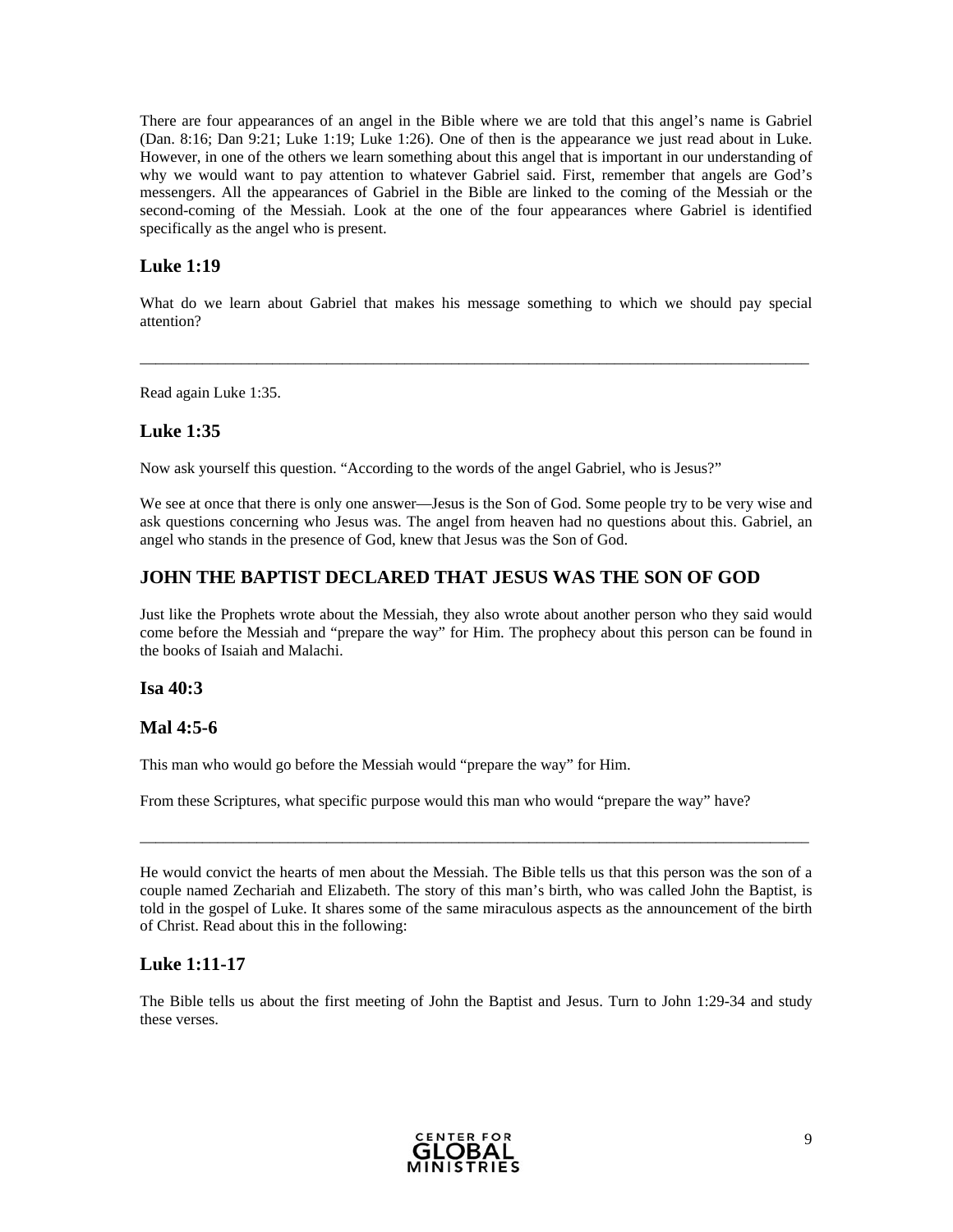### **John 1:29-34**

God had sent John the Baptist to prepare the hearts of the people that they might receive Jesus, the promised Saviour. He did this by calling the people to repentance (being sorry for sins and turning from them). God also told John how he would be able to recognize this promised Saviour when he came. How would he know Him? Read again verse 33.

When John saw the Spirit of God coming down and sitting upon Jesus he knew that Jesus was the promised Saviour. He also declared that Jesus was the Son of God (verse 34).

### **GOD HIMSELF DECLARED THAT JESUS WAS HIS SON**

The gospel of Matthew records that after Jesus was baptized by John the Baptist that God Himself spoke and named Jesus as His son. Read the following account from the gospel.

### **Matt 3:16-17**

On another occasion where some of Jesus' disciples were present, God Himself spoke about Jesus and who Jesus is. Read the following account of this experience the disciples had in a place called the Mount of Transfiguration.

**Matt 17:5** 

**Mark 9:7** 

### **Luke 9:34-35**

The disciples understood clearly that the voice they heard was the voice of God. Years later when the Apostle Peter was writing of the things which happened on the Mount of Transfiguration (mountain where Jesus was changed to have a shining appearance), he said that Jesus received honor and glory from God the Father. They heard the voice say, "This is My beloved Son, with whom I am well pleased." 2 Peter 1:17,18. God wanted people to understand who Jesus was-His Son.

### **2 Pet 1:17-18**

God in the presence of Jesus' disciples declared that Jesus was His Son.

### **EVIL SPIRITS DECLARED THAT JESUS WAS THE SON OF GOD**

The Bible records several times where Jesus encountered "evil spirits." The Bible tells us that evil spirits are followers of a fallen angel whose name is Lucifer or Satan. According to the Scriptures the ultimate source of evil in the world is Satan, also called "the devil" <Luke 8:12> and "the wicked one" <Matt. 13:19>. The Christian believer can rest assured that Jesus will triumph at the end of time, when Satan will be cast into a lake of fire and brimstone and evil will be overcome  $\langle Rev. 20:10 \rangle$ .

There are many examples in the Bible where evil spirits recognized Jesus and said that He was the Son of God. Let us look at two of these examples. Read Luke 8:26-39.

### **Luke 8:26-39**

In these verses the devils declared that Jesus was the One who had power to destroy them. Now turn to Mark 1:23-27.

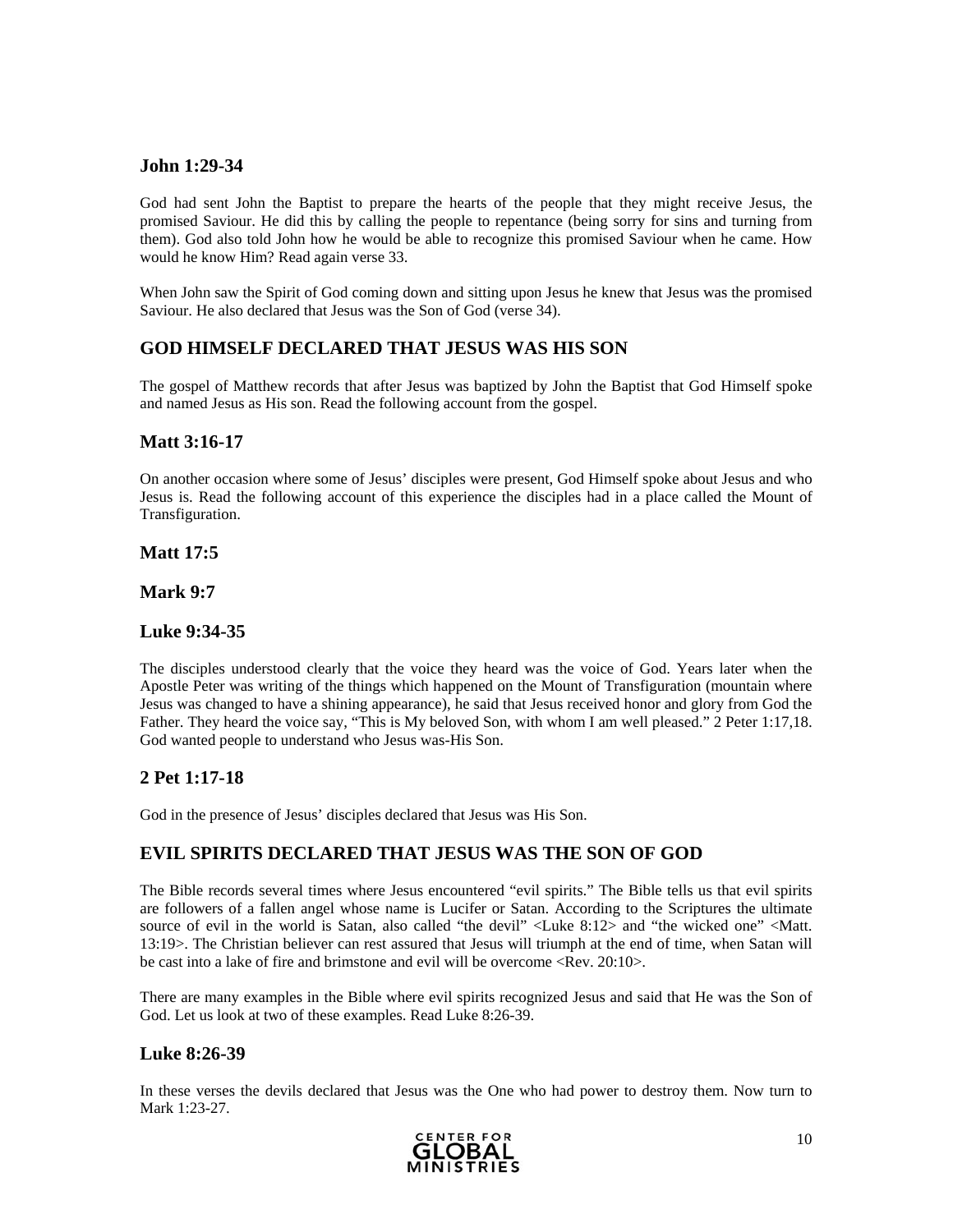### **Mark 1:23-27**

Here the evil spirit says that Jesus is "Holy One of God." Why do you think Jesus told the evil sprit to be quiet?

\_\_\_\_\_\_\_\_\_\_\_\_\_\_\_\_\_\_\_\_\_\_\_\_\_\_\_\_\_\_\_\_\_\_\_\_\_\_\_\_\_\_\_\_\_\_\_\_\_\_\_\_\_\_\_\_\_\_\_\_\_\_\_\_\_\_\_\_\_\_\_\_\_\_\_\_\_\_\_\_\_\_\_\_\_\_

Who should tell others about Jesus? Read again Luke 8:39. This man's life had been made right by the power of Jesus. It was this man, and those like him today whose lives have been changed by their encounter with Jesus, whom Jesus wants to tell others about Him.

### **THE DISCIPLES DECLARED THAT JESUS WAS THE SON OF GOD**

If we only meet or know people casually, we often do not really know who they are. We get only a superficial knowledge of the person, and often just the knowledge the person is willing to allow to be revealed to us. When we spend time with someone and get to know them well, we are more able to form an opinion regarding who a person really is.

Jesus disciples spent years with Him. They apparently spent 24 hours a day and 7 days a week with Him. They got to know him intimately. They say His actions and heard His words. They knew Him better than anyone. Let's see who they thought He was.

See Matthew 16:13-17 and John 6:67-69

### **Matt 16:13-17**

### **John 6:67-69**

The disciples had lived with Jesus for about three years. They had watched His life closely. They had heard Him teach the wonderful things of God. They had seen His sinless life. They had seen the great miracles (works of wonder) which He did. Because of these things they knew that Jesus was truly the Son of God. Notice that they also called Him the Holy One of God.

### **JESUS HIMSELF DECLARED THAT HE WAS THE SON OF GOD**

Before Jesus was crucified, a trial was held in which Jesus was falsely accused of many things. When Jesus was being tried the people hearing the trial were unable to find anyone who could prove that Jesus was guilty of the charges set out. They then asked Jesus this question, "Are you the Christ, the Son of the Blessed?" Jesus gave a very straightforward answer, "I am." (Mark 14:60-62) If Jesus had said that He was not the Son of God, perhaps His life would not have been taken. He refused to lie about it. He wanted people to understand who He was – the Son of God.

### **Mark 14:60-62**

### **JESUS' RESURRECTION FROM THE DEAD SHOWS THAT HE IS THE SON OF GOD**

While Jesus was with his disciples He told them that He would be put to death and would arise from the grave on the third day. (Matthew 16:21; John 2:18-22; John 10:17,18) The enemies of Jesus had also heard of these words. These enemies did everything possible to prevent this prophecy from coming true. They put the great stone at the entrance of the cave where Jesus' body had been buried. They put a seal on the stone. They had soldiers guarding the entrance. How foolish they were. The strength of man could never stop the

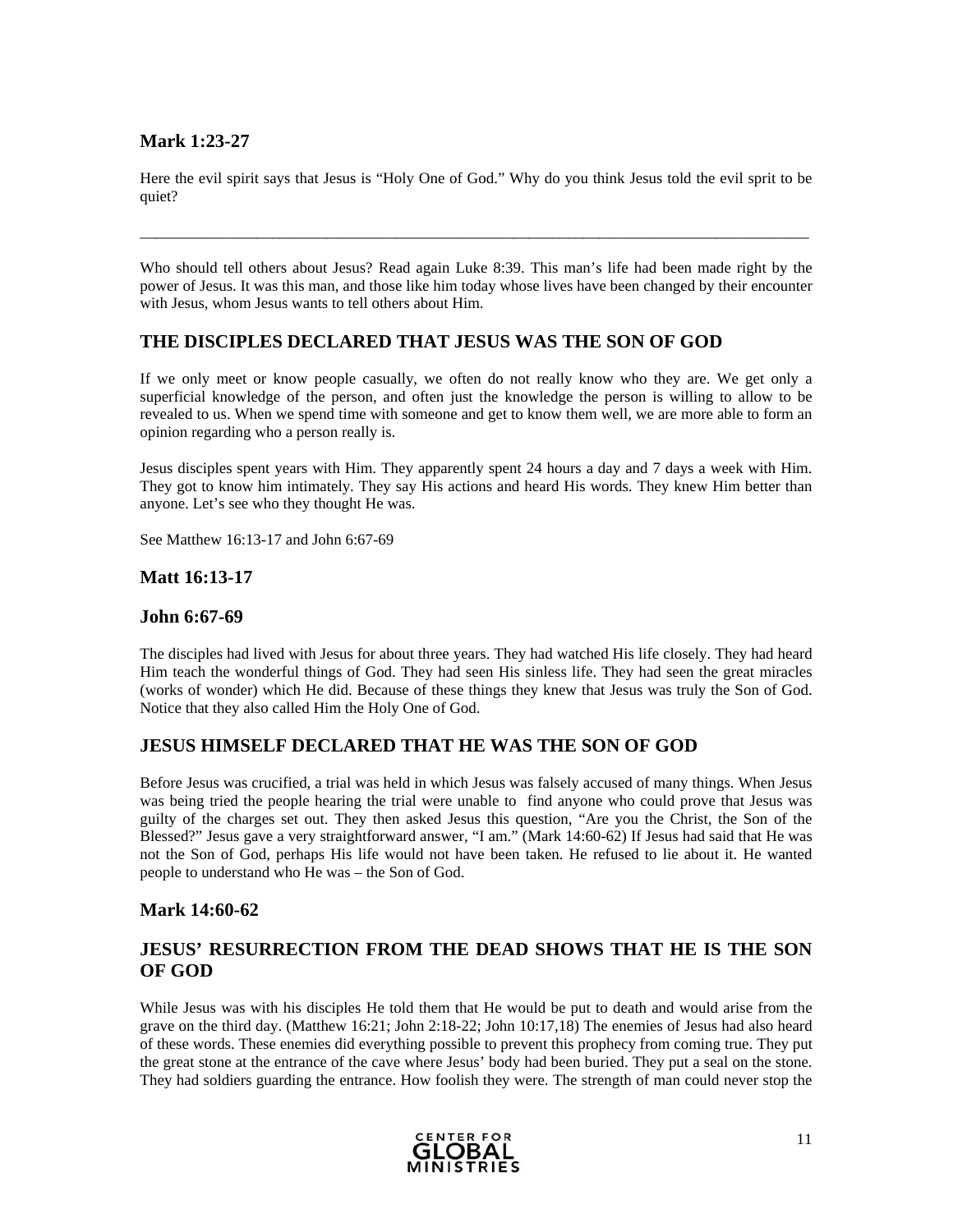work of God. Jesus arose from the dead just as He had said He would. His resurrection proved that He spoke the truth. It proved that he was indeed the Son of God (Romans 1:4).

**Matt 16:21** 

**John 2:18-22** 

**John 10:17-18** 

### **Rom 1:4**

The Bible speaks very plainly concerning Jesus. **He was and is the Son of God**. (To say this is not true is to say the Word of God is not true).

Next week we will look at whether Jesus is God?

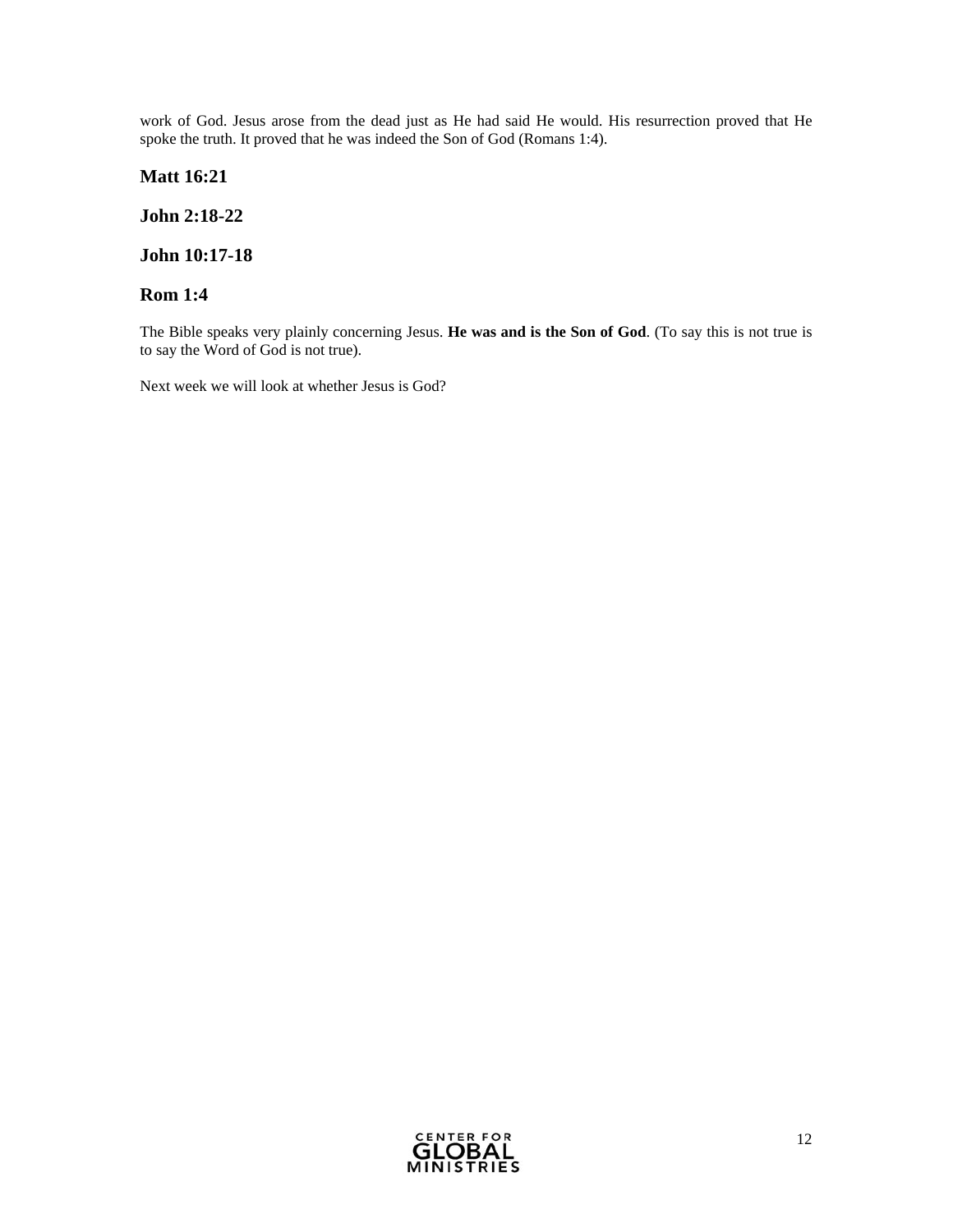### **Lesson 4: Is Jesus God?**

Memory Verse:

*In the beginning was the Word, and the Word was with God, and the Word was God.* John 1:1

Introduction:

We learned in the last lesson that Jesus is the Son of God. In this lesson we shall see that Jesus is also God, Himself. Perhaps you are asking, "I do not understand this-How can Jesus be the Son of God and also God?" At the very beginning of this study we must understand the following truth clearly-God is greater than our understanding. That which we know concerning God is because God chose to show it to us. We do not know God because of our own logic or cleverness.

In 1 Corinthians 1:21 we find these words; "...the world did not know god through wisdom." How Jesus can be fully God and fully man is a mystery that God has not chosen to reveal to us. However, it is not our purpose here to debate or consider the unknown. It is our purpose in this lesson to learn what God teaches us in the Bible concerning Jesus. We shall see that the Bible teaches very clearly that Jesus is God.

### **1 Cor 1:21**

### **WE ARE TOLD PLAINLY THAT JESUS IS GOD**

The Bible tells us clearly that Jesus is God. Let's look at two verses of Scripture that teach this fact. The first is John 1:1 which is our memory verse for this lesson. We will learn in lesson 5 that the "WORD" refers to Jesus. This verse tells us… "And the Word was God." To say that God and the Word (Jesus) are not the same is to say the Bible itself is not true.

### **John 1:1**

The second verse which we want to look at is Romans 9:5. This verse is talking about the children of Israel and how they received the law and the promised Messiah of God. It tells how, by His physical birth, Jesus was born in their nation. In other words, in the eyes of men, Jesus would be considered an Israelite. But the verse also tells us that Christ is over all. God honored forever.

### **Rom 9:5**

The Bible is described as "the Word of God." The Scriptures tell us that the Bible was written by men (prophets) who were directed by God's Spirit. Read 2 Peter 1:20-21

### **2 Peter 1:20-21**

What is the relationship you see between God, the Word as the Bible is called, and the Word as Jesus is called?

 $\_$  ,  $\_$  ,  $\_$  ,  $\_$  ,  $\_$  ,  $\_$  ,  $\_$  ,  $\_$  ,  $\_$  ,  $\_$  ,  $\_$  ,  $\_$  ,  $\_$  ,  $\_$  ,  $\_$  ,  $\_$  ,  $\_$  ,  $\_$  ,  $\_$  ,  $\_$  ,  $\_$  ,  $\_$  ,  $\_$  ,  $\_$  ,  $\_$  ,  $\_$  ,  $\_$  ,  $\_$  ,  $\_$  ,  $\_$  ,  $\_$  ,  $\_$  ,  $\_$  ,  $\_$  ,  $\_$  ,  $\_$  ,  $\_$  ,

 $\_$  ,  $\_$  ,  $\_$  ,  $\_$  ,  $\_$  ,  $\_$  ,  $\_$  ,  $\_$  ,  $\_$  ,  $\_$  ,  $\_$  ,  $\_$  ,  $\_$  ,  $\_$  ,  $\_$  ,  $\_$  ,  $\_$  ,  $\_$  ,  $\_$  ,  $\_$  ,  $\_$  ,  $\_$  ,  $\_$  ,  $\_$  ,  $\_$  ,  $\_$  ,  $\_$  ,  $\_$  ,  $\_$  ,  $\_$  ,  $\_$  ,  $\_$  ,  $\_$  ,  $\_$  ,  $\_$  ,  $\_$  ,  $\_$  ,

### **JESUS' POWER TO FORGIVE SIN SHOWS THAT HE IS GOD**

What is sin?

Sin is anything that displeases God. Sin is breaking God's laws. Sin involves the denial of the living God from whom human beings draw their life and existence <Acts 17:28>. The consequence of this revolt is death and the torment of hell. Death is the ultimate penalty imposed by God for sin <Rom. 6:23>.

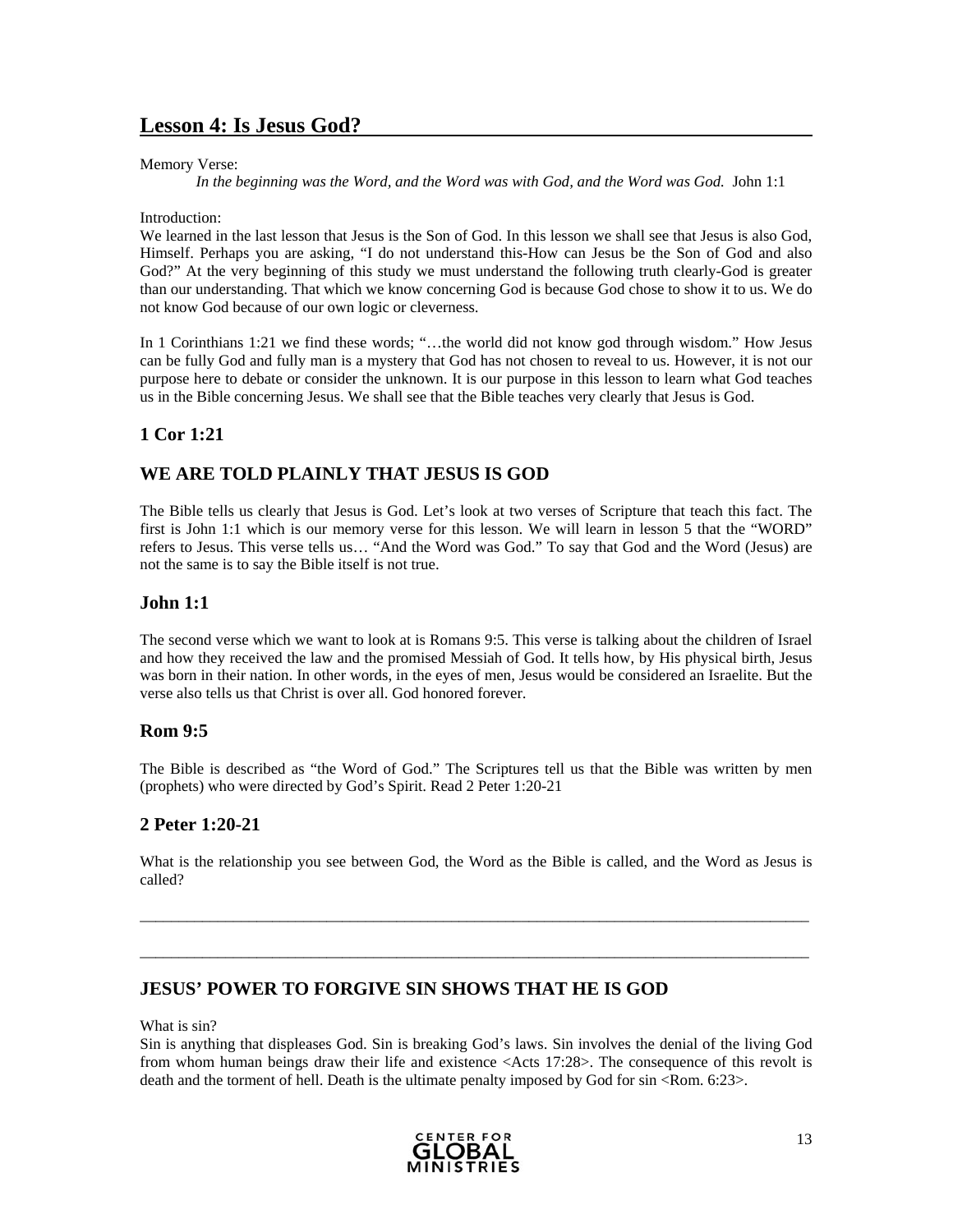Sin is lawlessness <john 3:4>, or not doing God's will, either by omitting to do what God's law requires or by doing what it forbids. Sin can occur in thoughts <1 John 3:15>, words <Matt. 5:22>, or deeds <Rom 1:32>. Mankind was created without sin, but sin entered into human experience when Adam and Eve, the first man and woman, violated the direct command of God by eating the forbidden fruit in the Garden of Eden <Gen. 3:6>. Because Adam was the head and representative of the whole human race, his sin affected all future generations <Rom. 5:12-21>. Associated with this guilt is a corrupted nature passed from Adam to all his descendants. Out of this nature arise all the sins that people commit <Matt. 15:19>; no person is free from involvement in sin <Rom. 3:23>. Mankind originally fell into sin at the temptation of satan. As the tempter, he continues to lure people into sin <1 Pet. 5:8>; nevertheless, people remain fully responsible for what they do.

God is holy and cannot sin <James 1:13>. God is not the author of sin, but His plan for world redemption does include His dealing with the reality of sin <2 Sam. 24:1, 1 Chr. 21:1>. Only God can forgive sin.

Violation of the law of God in thought, word, and deed shows the sinfulness of the human heart. Sin is actually a contradiction to the holiness of God, whose image mankind bears. This depraved condition is called "original sin" because it comes from Adam and characterizes all persons from the moment of their birth. All sin is against God.

Long ago King David prayed to God and said, "Against you, you only, have I sinned" (Psalm 51:4). The only person who can forgive sin is the one who has been sinned against. We shall see that Jesus had power to forgive sin. Read the Psalm passage and Mark 2:1-12.

### **Ps 51:4**

### **Mark 2:1-12**

The Jews believed that a man with a problem such as this paralytic had was because of sin in his life, or because the sins of his parents had been passed down to him. They believed, and rightly so, that only God can forgive sin. They also believed that the evidence of forgiveness of sin in a person that was afflicted such as this man would be evidenced by him overcoming the illness.

From these verses we can see the following things.

- Jesus told the man that his sins were forgiven. The enemies of Jesus said that only God could forgive sin. They were right about that.
- Then they said Jesus was doing evil because he was claiming power that belonged to God alone. Jesus then healed the man that He might prove to the people that He did possess the power to forgive sins.

Let us think about it in this way. Suppose there is a house that is locked. We know that there is only one key in the world that will unlock the door. We have never seen the owner of the house, but we know that he is the one who has the key. If we saw a man come to the house, take a key, and unlock the door, then we would know that he was the owner of the house. We know that only God can forgive sins. Therefore, when we see Jesus come with the power to forgive sin we know that Jesus is God.

### **JESUS CLAIMED EQUAL HONOR WITH GOD**

Jesus makes a statement that He is equal to God. The Jews did not like that claim and claimed He was lying and committing blasphemy (The act of cursing, slandering, reviling or showing contempt or lack of reverence for God.)

Read John 5:17-23

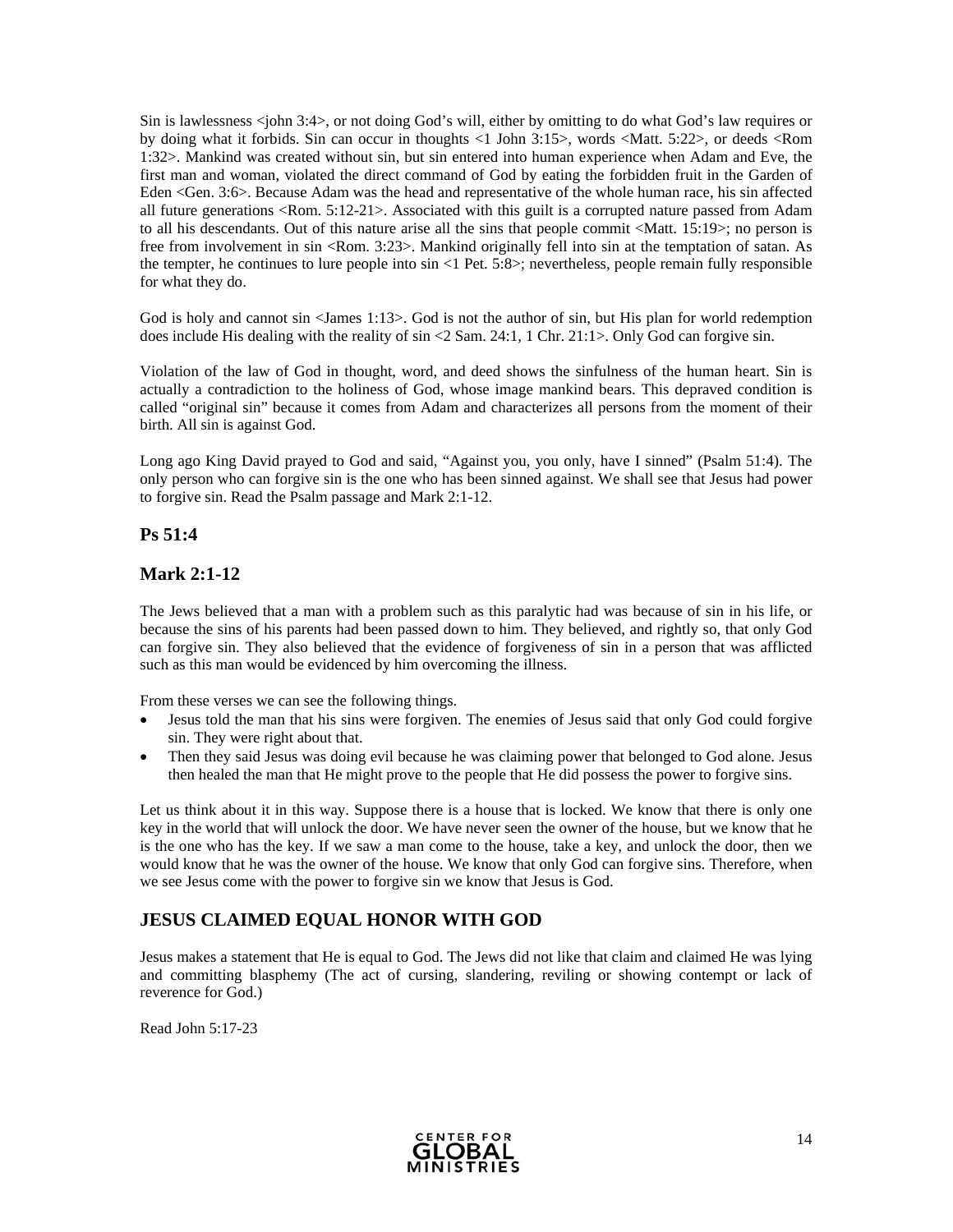### **John 5:17-23**

In these verses Jesus makes it clear that men are to honor Him as they honor the Father. If you begin reading from verse 17, you will find that the Jews wanted to Kill Jesus. The Jews said that Jesus was teaching that he was equal with God (verse 18). If Jesus had not claimed to have been equal with God, He would certainly have corrected them. He would have made it plain to them that they had misunderstood and that He did not claim to be equal to God. Did He do this? No. Instead, Jesus told them that "All men should honor the son, even as they honor the Father."

Read Philippians 2:6

#### **Phil 2:6**

This verse tells us that Jesus was in the form of God before He came to earth. Jesus did not think it robbery to be equal with God. This means that Jesus was not robbing honor from God when He claimed to be equal with God.

### **JESUS ACCEPTED WORSHIP AS GOD**

Today we have seen many occasions where people are following a religious or political leader virtually to the point of worship. It is also popular to claim an association today with angels.

In Acts 14:8-18, we read that Paul and Barnabas were preaching at Lystra. By the power of Jesus they healed a man who could not walk. The people who saw this miracle wanted to worship Paul and Barnabas. They believed that those who had such power must surely be gods from heaven. Paul and Barnabas immediately corrected this mistake and told the people that they were men like themselves. This is exactly what they should have done.

### **Acts 14:8-18**

When John had his special dream of heaven and fell down to worship the one who spoke to him, he was told that he should not do so. God only should be worshipped. Read Revelation 19:10. The person who spoke to John refused to be worshipped because he knew that God only should be worshipped. He did exactly what he should have done.

### **Rev 19:10**

Now read John 20:27-29. After his resurrection Jesus appeared to Thomas. When Thomas realized that it was truly Jesus who had risen from the dead he said, "My Lord and my God." Did Jesus correct him for calling Him God? No. Jesus accepted what Thomas said. Jesus did so because He was God.

\_\_\_\_\_\_\_\_\_\_\_\_\_\_\_\_\_\_\_\_\_\_\_\_\_\_\_\_\_\_\_\_\_\_\_\_\_\_\_\_\_\_\_\_\_\_\_\_\_\_\_\_\_\_\_\_\_\_\_\_\_\_\_\_\_\_\_\_\_\_\_\_\_\_\_\_\_\_\_\_\_\_\_\_\_\_

 $\_$  ,  $\_$  ,  $\_$  ,  $\_$  ,  $\_$  ,  $\_$  ,  $\_$  ,  $\_$  ,  $\_$  ,  $\_$  ,  $\_$  ,  $\_$  ,  $\_$  ,  $\_$  ,  $\_$  ,  $\_$  ,  $\_$  ,  $\_$  ,  $\_$  ,  $\_$  ,  $\_$  ,  $\_$  ,  $\_$  ,  $\_$  ,  $\_$  ,  $\_$  ,  $\_$  ,  $\_$  ,  $\_$  ,  $\_$  ,  $\_$  ,  $\_$  ,  $\_$  ,  $\_$  ,  $\_$  ,  $\_$  ,  $\_$  ,

### **John 20:27-29**

What do the Scriptures teach about worship of men and angels as compared to the worship of Jesus?

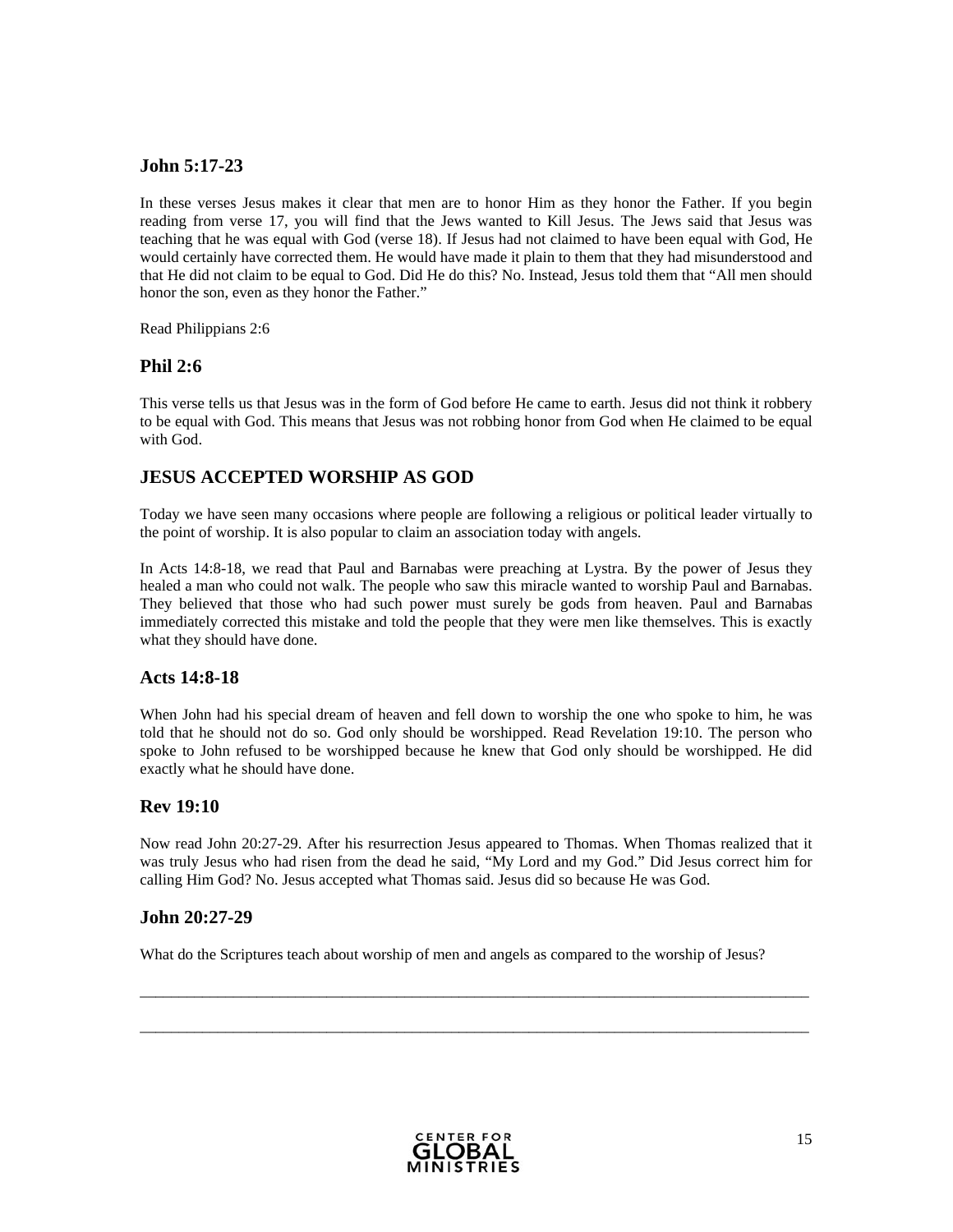### **GOD WAS IN CHRIST**

There are some people who do not want to honor Jesus as they honor God the Father. They say, "If Jesus is God, that means that God died upon the cross." Actually, this is exactly that the Bible teaches us. In 2 Corinthians 5:19 we are told this, "God was Christ, reconciling the world to Himself."

### **2 Cor 5:19**

We also read about this in Acts 20:28. Paul was talking to the elders from the church at Ephesus. He told them how they must care for the church of God that He purchased with His own blood. As you read this verse carefully you will see that Paul is talking about God. He calls the church "The church of God" and then adds, "Which He (God) has purchased with His own blood."

### **Acts 20:28**

As we said at the beginning of this lesson, there are many things that our minds do not understand. When we look about us in the world we see so many things which are beyond our understanding. If we cannot understand that these things have been created by God, how can we understand fully the deep things of God. However, the things which God teaches us we can believe.

We have seen that the Bible really teaches that Jesus IS God. We may not understand all about it, but we can believe it because God had taught it to us. The wonder of it is that God should come to the earth in a body, live among men, and die for their sins so that they might have life forever through faith in Him.

Next week we will study whether Jesus was the sinless sacrifice that God required to redeem men from their sins.

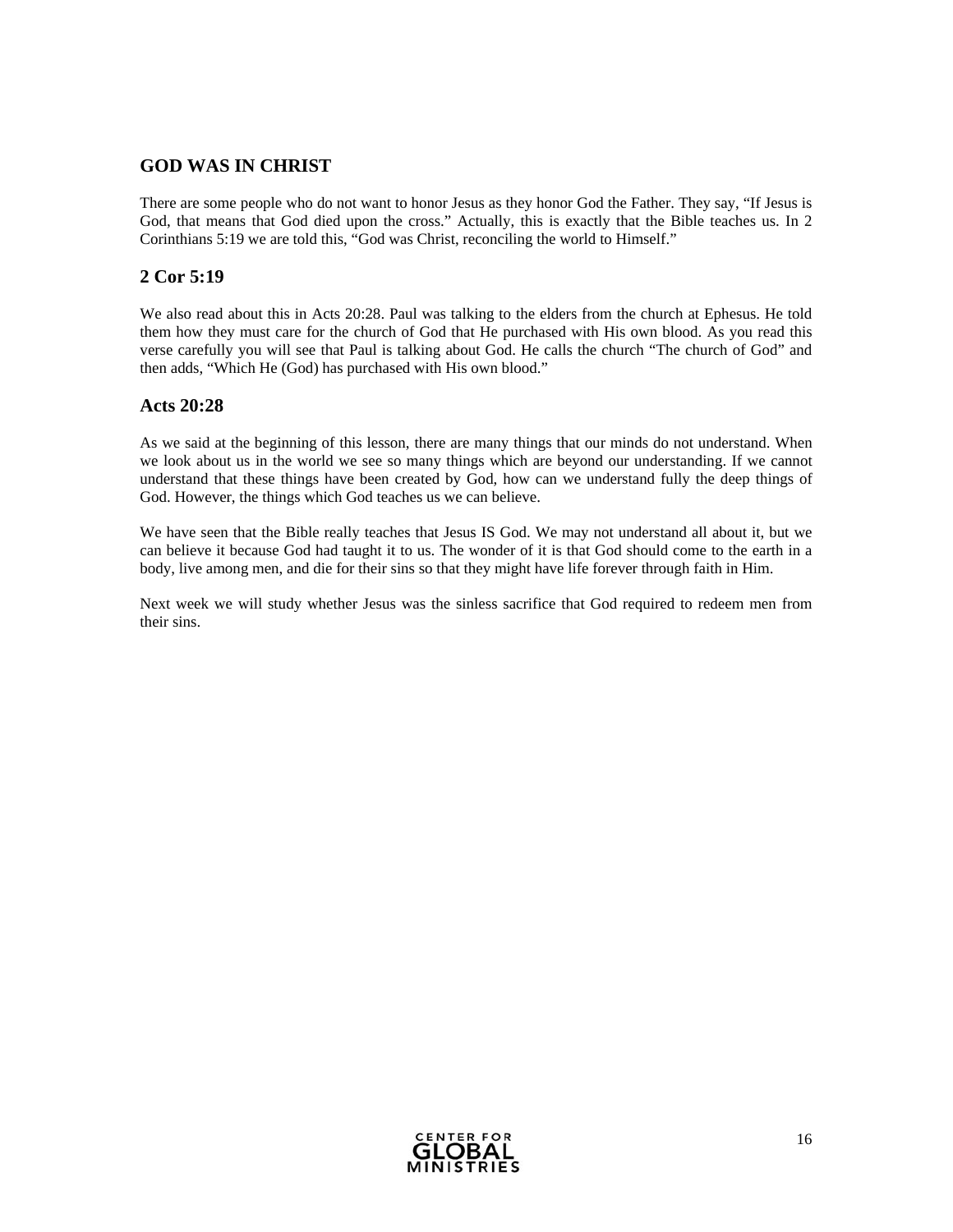#### Memory Verse:

*But (Jesus) in every respect has been tempted as we are yet without sinning.* Hebrews 4:15b

#### Introduction:

Why is it important to know if Jesus was a man, and whether He was a sinless man?

If Jesus was not a man, it would leave room for some to argue that Jesus did not have to live with the problems and difficulties that life presents us. If Jesus had sinned, He could not have died in the place of sinful man. He would have had to receive the punishment of His own sin. God required a perfect sacrifice, one without sin, in order to bring man back into a relationship with God. Man required a redeemer to which he can look that knows and understands man's life.

In lessons two and three we studied about Jesus being God. We saw that He was the Son of God and also God. In this lesson we will learn what the Bible teaches about Jesus being a man. We shall see that Jesus was man in all ways like ourselves except that He was without sin. If we are to begin to understand the true nature of Jesus, we must understand that He was both God and man.

Think about it in this way. A man may hold a coin in his hand. He knows that it is one coin. He also knows that the one coin has two sides. The nature of Jesus is like this. The nature of Jesus was one. But this one nature possessed two sides-the God side and the human side.

### **JESUS WAS MAN**

Consider some of the things which the Bible tells us about Jesus which cause us to know that He was God, but also a man.

1. Jesus was born of woman just as we are. Although God was His Father, he was conceived in the womb of Mary. He developed, and was born as all other babies (Galatians 4:4).

### **Gal 4:4**

- 2. The body of Jesus was like ours. We know this because of the following reasons:
	- (1) He grew from childhood to man hood as all other men do. Luke 2:52
	- (2) He felt hunger and thirst as all other men do. Matthew 4:2; John 19:28
	- (3) He became tired just as other men do. John 4:6

#### **Luke 2:52**

#### **Matt 4:2**

#### **John 19:28**

#### **John 4:6**

- 3. The feelings of Jesus were like our feelings:
	- (1) He felt such great sorrow upon the death of a friend that He wept. John 11:34-36
	- (2) He felt loving pity because of the sufferings of others. Luke 17:12-14
	- (3) He felt grief and anger because of the sinfulness of men. Mark 3:5

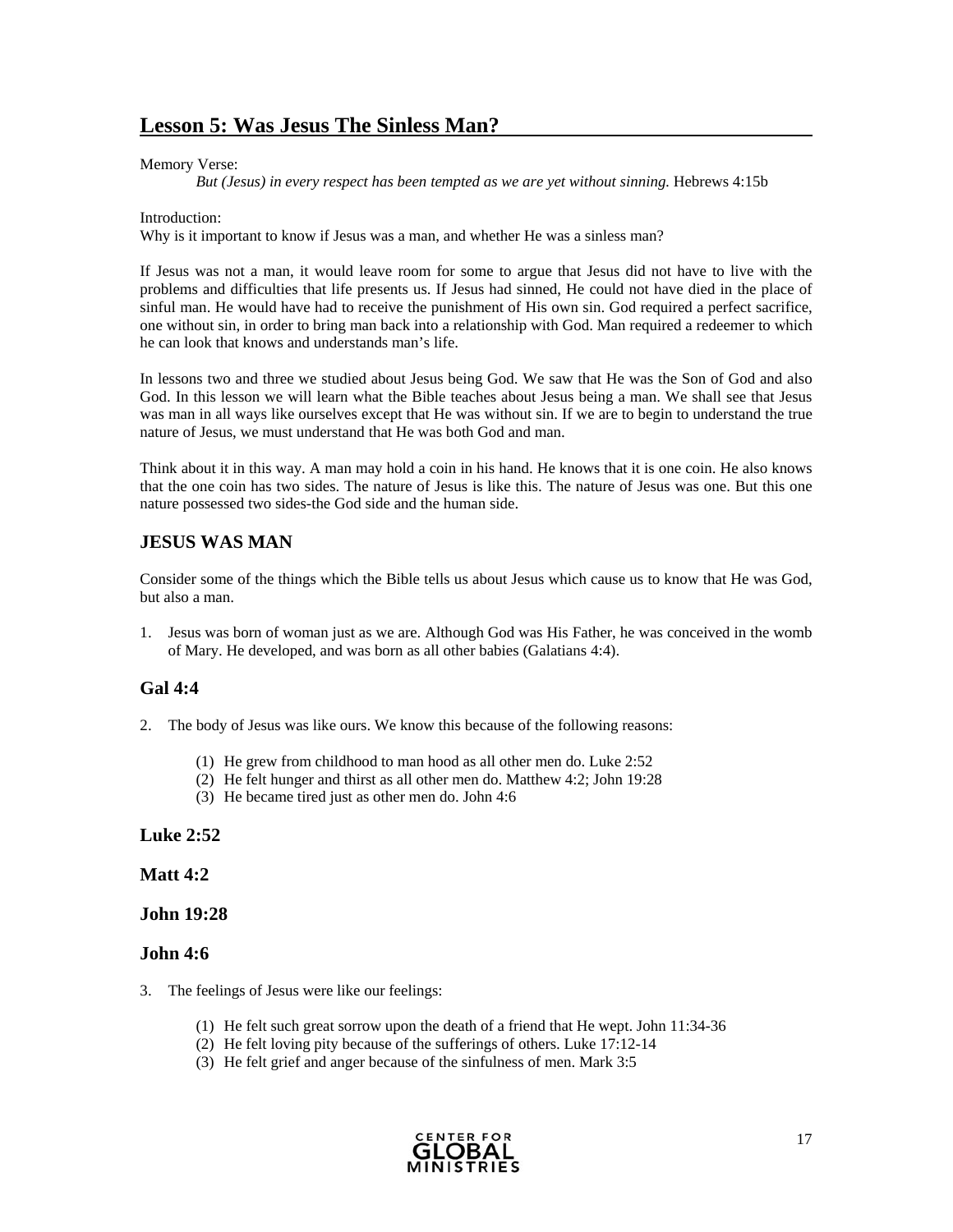### **John 11:34-36**

### **Luke 17:12-14**

### **Mark 3:5**

Can you think of any other times the Bible shows us the feelings and emotions Jesus had?

### **AS MAN JESUS WAS TEMPTED JUST AS WE ARE TEMPTED**

Read Hebrews 4:14-15. In these verses Jesus is called our great High Priest. It goes on to say that He was tempted in every respect as we are tempted. We must not think that the only time Jesus was tempted was when Satan came to Him after He had not eaten for the forty days and nights. Jesus was tempted many different times in many different ways.

 $\_$  ,  $\_$  ,  $\_$  ,  $\_$  ,  $\_$  ,  $\_$  ,  $\_$  ,  $\_$  ,  $\_$  ,  $\_$  ,  $\_$  ,  $\_$  ,  $\_$  ,  $\_$  ,  $\_$  ,  $\_$  ,  $\_$  ,  $\_$  ,  $\_$  ,  $\_$  ,  $\_$  ,  $\_$  ,  $\_$  ,  $\_$  ,  $\_$  ,  $\_$  ,  $\_$  ,  $\_$  ,  $\_$  ,  $\_$  ,  $\_$  ,  $\_$  ,  $\_$  ,  $\_$  ,  $\_$  ,  $\_$  ,  $\_$  ,

\_\_\_\_\_\_\_\_\_\_\_\_\_\_\_\_\_\_\_\_\_\_\_\_\_\_\_\_\_\_\_\_\_\_\_\_\_\_\_\_\_\_\_\_\_\_\_\_\_\_\_\_\_\_\_\_\_\_\_\_\_\_\_\_\_\_\_\_\_\_\_\_\_\_\_\_\_\_\_\_\_\_\_\_\_\_

### **Heb 4:14-15**

At one time satan even tempted Jesus through Simon Peter, one of the disciples. When Jesus told the disciples how He must soon suffer and die, Peter spoke strong words to Him. Peter told Jesus that such a thing should never happen to Him. satan was using Peter to tempt Jesus to avoid death on the cross. If Satan could have gotten Jesus to escape dying on the cross there would have been no salvation for mankind. Jesus understood exactly what Satan was trying to do through Peter. That is why He spoke to Peter as he did in Matthew 16:23. Read verses 21-23. All of us should understand this. There are times when Satan will tempt us even through our friends.

### **Matt 16:21-23**

Do you believe Jesus had a special "power" given Him by God to reduce the "effect" of the temptations? Why or why not?

\_\_\_\_\_\_\_\_\_\_\_\_\_\_\_\_\_\_\_\_\_\_\_\_\_\_\_\_\_\_\_\_\_\_\_\_\_\_\_\_\_\_\_\_\_\_\_\_\_\_\_\_\_\_\_\_\_\_\_\_\_\_\_\_\_\_\_\_\_\_\_\_\_\_\_\_\_\_\_\_\_\_\_\_\_\_

 $\_$  ,  $\_$  ,  $\_$  ,  $\_$  ,  $\_$  ,  $\_$  ,  $\_$  ,  $\_$  ,  $\_$  ,  $\_$  ,  $\_$  ,  $\_$  ,  $\_$  ,  $\_$  ,  $\_$  ,  $\_$  ,  $\_$  ,  $\_$  ,  $\_$  ,  $\_$  ,  $\_$  ,  $\_$  ,  $\_$  ,  $\_$  ,  $\_$  ,  $\_$  ,  $\_$  ,  $\_$  ,  $\_$  ,  $\_$  ,  $\_$  ,  $\_$  ,  $\_$  ,  $\_$  ,  $\_$  ,  $\_$  ,  $\_$  ,

 $\_$  ,  $\_$  ,  $\_$  ,  $\_$  ,  $\_$  ,  $\_$  ,  $\_$  ,  $\_$  ,  $\_$  ,  $\_$  ,  $\_$  ,  $\_$  ,  $\_$  ,  $\_$  ,  $\_$  ,  $\_$  ,  $\_$  ,  $\_$  ,  $\_$  ,  $\_$  ,  $\_$  ,  $\_$  ,  $\_$  ,  $\_$  ,  $\_$  ,  $\_$  ,  $\_$  ,  $\_$  ,  $\_$  ,  $\_$  ,  $\_$  ,  $\_$  ,  $\_$  ,  $\_$  ,  $\_$  ,  $\_$  ,  $\_$  ,

Jesus did have the power. But apparently He refused to use His own power to make His temptations lighter. When he was hungry, Satan tempted Him to turn the stones into bread. Jesus had the power to do this. Jesus refused to use His power to lighten the temptations put upon him by satan. Why? Because then He would not have been tempted as we are tempted. He could not have truly been like us.

### **JESUS LIVED LIFE WITHOUT SIN**

Read the following verses: Hebrews 4:15; 2 Corinthians 5:21; 1 Peter 2:22; James 4:17. This IS the one way in which Jesus, as a man, was different from all mankind. All men have sinned. Jesus was without sin.

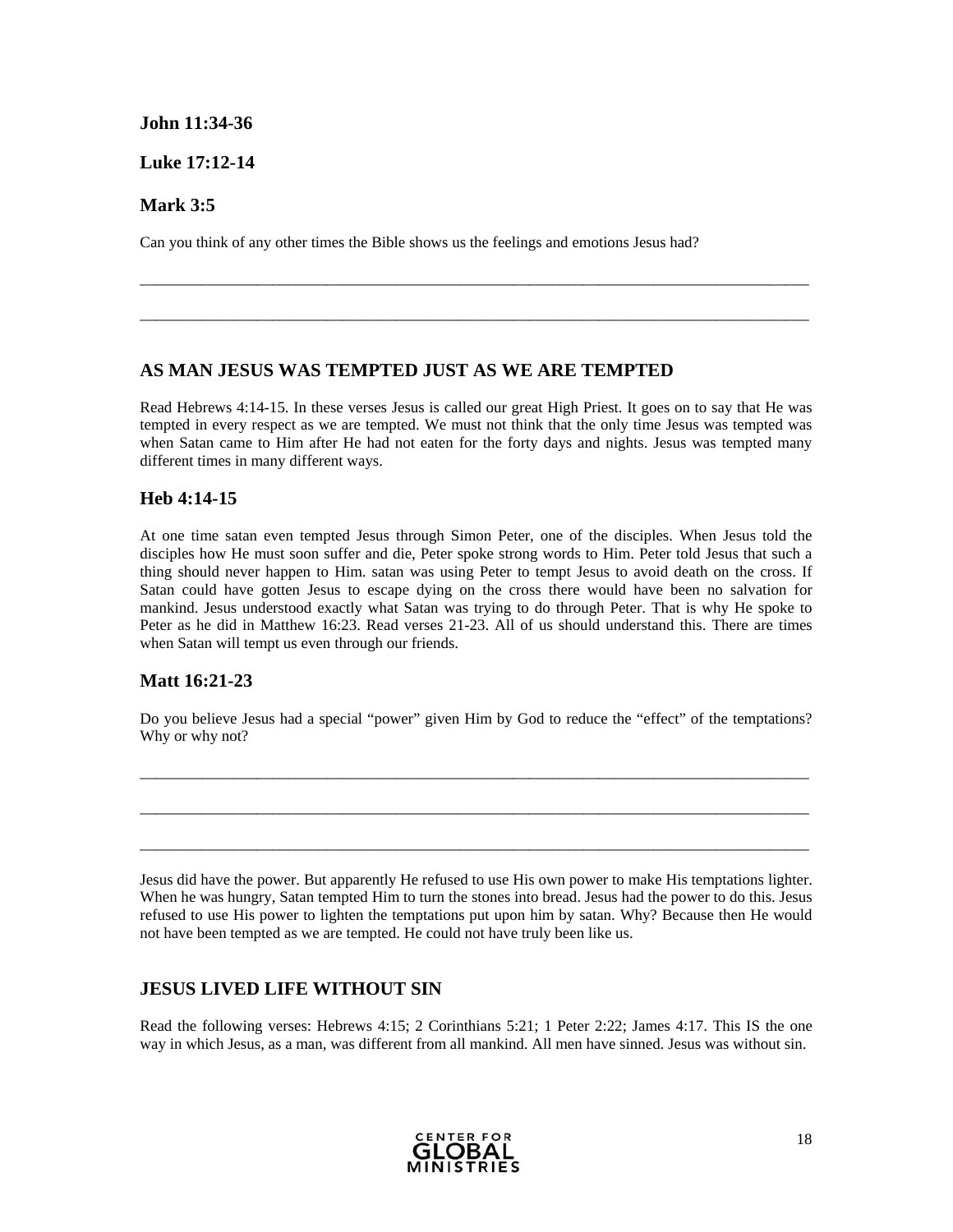**Heb 4:15** 

**2 Cor 5:21** 

**1 Pet 2:22** 

**James 4:17** 

There are two ways in which a man can sin. The first way is by doing things which we know are evil. The Bible tells us certain things that God does not want us to do. When a man refuses God's will, and does these things, he is against God. We know that it is sin to do a thing that is wrong. Typically, when we are talking about certain things God does not want us to do we refer to the Ten Commandments.

These Commandments are found in Exodus 20:1-17

### **Exod 20:1-17**

The second way of sinning is to fail to do the thing that we know is right. God tells us that there are certain things that we should do. When we fail to do these things, we sin against God. In James 4:17 we read, "Whoever knows what is right to do and fails to do it, for him it is sin."

 $\_$  ,  $\_$  ,  $\_$  ,  $\_$  ,  $\_$  ,  $\_$  ,  $\_$  ,  $\_$  ,  $\_$  ,  $\_$  ,  $\_$  ,  $\_$  ,  $\_$  ,  $\_$  ,  $\_$  ,  $\_$  ,  $\_$  ,  $\_$  ,  $\_$  ,  $\_$  ,  $\_$  ,  $\_$  ,  $\_$  ,  $\_$  ,  $\_$  ,  $\_$  ,  $\_$  ,  $\_$  ,  $\_$  ,  $\_$  ,  $\_$  ,  $\_$  ,  $\_$  ,  $\_$  ,  $\_$  ,  $\_$  ,  $\_$  ,

\_\_\_\_\_\_\_\_\_\_\_\_\_\_\_\_\_\_\_\_\_\_\_\_\_\_\_\_\_\_\_\_\_\_\_\_\_\_\_\_\_\_\_\_\_\_\_\_\_\_\_\_\_\_\_\_\_\_\_\_\_\_\_\_\_\_\_\_\_\_\_\_\_\_\_\_\_\_\_\_\_\_\_\_\_\_

 $\_$  ,  $\_$  ,  $\_$  ,  $\_$  ,  $\_$  ,  $\_$  ,  $\_$  ,  $\_$  ,  $\_$  ,  $\_$  ,  $\_$  ,  $\_$  ,  $\_$  ,  $\_$  ,  $\_$  ,  $\_$  ,  $\_$  ,  $\_$  ,  $\_$  ,  $\_$  ,  $\_$  ,  $\_$  ,  $\_$  ,  $\_$  ,  $\_$  ,  $\_$  ,  $\_$  ,  $\_$  ,  $\_$  ,  $\_$  ,  $\_$  ,  $\_$  ,  $\_$  ,  $\_$  ,  $\_$  ,  $\_$  ,  $\_$  ,

What are some of the things that God tell us we should do, but we often fail at?

When we say that Jesus was without sin, we mean that He never did anything that was evil in the eyes of God. We also mean that He always did everything that was good in the eyes of God. He never did evil. He never failed to do good.

### **THE IMPORTANCE OF JESUS BEING THE SINLESS MAN**

In 2 Corinthians 5:21, we learn that Jesus, who had no sin, become sin for us so that we might be made right with God in Jesus.

### **2 Cor 5:21**

What does that mean to you that Jesus "became sin for us?"

If Jesus had sinned, He could not have died in the place of sinful man. He would have had to receive the punishment of His own sin.

 $\_$  ,  $\_$  ,  $\_$  ,  $\_$  ,  $\_$  ,  $\_$  ,  $\_$  ,  $\_$  ,  $\_$  ,  $\_$  ,  $\_$  ,  $\_$  ,  $\_$  ,  $\_$  ,  $\_$  ,  $\_$  ,  $\_$  ,  $\_$  ,  $\_$  ,  $\_$  ,  $\_$  ,  $\_$  ,  $\_$  ,  $\_$  ,  $\_$  ,  $\_$  ,  $\_$  ,  $\_$  ,  $\_$  ,  $\_$  ,  $\_$  ,  $\_$  ,  $\_$  ,  $\_$  ,  $\_$  ,  $\_$  ,  $\_$  ,

 $\_$  ,  $\_$  ,  $\_$  ,  $\_$  ,  $\_$  ,  $\_$  ,  $\_$  ,  $\_$  ,  $\_$  ,  $\_$  ,  $\_$  ,  $\_$  ,  $\_$  ,  $\_$  ,  $\_$  ,  $\_$  ,  $\_$  ,  $\_$  ,  $\_$  ,  $\_$  ,  $\_$  ,  $\_$  ,  $\_$  ,  $\_$  ,  $\_$  ,  $\_$  ,  $\_$  ,  $\_$  ,  $\_$  ,  $\_$  ,  $\_$  ,  $\_$  ,  $\_$  ,  $\_$  ,  $\_$  ,  $\_$  ,  $\_$  ,

For example, let us suppose that two men kill a man. They are judged and found guilty. Then one of the men says to the judge, "Sir, let me die in the place of my friend here." Immediately the judge would answer, "No. You are both guilty. He must die for his wrongdoing and you must die for yours." The guilty must suffer for his own guilt.

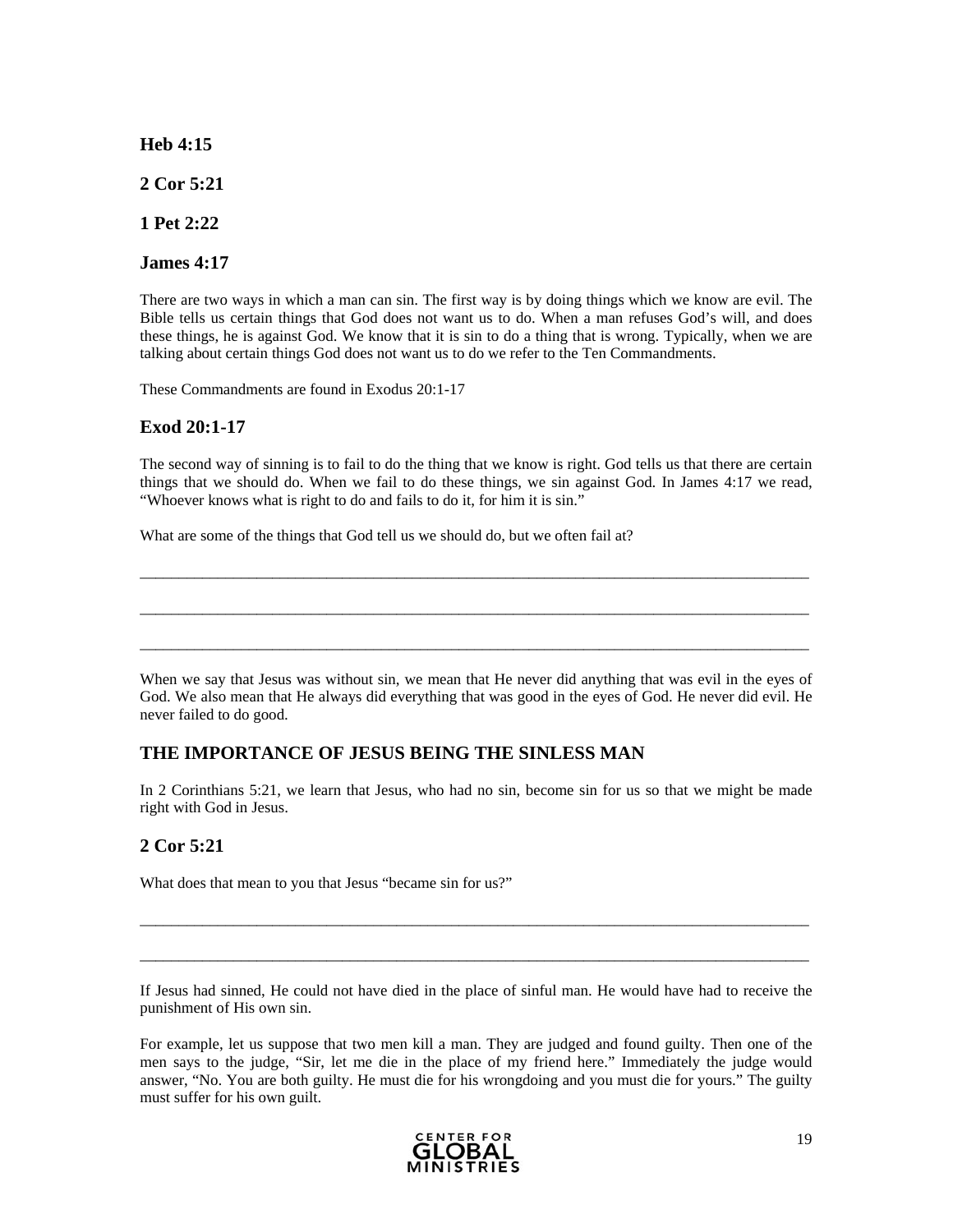Think about what happens when a man or woman becomes a public figure today. All the things of their past, mostly the bad ones, are dredged up and aired in public. If Jesus had sinned or there was evidence of sin in His life, don't you think His critics would have made them public as quickly as possible? Wouldn't those who opposed Christianity in the first century have published list after list of His faults? There are no such lists.

Jesus, as a sinless man, never committed any sin. That is why he was able to suffer in our place becaues of our sins. God accepted His sacrifice of His life in place of yours and mine.

Next week we will look at Jesus as the Word of God.

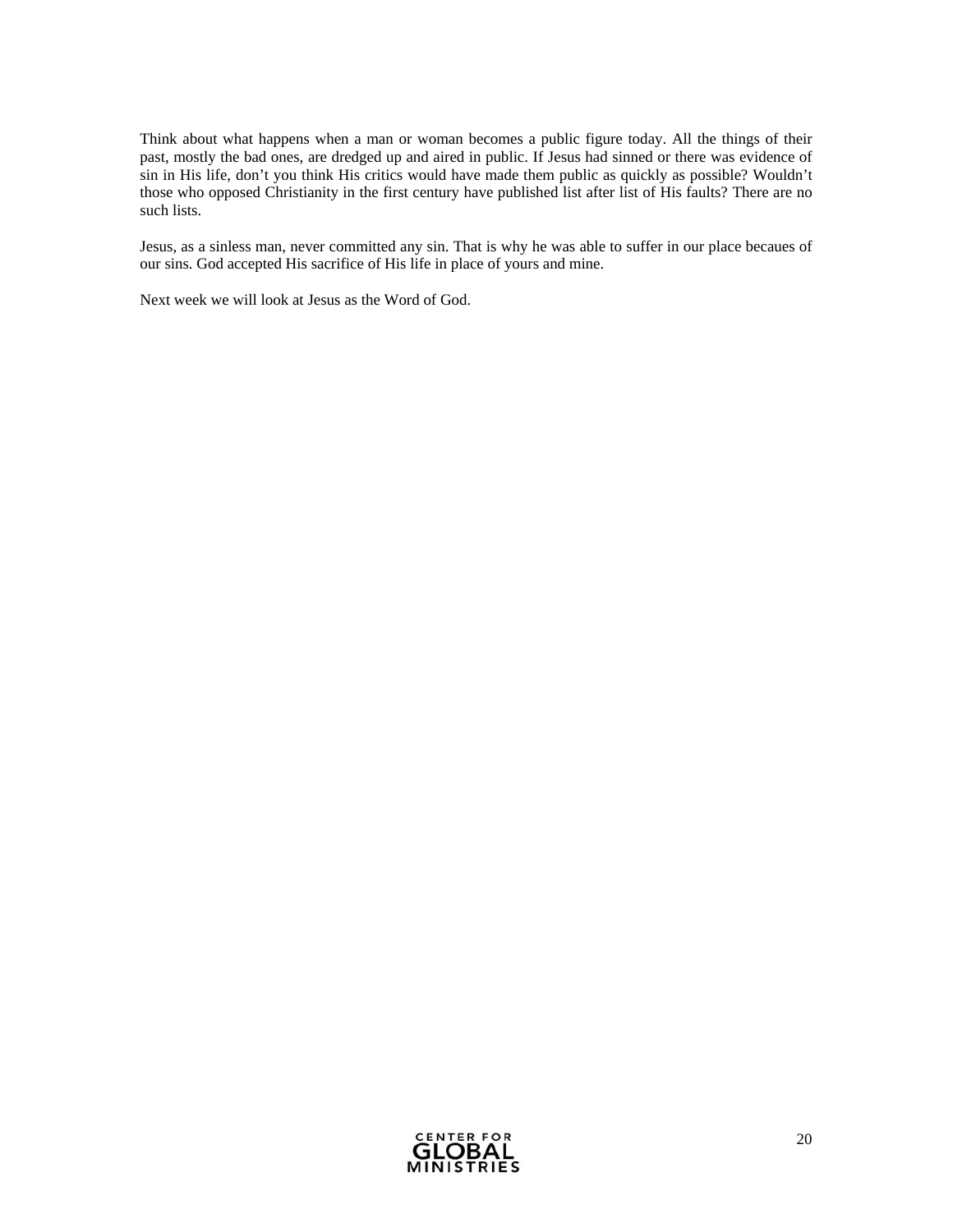### **Lesson 6: Is Jesus The Word of God?**

#### Memory Verse:

*And the Word became flesh and dwelt among us, full of grace and truth; we have beheld His glory, glory as of the only Son from the Father.* John 1:14

#### Introduction:

As we study John 1:1-14 we read about the "Word." Perhaps the question comes to your mind, "Who or what is the Word?" Our memory verse will give us the answer to this.

We read that the Word became flesh and dwelt (lived) among us. Since we know John is writing about Jesus, we then know for sure then that the Word is Jesus. But why is Jesus called the Word?

Let us think about it in this way. Suppose you are considering something privately in your mind. You want your friends to know about this thing, but you are not sure how are you going to make it known to them. There is really only one choice for you. You must tell them. You must use words to cause your friends to know the thing that you want them to know. There is no way they will know what you have hidden in you mind and heart unless you tell them.

We cannot know anything about God unless He reveals Himself to us. God reveals Himself to us in two ways.

First, He reveals Himself to us through the works of His hands. That revelation by God is addressed to, and therefore available to, all men at all times. It is rooted in creation, is addressed to man, and more particularly to human reason. It finds its purpose in the realization of the creation to know God and enjoy communion with Him. This revealing of God is evident in;

- The existence of nature about us as well as its ongoing processes, which sustain life.
- His creation - man.
- The natural channel of the conscience or moral nature of man.

Second, God reveals Himself to us through His Word. Through His Holy Spirit God caused men from time to time to write down His Word in what we call the Scriptures.

The revealing of God through His Word is His redemptive plan. It is addressed to man as a sinner. It can only be understood by faith, and finds its purpose in restoring the relationship between man and God despite the interference of sin.

Remember the Scripture passage from Revelation 19:10. It says that "…Jesus is the spirit of prophecy." That means that Jesus is the fulfillment of prophecy. This does not mean that He is the last of the prophets. It means that He is the living Word of God. He is the entirety of the redemptive plan of God.

God sent Jesus, the Word, to make His message of redemption from sin known to men. It is Jesus who causes us to know those things which are in the heart of God. Jesus made God's message known by His teachings and by His action. That is why Jesus is called the Word. He is God's Word to all people for all time. Therefore we see that the "Word" is one of the many names of titles of Jesus. Let us now see some of the great truths about God that Jesus shows to us as the Word of God.

### **JESUS REVEALS THE TRUE NATURE OF GOD**

Jesus said, "He who has seen me has seen the Father" (John 14:9). Many people have asked in their hearts, "What is the true nature of God?" It is impossible to describe exactly the nature of someone – especially when that One is God. It is much better if we can see that person. That is exactly what happened with Jesus. God let us see Himself in Jesus Christ. The prophets of the Old Testament tried in many different ways to tell the people about the true nature of God. What they said was true but they were never able to tell

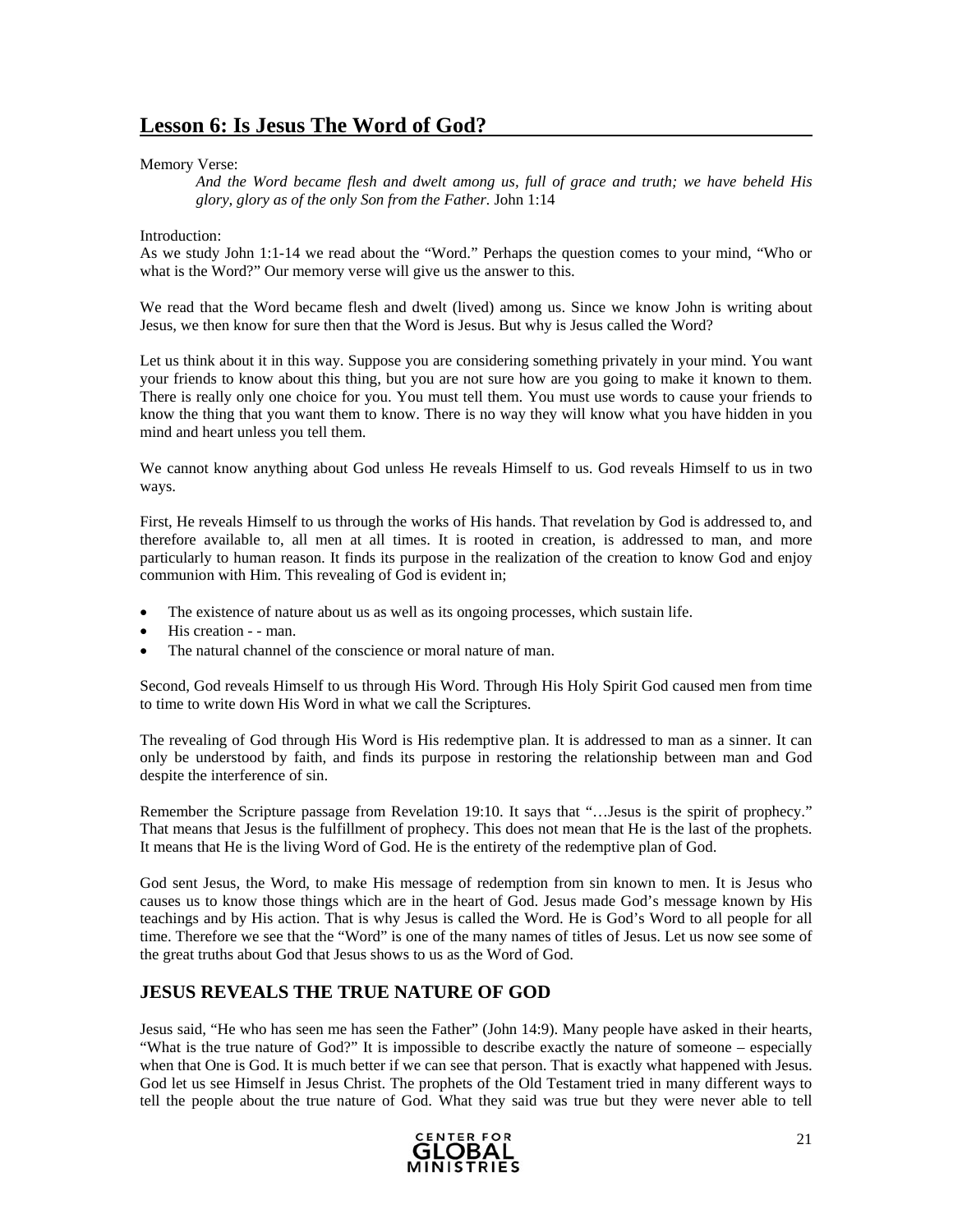everything about God. This could only be known by seeing God. Man can see God fully in Jesus Christ. Jesus was God's Word to man so that man might truly know the nature of God.

John 14:9

### **JESUS SHOWS GOD'S PLAN FOR SALVATION**

People everywhere feel a need for God in their hearts. They know that they have sinned against God. They know that sin causes things to be wrong between them and God. They begin to think, "How can I make things right between myself and God?"

In their effort to make things right they do many different things. Some worship spirits of their fathers. Some worship Gods made of wood and stone. Some kill animals for an offering. Some follow the teachings of certain men who profess to know the way to God. None of these things is right.

If a man wants God's salvation, Jesus offers the answer.

### **John 14:6**

### **JESUS SHOWS THE WILL OF GOD FOR THE LIVES OF CHRISTIANS**

Do you know the will of god in your life?

Jesus is God's Word to man and He shows God's plan of salvation to man.

Jesus is also God's Word to the man who has been saved so that the saved man may know how he should live.

Obviously, a Christian should read the Bible carefully. He should study the life of Jesus. But realize that the will of God was above all else in the life of Jesus. When Jesus thought of the great suffering which would be His upon the cross He prayed to God. We can find His prayer in Matthew 26:39

### **Matt 26:39**

If there was a way to escape the suffering of the cross, Jesus wanted to escape it. But His desire to do the will of God was greater than His desire to escape the suffering that was to come. Because Jesus put the will of God before His own wishes, there is a way of salvation for us today.

Jesus was God's Word to all people. He not only told men that they should obey God, but He showed them how they should obey God. They should do it by putting God's will above all else in their lives.

### **JESUS SHOWED THE TRUTH CONCERNING LIFE AFTER DEATH**

Is there life after death? Today that question is asked thousands of times a day. It is the subject of scientific studies regarding what are called "near death" experiences. In the 1700's this question even resulted in a doctor in England weighing his patients just before death and just after to calculate the amount of body mass taken up by the spirit as it left the body. In ancient Egypt, this question resulted in the building of great stone pyramids to house the bodies and accompanying needs of the dead person in their "after-life." It is on a more personal basis, the question asked by many as their loved ones pass from this life and leave them behind. This question which mankind has considered for thousands of years was answered by the Word as revealed in Jesus.

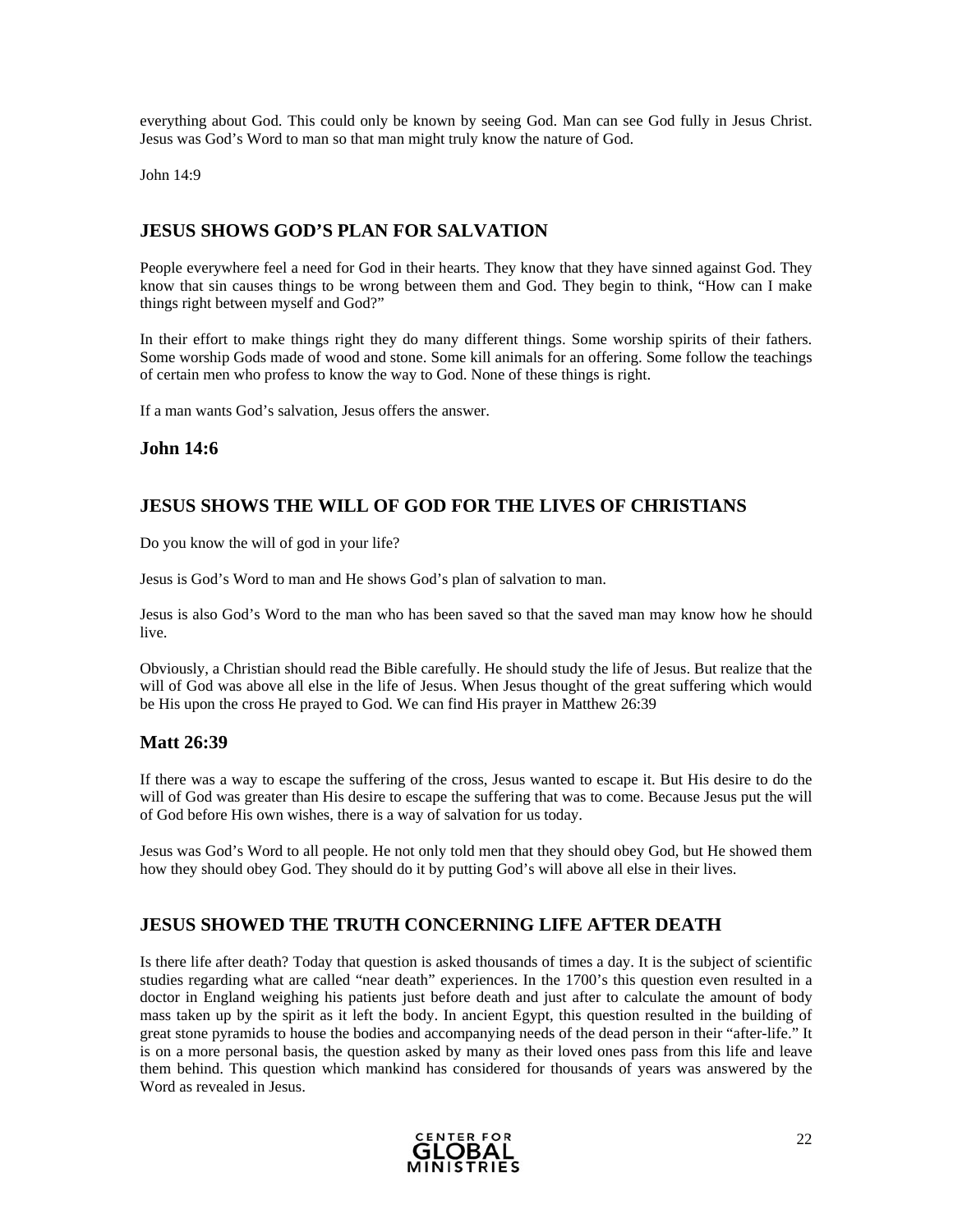A teacher cannot teach difficult subjects to children in primary school. They are just beginning to learn. Therefore the simple things must be taught to them first. Then when they have learned well the first truths they are ready to learn greater things. The Old Testament is like primary school. The great beginning truths are taught in it and these truths need to be learned well. But in Jesus we get a fuller understanding of God and specifically life after death.

Jesus was God's Word who made these truths clear to us.

We shall be studying more about life after death in lesson eleven of this course. In the meantime, let us keep it clearly in mind that Jesus is God's Word to us, if we want to understand truly concerning life after death, then we must learn what He teaches.

Jesus was teaching in the Temple in Jerusalem when a group of people called the Sadducees came to him. These Sadducees posed a question to Jesus that they thought would trap him. The Sadducees did not believe in life after death. There was another group that did believe in life after death called the Pharisees. Aside from asking Jesus a very confusing question, they expected to trap Him into taking sides in this debate about life after death and therefore weakening His followers. Read this account.

### **Mark 12:18-27**

What did Jesus use to make His point about life after death, and answer their question?

Jesus used the Words to answer their question. He told them that if they really knew the Word, they would not have to ask such a question. Most importantly, Jesus said that men who they knew had died on this earth – Abraham, Isaac, and Jacob – were actually alive and with God.

 $\_$  ,  $\_$  ,  $\_$  ,  $\_$  ,  $\_$  ,  $\_$  ,  $\_$  ,  $\_$  ,  $\_$  ,  $\_$  ,  $\_$  ,  $\_$  ,  $\_$  ,  $\_$  ,  $\_$  ,  $\_$  ,  $\_$  ,  $\_$  ,  $\_$  ,  $\_$  ,  $\_$  ,  $\_$  ,  $\_$  ,  $\_$  ,  $\_$  ,  $\_$  ,  $\_$  ,  $\_$  ,  $\_$  ,  $\_$  ,  $\_$  ,  $\_$  ,  $\_$  ,  $\_$  ,  $\_$  ,  $\_$  ,  $\_$  ,

\_\_\_\_\_\_\_\_\_\_\_\_\_\_\_\_\_\_\_\_\_\_\_\_\_\_\_\_\_\_\_\_\_\_\_\_\_\_\_\_\_\_\_\_\_\_\_\_\_\_\_\_\_\_\_\_\_\_\_\_\_\_\_\_\_\_\_\_\_\_\_\_\_\_\_\_\_\_\_\_\_\_\_\_\_\_

On another occasion, Jesus was talking to His disciples and He told them the following:

### **John 14:1-6**

Jesus told His disciples that He was going to be with God, that He was preparing a place for them, that He would take them there with Him. He told them that there is life after death and it is with Him. He also told Thomas one very important thing about going with Him to heaven. What was that?

\_\_\_\_\_\_\_\_\_\_\_\_\_\_\_\_\_\_\_\_\_\_\_\_\_\_\_\_\_\_\_\_\_\_\_\_\_\_\_\_\_\_\_\_\_\_\_\_\_\_\_\_\_\_\_\_\_\_\_\_\_\_\_\_\_\_\_\_\_\_\_\_\_\_\_\_\_\_\_\_\_\_\_\_\_\_

### **JESUS IS GOD'S FINAL WORD TO MAN**

When the truth has been told, there is no need for something else to be added. God told the full truth about himself, salvation, and Christian living in Jesus Christ – the Word. In Colossians 1:15 we read the following concerning Jesus:

### **Col 1:15**

What this passage tells us is that if man wants to know the truth about God, he must learn this truth from Jesus Christ. Other people have come and they say, "But God has told us more than is written in the Bible. We have the Bible and additional truth." **THIS IS A LIE.** The things that God has shown us of Himself were completed in Jesus Christ.

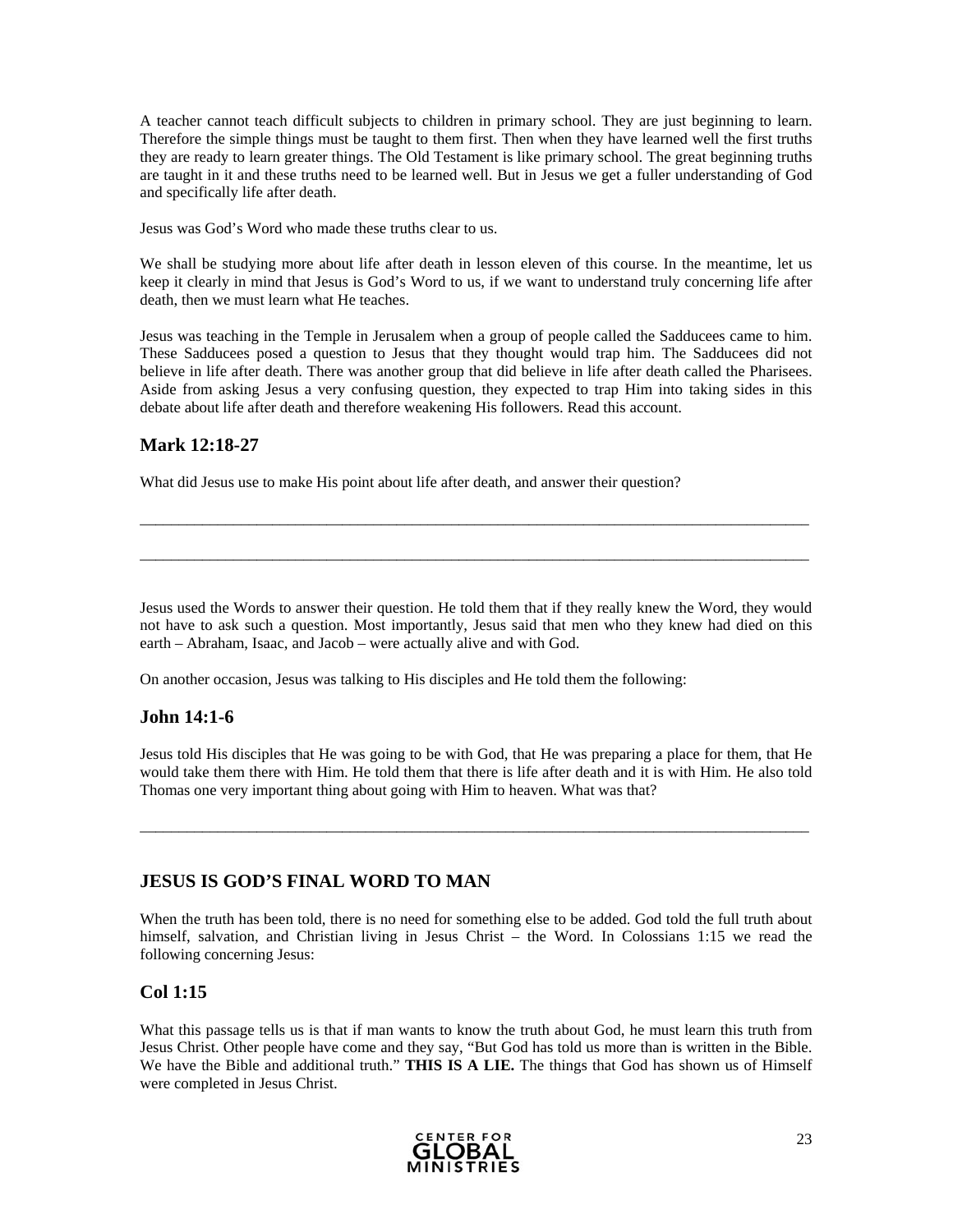If a perfect picture has been painted then anything, which is added to the picture or taken from it, will spoil it. God is pictured perfectly in Jesus. Whenever anyone tries to take from or add to the picture of God that we see in Christ, that person spoils the picture.

God has spoken very clearly about those who try to change the Bible in any way. In the last book of the Bible it is made clear that anyone who comes with "extras" has not come from God. Read Revelation 22:18,19.

### **Rev 22:18-19**

Next week we will study the power that has been given Jesus.

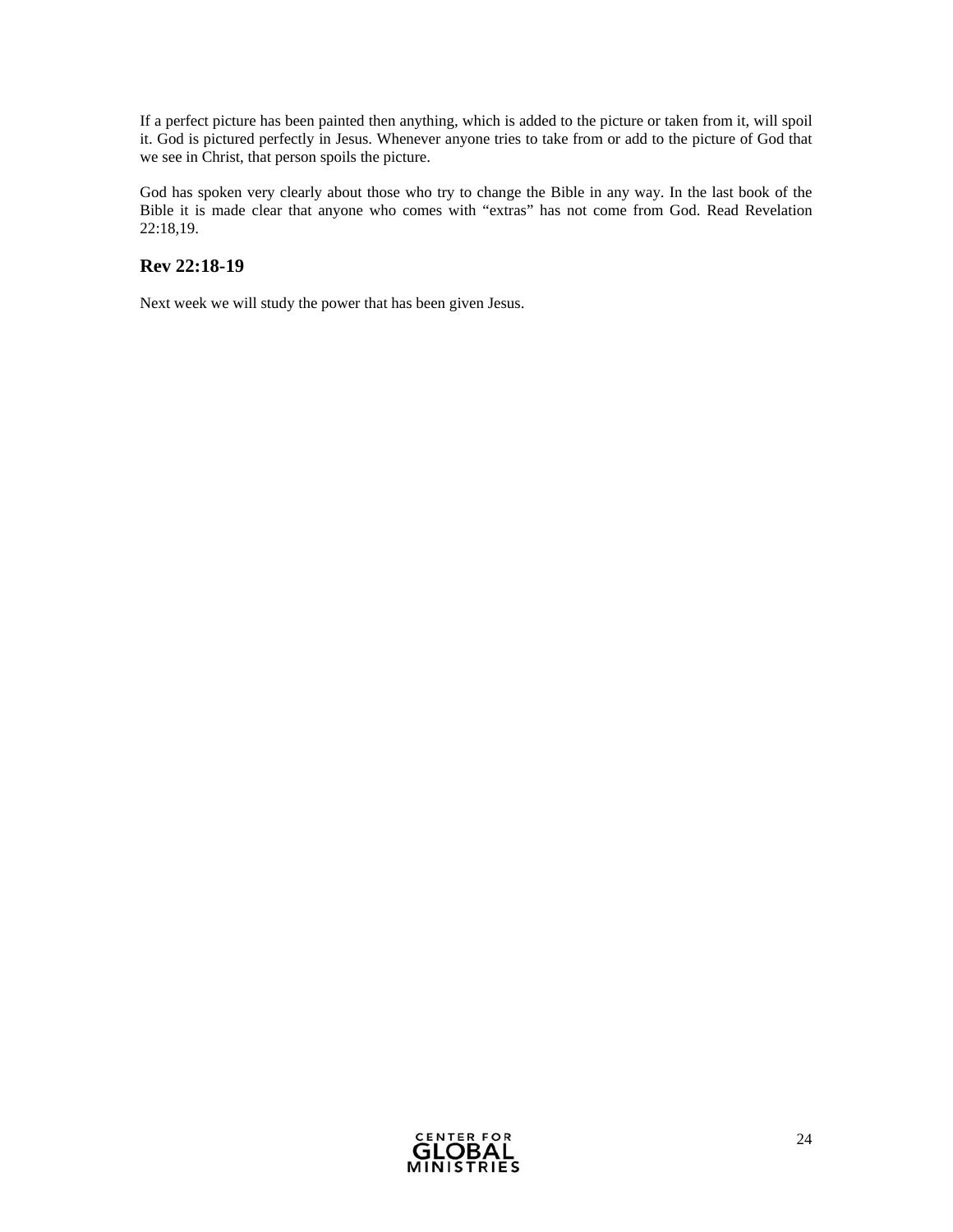### **Lesson 7: What Power Does Jesus Have?**

Memory Verse:

*And Jesus came and said to them, "All authority in heaven and on earth has been given to Me."*  Matthew 28:18

#### Introduction:

When we think of power we may have different opinions of what it is. Some may think of the ability to make someone do something against their will. Some may think of power as in electric, steam, or gas power that make machines function. Some may think of political power that can rule a country. Others may think of the power of money which would let them buy what they want.

The power that Jesus displayed is far greater and more awesome than any of these.

Jesus died on the cross. The Bible tells us that on the third day He rose from the dead. For a period of forty days He met with his disciples at various times. These disciples knew with certainty that Jesus who had died on the cross and had been buried was alive. They had seen Him. They had talked with Him. They had touched Him with their hands. At the end of the forty days Jesus called the disciples together. As He talked with them He spoke the words that we find in the memory verse for this lesson, "All authority in heaven and on earth has been given to Me." He wanted them to understand completely concerning His power. Then, when He had finished speaking to the disciples, He went up into heaven. They stood and watched as He disappeared into the clouds.

Christians do not worship a dead and buried Saviour. They worship the risen, living, all-powerful Son of God. In addition to His power over death, while Jesus was living on Earth He showed His power in many ways at different times.

### **JESUS HAS POWER OVER NATURE**

1. We know this as we see His power to command the wind and the sea. (Matthew 8:23-27)

### **Matt 8:23-27**

2. We know this as we see His power to walk upon the water. (John 6:16-21)

### **John 6:16-21**

3. We know this as we see how He had the power to multiply five loaves of bread and two small fish so that 5,000 men could be fed. Then, after all had eaten, there remained enough food to fill twelve baskets. Jesus had fed 5,000 men with these two fishes and five loaves and yet more food remained than He had in the beginning. (John 6:5-14)

### **John 6:5-14**

4. We know this as we see His power to command a green tree and cause it to dry up (Matthew 21:18-21)

### **Matt 21:18-21**

5. Jesus not only had the power to make the heavens and the earth but He also has the power that keeps all things from destruction. The world in which we live today would fall to pieces if it were not for the power of Jesus. Each day we are allowed to live in this world because of the power of Jesus. (Colossians 1:16,17)

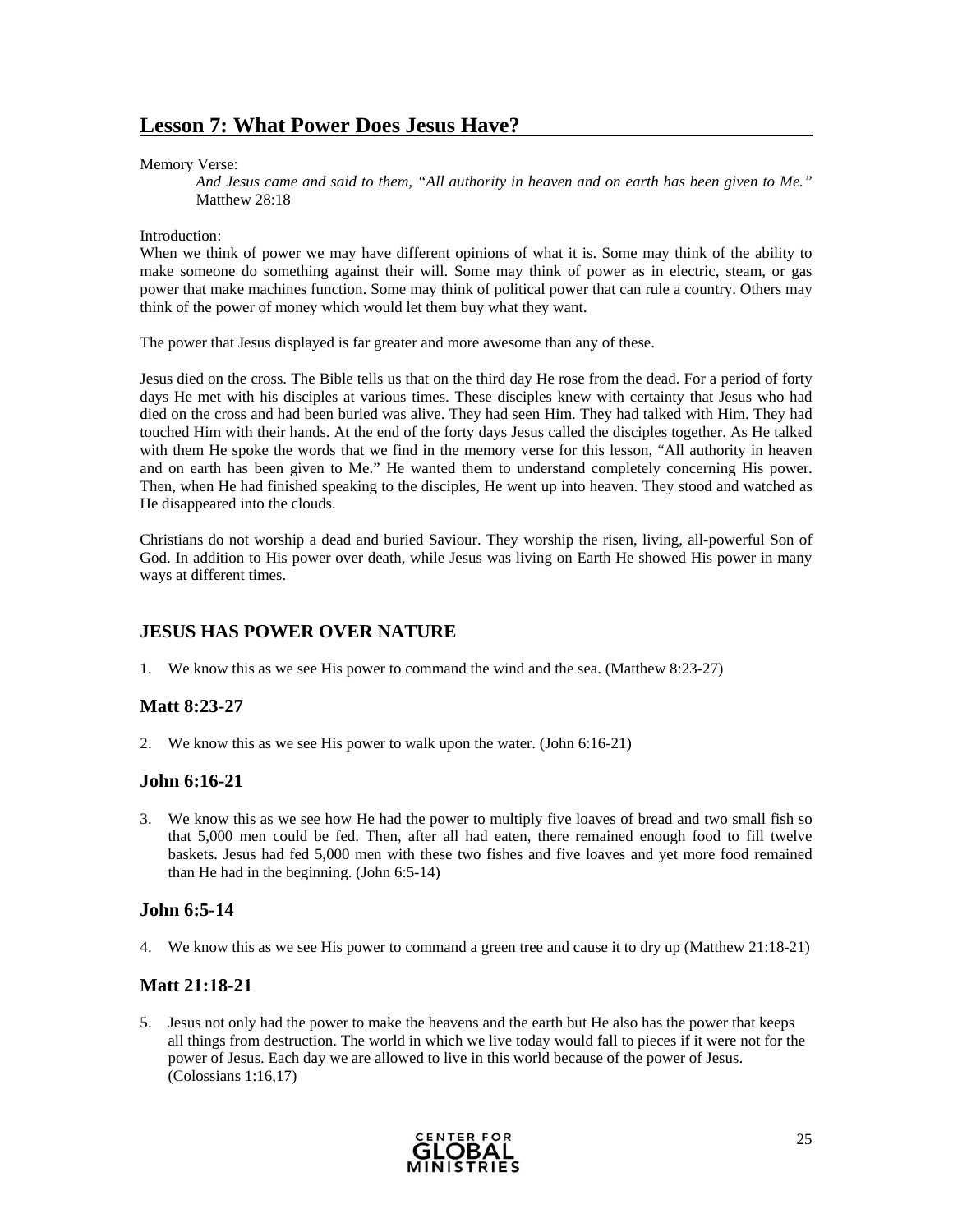### **Col 1:16-17**

Can you think of a time when you were caught in what seemed to be an impossible natural event such as a storm? Was there a time when it seemed like you could not survive against the strength of nature? Write about it here.

\_\_\_\_\_\_\_\_\_\_\_\_\_\_\_\_\_\_\_\_\_\_\_\_\_\_\_\_\_\_\_\_\_\_\_\_\_\_\_\_\_\_\_\_\_\_\_\_\_\_\_\_\_\_\_\_\_\_\_\_\_\_\_\_\_\_\_\_\_\_\_\_\_\_\_\_\_\_\_\_\_\_\_\_\_\_

 $\_$  ,  $\_$  ,  $\_$  ,  $\_$  ,  $\_$  ,  $\_$  ,  $\_$  ,  $\_$  ,  $\_$  ,  $\_$  ,  $\_$  ,  $\_$  ,  $\_$  ,  $\_$  ,  $\_$  ,  $\_$  ,  $\_$  ,  $\_$  ,  $\_$  ,  $\_$  ,  $\_$  ,  $\_$  ,  $\_$  ,  $\_$  ,  $\_$  ,  $\_$  ,  $\_$  ,  $\_$  ,  $\_$  ,  $\_$  ,  $\_$  ,  $\_$  ,  $\_$  ,  $\_$  ,  $\_$  ,  $\_$  ,  $\_$  ,

Recently there have been a number of natural disasters. A "swarm" of tornadoes in the United States in Oklahoma that literally wiped off the face of the earth hundreds of homes. A mud slide in South America that apparently buried alive over 30,000 people. A storm at sea that caused an oil tanker to break up off the coast of Europe and spill thousands of gallons of oil into the ocean. Tragedies that leave the victims stunned with the power of nature. Yet the Bible tells us that Jesus has power over all of Nature. Just His spoken Word put the forces of nature into submission to Him.

### **JESUS HAS POWER OVER EVIL SPIRITS**

The Bible teaches that there are evil spirits that obey the commands of satan. The Bible also teaches us that the power of Jesus Christ is far greater than their power. The person who trusts in the power of Jesus can be victorious over the evil forces of satan.

There are many places in the New Testament where we can read how the power of Jesus is greater than that of satan and his evil spirits. Let us look at one of these places. Read carefully Luke 8:26-39.

### **Luke 8:26-39**

These verses show clearly the work of satan. The work of satan is to destroy. He is against God and all that is pleasing to God. When satan's devils were in the heart of this man they were working to destroy him. Jesus drove them out by **His power.** They then entered into some pigs feeding nearby. They caused the pigs to destroy themselves by running into the sea where they died. The power of satan always tries to destroy that which is good.

Are there evil spirits in our world today? Have you ever encountered a person who you believe may have been possessed by evil spirits?

 $\_$  ,  $\_$  ,  $\_$  ,  $\_$  ,  $\_$  ,  $\_$  ,  $\_$  ,  $\_$  ,  $\_$  ,  $\_$  ,  $\_$  ,  $\_$  ,  $\_$  ,  $\_$  ,  $\_$  ,  $\_$  ,  $\_$  ,  $\_$  ,  $\_$  ,  $\_$  ,  $\_$  ,  $\_$  ,  $\_$  ,  $\_$  ,  $\_$  ,  $\_$  ,  $\_$  ,  $\_$  ,  $\_$  ,  $\_$  ,  $\_$  ,  $\_$  ,  $\_$  ,  $\_$  ,  $\_$  ,  $\_$  ,  $\_$  ,

 $\_$  ,  $\_$  ,  $\_$  ,  $\_$  ,  $\_$  ,  $\_$  ,  $\_$  ,  $\_$  ,  $\_$  ,  $\_$  ,  $\_$  ,  $\_$  ,  $\_$  ,  $\_$  ,  $\_$  ,  $\_$  ,  $\_$  ,  $\_$  ,  $\_$  ,  $\_$  ,  $\_$  ,  $\_$  ,  $\_$  ,  $\_$  ,  $\_$  ,  $\_$  ,  $\_$  ,  $\_$  ,  $\_$  ,  $\_$  ,  $\_$  ,  $\_$  ,  $\_$  ,  $\_$  ,  $\_$  ,  $\_$  ,  $\_$  ,

The power of Jesus is always ready to help those who truly want to receive His help. Because the power of Jesus is greater than all the power of satan, we can receive the help which we need.

### **JESUS HAS POWER OVER DISEASE**

Many people were healed by the power of Jesus. Let us consider a few of them.

1. Leprosy was a bad skin disease that no one thought could be healed in the days of Jesus. In Mark 1:40- 43 we read how a man who had leprosy came to Jesus for help. Jesus healed him with a touch of His hand.

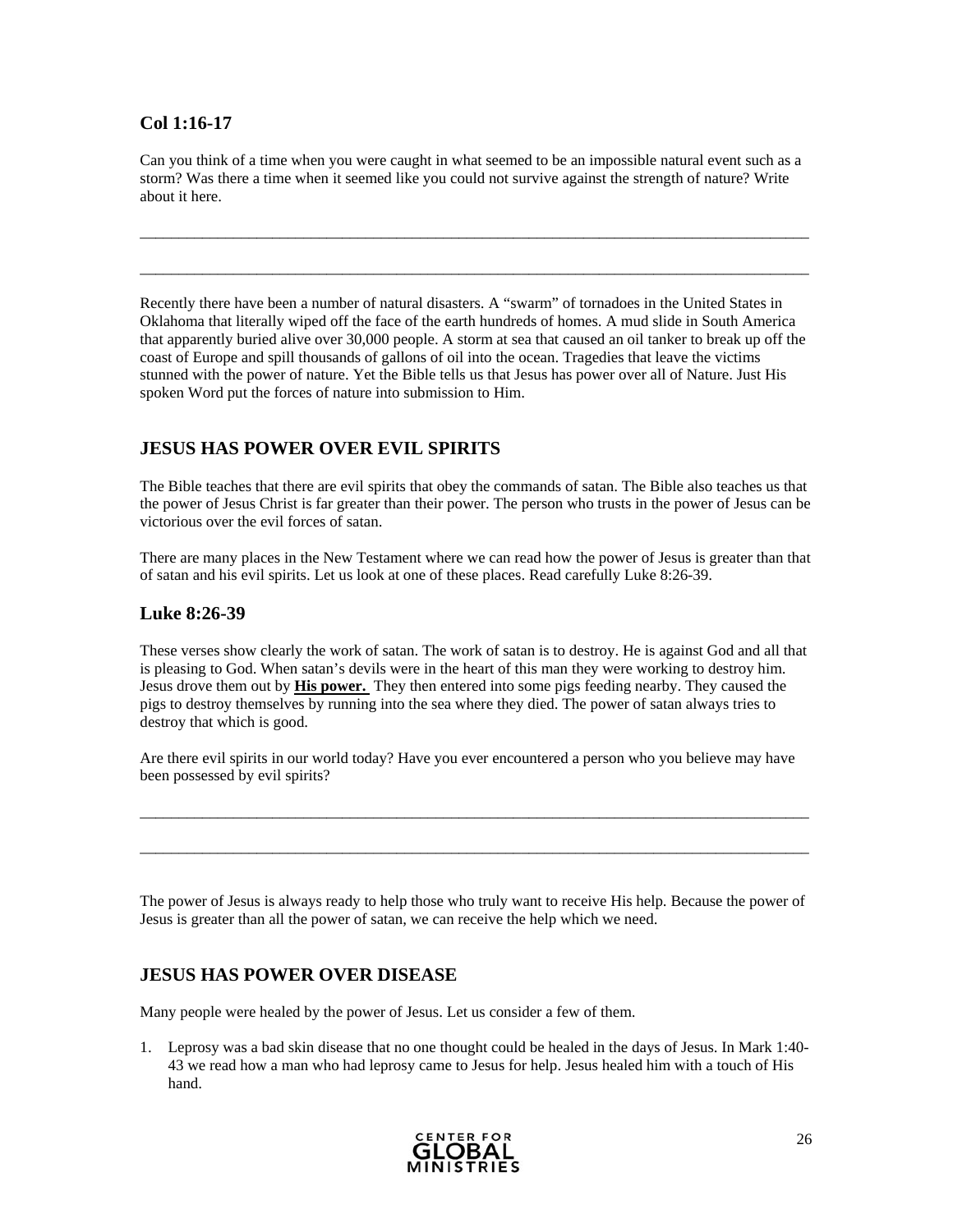### **Mark 1:40-43**

2. In Mark 5:25-34 we read of a woman who had been ill for twelve years. She had been to many doctors and she had spent all her money trying to be healed. No one could help her. But when she touched the garment of Jesus she was healed immediately.

### **Mark 5:25-34**

There are many other examples where Jesus healed the sick, but we will not read of these in this lesson. There is one thing we do want to keep clearly in mind. There is no sickness that Jesus can not heal. He has complete power over ass disease.

### **JESUS HAS POWER TO FORGIVE SIN**

The question is often asked, "How can I receive forgiveness for my sins?" Some people try to find forgiveness by confessing their sins to a priest. Others hope to find forgiveness by joining a church. There are others who hope to receive forgiveness by receiving baptism. The Bible teaches us that none of these things has the power to forgive sin.

What is forgiveness?

*The act of excusing or pardoning another in spite of his slights, shortcomings, and errors. As a theological term, forgiveness refers to God's pardon of the sins of human beings.* 

*No religious book except the Bible teaches that God completely forgives sin <Ps. 51:1,9; Is. 38:17; Heb. 10:17>. The initiative comes from Him <John 3:16; Col. 2:13> because He is ready to forgive <Luke 15:11-32>. He is a God of grace and pardon <Neh. 9:17; Dan. 9:9>* 

*Sin deserves divine punishment because it is a violation of God's holy character <Gen. 2:17; Rom. 1:18-32; 1 Pet. 1-16>, but His pardon is gracious <Ps. 130:4; Rom. 5:6-8>. In order for God to forgive sin, two conditions are necessary. A life must be taken as a substitute for that of the sinner <Lev. 17:11,14; Heb. 9:22>, and the sinner must come to God's sacrifice in a spirit of repentance and faith <Mark 1:4; Acts 10:43; James 5:15>.* 

*Forgiveness in the New Testament is directly linked to Christ <Acts 5:31; Col. 1:14>, His sacrificial death on the cross <Rom. 4:24>, and His resurrection <2 Cor. 5:15>. He was the morally perfect sacrifice <Rom. 8:3>, the final and ultimate fulfillment of all Old Testament sacrifices <Heb. 9:11-10:18>. Since He bore the law's death penalty against sinners <Gal. 3:10- 13>, those who trust in His sacrifice and freed from that penalty. By faith sinners are forgiven – "Justified" in Paul's terminology <Rom. 3:28; Gal. 3:8-9>. Those who are forgiven sin's penalty also die to its controlling power in their lives <Rom. 6:1-23>.* 

It is Jesus who has the power to forgive sin. In an earlier lesson we read Mark 2;1-12. We are going to use it again in this lesson. Give special attention to verse 10. Jesus said that He had the power to forgive sins. He proved that He had this power. He healed the man who had been brought to Him.

### **Mark 2:1-12**

If you are looking for the forgiveness of sin, you can be sure that there is forgiveness in Jesus Christ alone. Read Ephesians 1:7; Acts 4:12; Acts 10:43.

**Eph 1:7** 

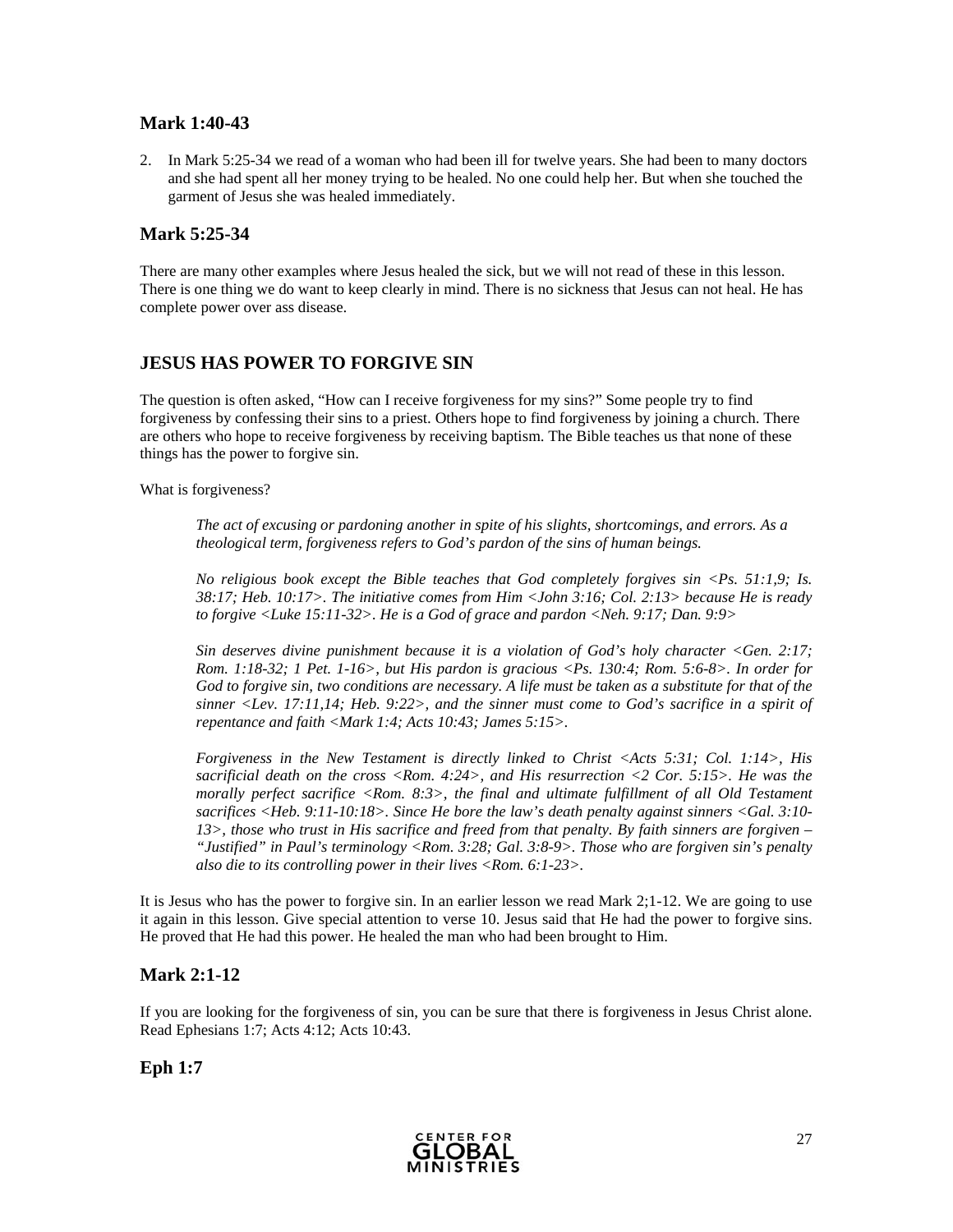### **Acts 4:12**

### **Acts 10:43**

### **JESUS HAS POWER OVER DEATH**

Men and women everywhere fear the uncertainty of death. Benjamin Franklin, the well known American, once wrote a friend of his a letter in which he stated, "There is nothing certain in this life, except death and taxes." John Heywood, a British writer in 1565 penned these words about death, "…and death makes equal the high and low." Physical death is certain for each of us, unless the Lord returns first. And death comes to everyone – the rich, the famous, the high and mighty, the pauper. But Jesus demonstrated that He had been given power over death.

Read Matthew 9:23-26

### **Matt 9:23-26**

This girl was dead. The ritual mourning had begun. The young girl had been dead long enough for friends to gather at the house and grieve with the family. But Jesus brought her back to life.

Now read Luke 7:11-17;

### **Luke 7:11-17**

They were taking the widow's son to the place of burial that they might put his body in the grave. Jesus simply spoke the Words and the dead boy was alive again.

### **John 11:1-46**

Lazarus had been dead for four days and was already buried. His sister said that his flesh had already begun to decay. Jesus showed His power over death by putting back life in all of these.

In lesson ten we will study further concerning Jesus' power over death. We will see that He had power to take up His own life and that He also has power to give life to all who die.

Jesus power over death is clearly documented. There is no doubt death submits to Him.

Next week we will look at the question, Is Jesus the Lamb of God?

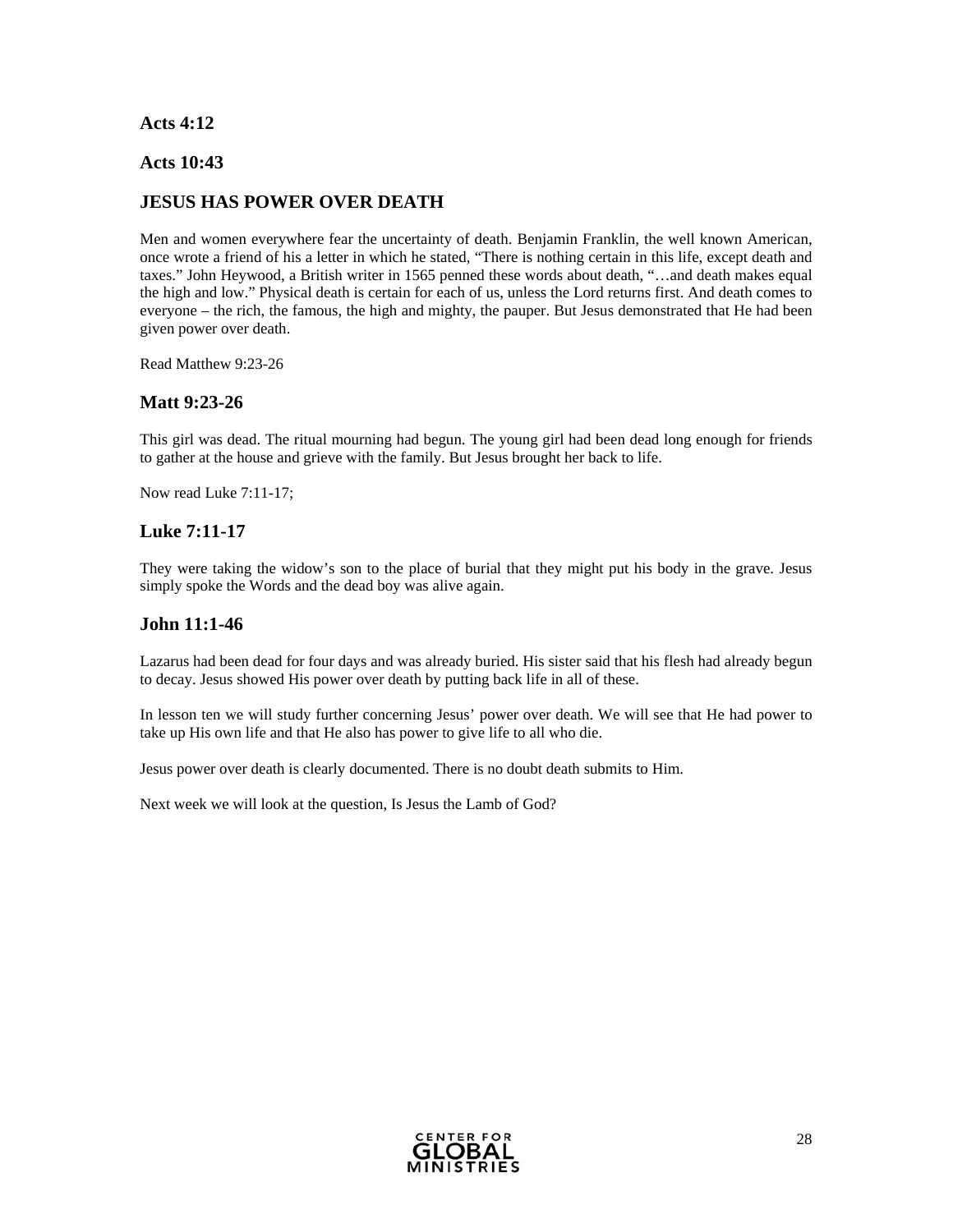### **Lesson 8: Is Jesus The Lamb of God?**

#### Memory Verse:

*The next day he (John) saw Jesus coming toward him, and said, "Behold, the Lamb of God, who takes away the sin of the world!"* John 1:29

#### Introduction:

In this lesson we will be studying about Jesus – who is called "the Lamb of God." In the days of the Old Testament a lamb was used as a sacrifice (an offering to God killed on an altar) for the sin of the people. God had given the people very clear directions about sacrifices and the people understood these directions. Therefore, when John the Baptist spoke of Jesus as "the Lamb of God" the words had great meaning to the people who heard. If these words describing Jesus are to have the same meaning to us, then we must learn about the lamb of sacrifice of the Old Testament. As we come to understand about them, we will come to understand in a better way concerning who Jesus is and what He has done for us.

The need for a blood sacrifice rose with the first man and woman on the earth – Adam and Eve. Sacrifice and sacrificing originated in the Garden of Eden immediately following the FALL of man. The FALL of man occurred, according to the Bible, when Adam and Eve, the first man and woman, disobeyed God and succumbed to the enticement of satan. Adam and Eve made loincloths of leaves to cover their sinfulness, then hid from God because their provision was inadequate in their own minds. God then killed innocent animals on their behalf and made coverings for Adam and Eve. God's covering was adequate, while man's covering was insufficient.

### **THE NEED FOR A LAMB**

There are many commandments in the Old Testament that God gave His people. There were certain things they should not do. There were other things they should do. When a man knew God's will and yet refused to do it, that man sinned against God. Sin is refusing the will of God so that we may do our own will.

Let's use a somewhat simplified example to understand this need for a lamb by relating a story about a man who lived in the days of the Old Testament. This man sinned against God. After he had committed the sin he was sorry and began to think, "What can I do?" He went to the priest and said, "I have sinned against God. What must I do?"

The priest would then explain to him that sin is very serious to God. It must be punished. The sinner must either suffer the punishment for his sin, or another must suffer the punishment in his place. The priest would tell him that God had a plan so that an animal, such as a lamb, could be sacrificed because of the sin the man had committed. In other words, the lamb would suffer the punishment of sin in the place of the one who actually committed the sin. Then the sin could be forgiven by God. Now read Leviticus 4:32-35.

### **Lev 4:32-35**

Suppose the man then asked, "But sir, let me confess my sin to you and perhaps God will forgive it." The priest would have to reply, "NO, According to the plan of God, where there is a sin, there must be a death to pay the punishment of sin." The Apostle Paul wrote in his letter to the Romans in the New Testament a very similar statement.

### **Rom 6:23a**

Perhaps the man would then say, "But sir, if I promise that I will never sin again could this sin be forgiven without the sacrificing of my lamb?" The priest would have to answer, "No, your sin has already been done. And according to the plan of God, If there is to be forgiveness of sin, there must be the pouring out of blood." Read Leviticus 17:11 to see this principle of God stated.

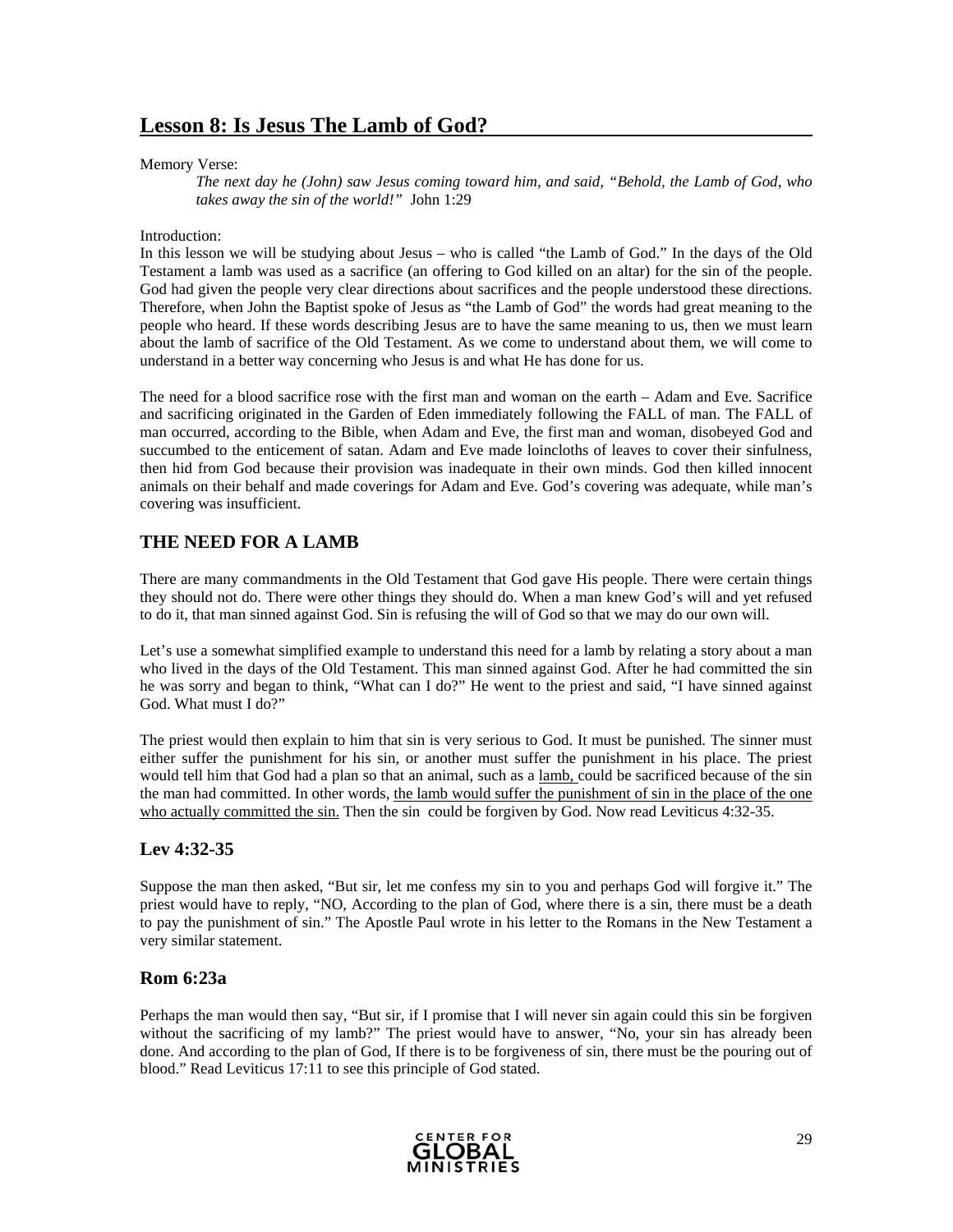### **Lev 17:11**

The Old Testament also referred to sacrifices as "food for Jehovah" <Lev. 3:11,16; 22:7> and an offering made by the fire for the "satisfaction of Jehovah" <Lev. 2:2,9>. As a spiritual being, God did not need physical food. Nevertheless, He did insist that these sacrifices be given to Him. Sacrifice as worship is man giving back to God what God has previously given him as a means of grace. Ultimately, these sacrifices speak of the one final and perfect sacrifice of Jesus Christ <Heb. 10:11-18>.

### **Heb 9:22**

### **THE KIND OF LAMB NEEDED**

According to God's command, the animal sacrificed had to be physically perfect in age and condition. Through the perfection of this animal, perfection was presented to God. A lamb that is sick or injured or imperfect in any way would not be acceptable to God. When the lamb was brought, the priest would examine it very carefully to be sure that it had all the qualities needed according to the Old Testament.

Ultimately, this symbolized the necessity for man to present himself perfect before God by presenting the perfect one in his place <1Pet. 1:8-19>.

### **1 Pet 1:18-19**

Jesus, as the Lamb of God, was perfect. He was without sin. God, Himself, examined Jesus and said of Him, "This is my beloved Son, with whom I am well pleased." (Matthew 3:17). Therefore, Jesus, the perfect and sinless One, had the qualities God said were necessary so that He could be our lamb of sacrifice.

### **Matt 3:17**

### **THE DEATH OF THE LAMB FOR THE SINNER**

After the man returned with the lamb, and the priest had looked at it carefully and accepted it, two things would happen. First, the man would put his hands upon the head of the lamb and confess his sin. This was a picture that the sin confessed was being removed from the man and put upon the lamb.

Secondly, the lamb, which had now taken the sin and guilt of the man upon itself, must die. The priest took the lamb and killed it according to the directions given by God. The innocent lamb had died for the guilty man. Read the account of this law in Leviticus 4:32-35.

### **Lev 4:32-35**

The Old Testament prophet Isaiah wrote the following about the Messiah over 700 years before Jesus;

#### **Isa 53:6-7**

### **Isa 53:12**

We read that John the Baptist called Jesus "the Lamb of God." Elsewhere in the New Testament Jesus is called a lamb <Acts 8:32; 1 Pet. 1:19; Rev. 5:6>. The Book of Revelation speaks of Jesus as a lamb 28 times.

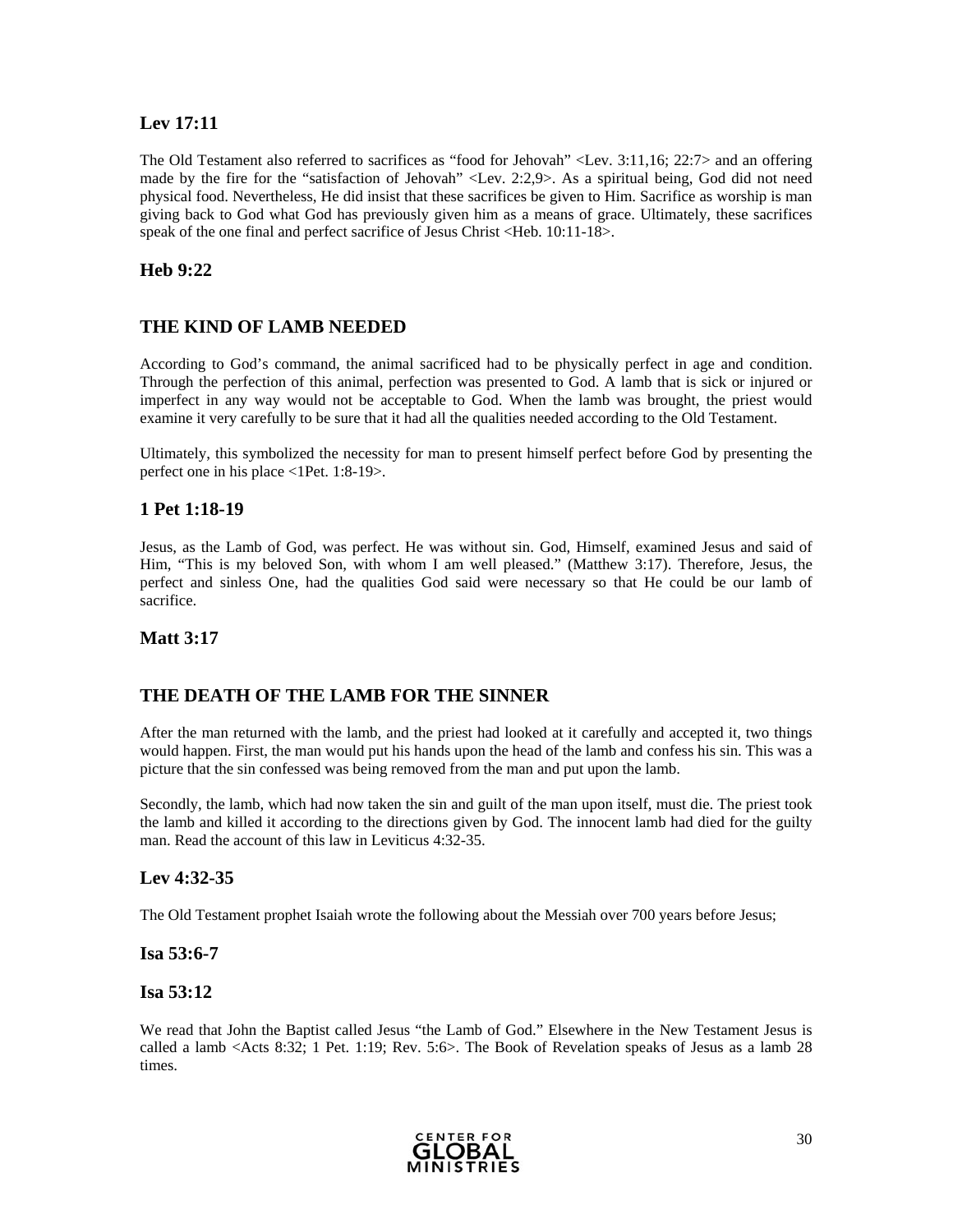This is exactly what happened when Jesus died on the cross. As the Lamb of God, He took our sins upon Himself. He suffered and died because of our sins. This was done so that we might have forgiveness of sin and life forever. Read 2 Corinthians 5:21.

### **2 Cor 5:21**

### **THE WAY OF FORGIVENESS OF SIN**

Before we end this lesson we need to understand some things very clearly. These things were true in the Old Testament days and they are also true today. If a man looks for forgiveness for his sins, the following things must happen:

1. He must realize that he has sinned against God. (Romans 3:23).

### **Rom 3:23**

2. He must feel true sorrow in his heart because of sin. He must want to leave all his sin. God will not accept a sacrifice unless there is true repentance. (Amos 5:21-24)

### **Amos 5:21-24**

3. He must accept God's plan for forgiveness. There is only one way for forgiveness and that is through the Lamb of God; Jesus Christ (John 14:6)

### **John 14:6**

Now that we understand these things about the lamb of sacrifice, we can better understand what John the Baptist meant when he called Jesus "the Lamb of God." He meant that Jesus was the sinless Saviour whom God had sent into the world to die for our sins.

Next week we will look at the question, "Is Jesus the Savior of the World?"

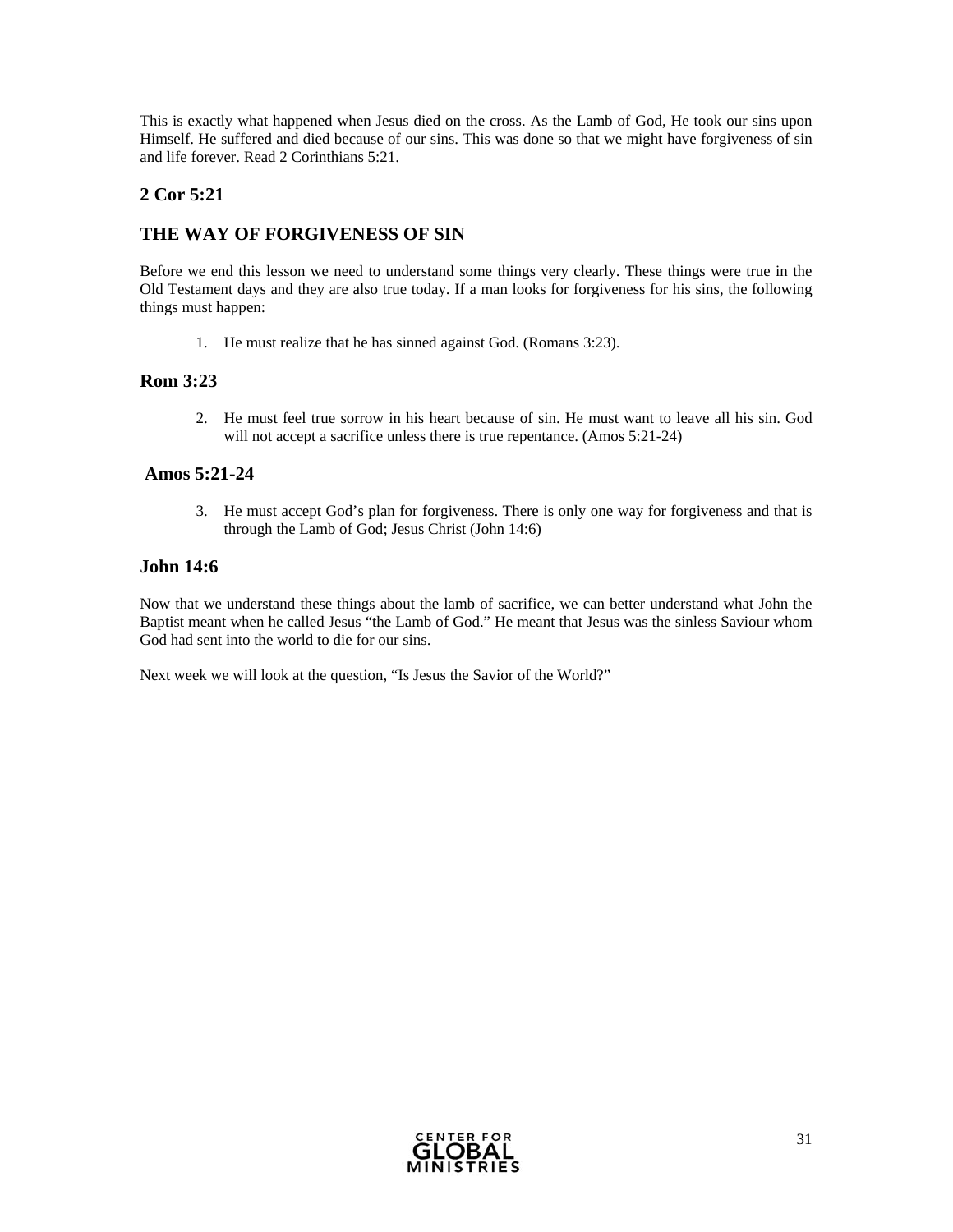### **Lesson 9: Is Jesus the Savior of the World?**

#### Memory Verse:

*She will bear a son, and you shall call His name Jesus, for He will save His people from sins.*  Matthew 1:21

#### Introduction:

In lesson eight we studied what Jesus did in order to pay the price God demanded for our sins. He willingly died as the Lamb of God because of our sins. We say that He "saved" us from our sins. This is why we call Him "Savior". In this lesson we will be studying about Jesus as Savior and the salvation which He freely gives to anyone and everyone who will **repent** of their sins and trust in Him.

What does being saved mean?

*Being saved means that you have been delivered from the power of sin. You have been redeemed by God. When you are saved, you are now sinless in the sight of God and can have fellowship with Him and be in His presence. We are able to be saved and be in God's presence only because of what Jesus did for us in His sacrifice as the Lamb of God. Because we are sinless through Jesus in God's eyes, we are no longer under the penalty of death. Although we will certainly die on this earth, we can live forever with Jesus in Heaven.* 

*In the Old Testament, the word salvation sometimes refers to deliverance from danger <Jer. 15:20>, deliverance of the weak from an oppressor <Ps. 35:9-10>, the healing of sickness <Is. 38:20>, and deliverance from blood guilt and its consequences <Ps. 51:14>. It may also refer to national deliverance from military threat <Ex. 14:13> or release from captivity <Ps. 14:7>. But salvation finds its deepest meaning in the spiritual realm of life. Man's universal need for salvation is one of the clearest teachings of the Bible.* 

*The central Old Testament experience of salvation is the Exodus <Ex. 12:40—14:31>. Much of Israel's worship of God was a renewal of this mighty experience that brought them from tyranny in Egypt to freedom in the Promised Land <Ex. 13:3-16>. The mighty saving power of God was demonstrated dramatically as the Israelites formed a holy nation of priestly servants of the Lord <Ex. 19:4-6>. The Exodus became a pattern of salvation by which God's future deeds of redemption would be understood.* 

*The Salvation that comes through Christ may be described in three tenses: past, present, and future. When a person believes in Christ, he is saved <Acts 16:31>. But we are also in the process of being saved from the power of sin <Rom. 8:13; Phil. 2:12>. Finally, we shall be saved from the very presence of sin <Rom. 13:11; Titus 2:12-13>. God releases into our lives today the power of Christ's resurrection <Rom. 6:4> and allows us a foretaste of our future life as His children <2 Cor.1: 22; Eph. 1:14>. Our experience of salvation will be complete when Christ returns <Heb. 9:28> and the kingdom of God is fully revealed <Matt. 13:41-43>.* 

What is repentance? What does it mean to repent?

*Repentance is a turning away from sin, disobedience, or rebellion and a turning back to God <Matt. 9:13; Luke 5:32>. In a more general sense, repentance means a change of mind <Gen. 6:6-7> or a feeling of remorse or regret for past conduct <Matt. 27:3>. True repentance is a "godly sorrow" for sin, an act of turning around and going in the opposite direction. This type of repentance leads to a fundamental change in a person's relationship to God.* 

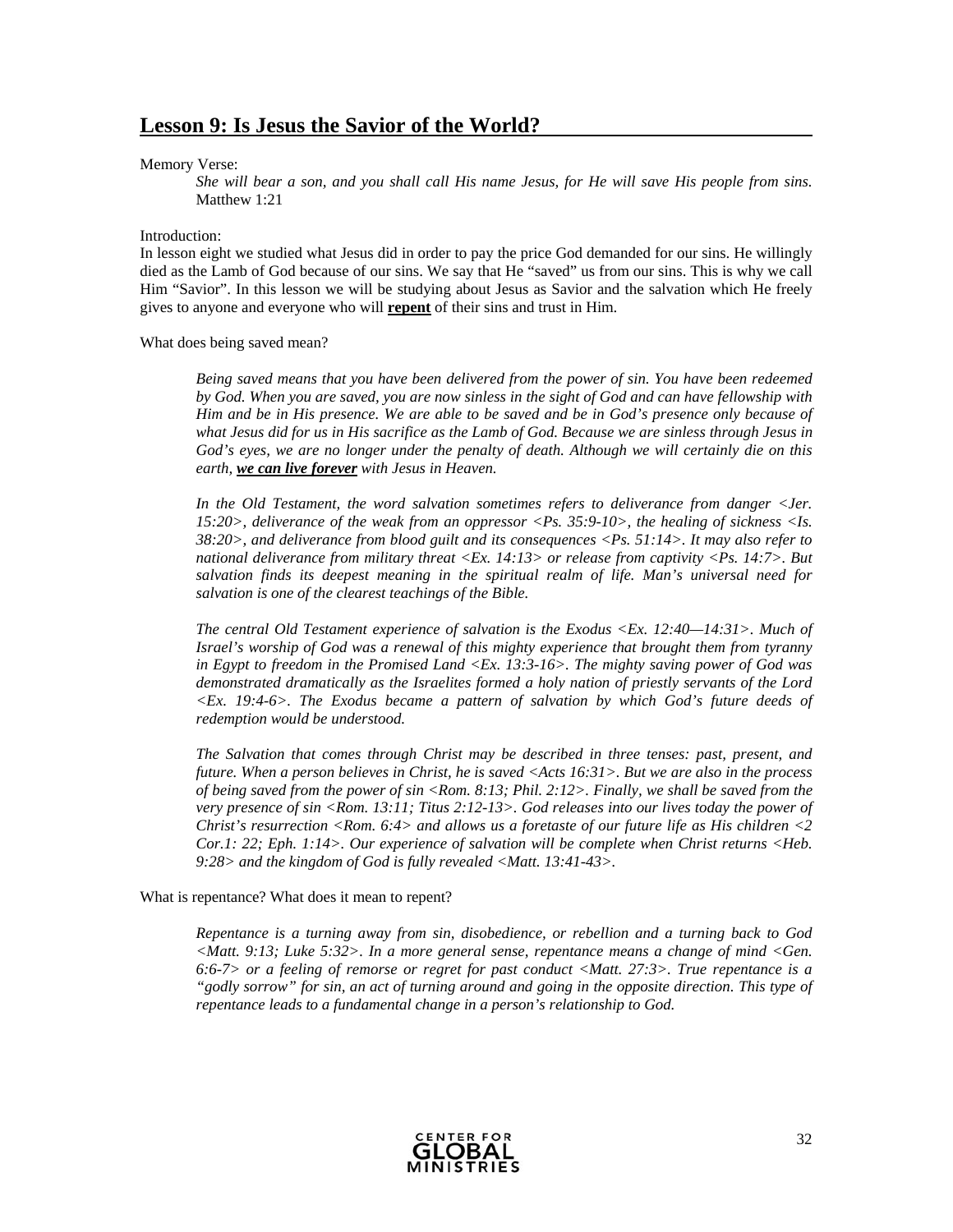### **JESUS IS THE ONLY SAVIOR**

Today it is popular thinking to "allow room" for many religious beliefs – to be tolerant of diversity in religion as well as other beliefs. Many people today try to make "politically correct" statements in order to not offend any one. Recently, there has been a great outcry from those who want to accept any belief as "OK", as long as you have one. Their outcry has come as a result of statements by Southern Baptists that they were praying for the repentance and salvation of certain non-Christian groups, such as the Jews and Muslims. The outcry has even extended to those described as "Religious Leaders" in some communities. Basically, what these people are proposing is that as long as a person belongs to any religion, they are going to be saved and those of us who have found the true answer should leave them alone. Unfortunately, although it is popular to respect diversity, that is not what the Bible teaches on salvation and the free offer of eternal life for the believer. The Bible is very specific on the question, " If a man is of another religion such as Islam, Hinduism, etc., will that man be saved?" According to the Bible the answer is, "No. Jesus, the Son of God, is the only one who can save."

What is another way for those non-Christian groups to look at these efforts by Christians toward their salvation?

 $\_$  ,  $\_$  ,  $\_$  ,  $\_$  ,  $\_$  ,  $\_$  ,  $\_$  ,  $\_$  ,  $\_$  ,  $\_$  ,  $\_$  ,  $\_$  ,  $\_$  ,  $\_$  ,  $\_$  ,  $\_$  ,  $\_$  ,  $\_$  ,  $\_$  ,  $\_$  ,  $\_$  ,  $\_$  ,  $\_$  ,  $\_$  ,  $\_$  ,  $\_$  ,  $\_$  ,  $\_$  ,  $\_$  ,  $\_$  ,  $\_$  ,  $\_$  ,  $\_$  ,  $\_$  ,  $\_$  ,  $\_$  ,  $\_$  ,

 $\_$  ,  $\_$  ,  $\_$  ,  $\_$  ,  $\_$  ,  $\_$  ,  $\_$  ,  $\_$  ,  $\_$  ,  $\_$  ,  $\_$  ,  $\_$  ,  $\_$  ,  $\_$  ,  $\_$  ,  $\_$  ,  $\_$  ,  $\_$  ,  $\_$  ,  $\_$  ,  $\_$  ,  $\_$  ,  $\_$  ,  $\_$  ,  $\_$  ,  $\_$  ,  $\_$  ,  $\_$  ,  $\_$  ,  $\_$  ,  $\_$  ,  $\_$  ,  $\_$  ,  $\_$  ,  $\_$  ,  $\_$  ,  $\_$  ,

Let us suppose that a man wants to go from one town to another town. There is only one road which will take him there. The man becomes confused as he prepares to begin his journey. In his confusion he chooses the wrong road. He is very sincere in believing that he is travelling the correct road. Although he is sincere he will never arrive at the place he wants to reach. Many people are like that man-they are sincere but they are wrong.

In Proverbs 14:12 we read these words:

### **Prov 14:12**

Jesus makes it very clear that no man can come to God except through Him. Read John 14:6 and Acts 4:12;

#### **John 14:6**

#### **Acts 4:12**

These Bible verses teach us that if a man is trusting in any way other than Jesus Christ for salvation, that man has missed the right road to the place he believes he is going.

#### **JESUS SAVES US FROM SIN**

The next thing we need to understand about Jesus as Savior is this -- Jesus saves us from our sin that separates us from God.

Some people may believe that if they become a Christian they will be saved from all illness and trouble. Then when sickness or trouble comes to them they feel that Jesus has failed to do for them all the things that He should do. This is because they have not understood the kind of Savior Jesus is. When we read in the Bible about the lives of the disciples of Jesus we see that they suffered many troubles. Many were even killed for their faith. These things happened to them because they were following Jesus and not because

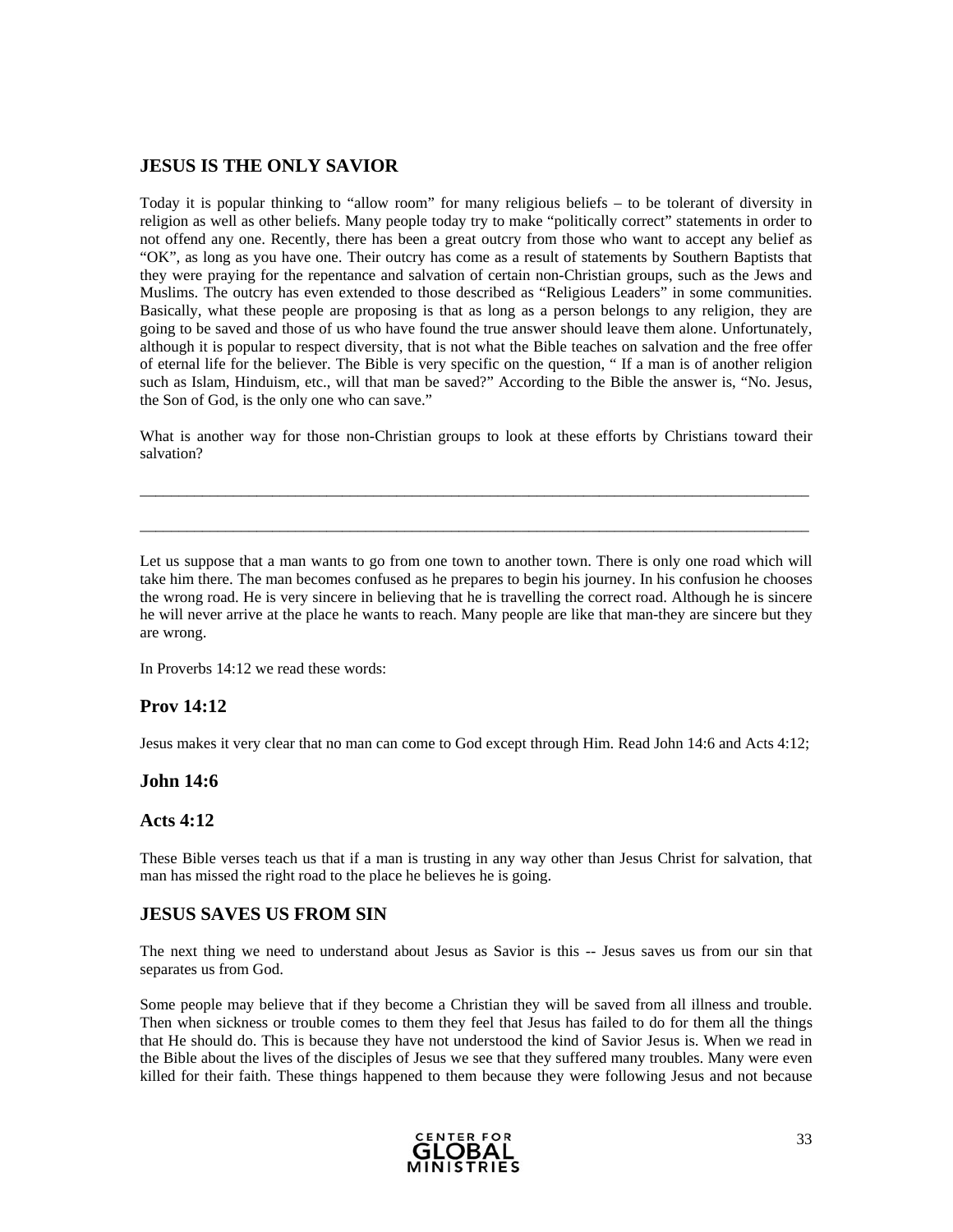they had done anything evil. They knew that Jesus had saved them from their sins and that they had a home forever in heaven with Him.

Now let us consider this salvation from sin that Jesus offers.

1. *Jesus saves us from the punishment of sin.* Read Matthew 25:46; Luke 16:19-31; Revelation 20:11- 15.

### **Matt 25:46**

### **Luke 16:19-31**

### **Rev 20:11-15**

In these verses we learn that there is a place where there is terrible punishment forever for those who refuse God's way. This punishment that lasts forever is the payment of sin. Jesus died on the cross and suffered in our place so that we would not have to bear the punishment of our sins. We see then that Jesus saves us from the punishment of sin.

2. *Jesus saves us from the power of sin*. People who try to remove sin from their lives soon learn that sin has great power. They find that they do not have the strength to put away their sins. Read Romans 7:18.

### **Rom 7:18**

When a person becomes a Christian, Jesus saves him from the power of sin. Jesus puts His Holy Spirit into the heart of the Christian. Then the Christian is able to get the victory over sin because of the power of Jesus within him. Read Philippians 4:13;

### **Phil 4:13**

3. *Jesus saves us from the presence of sin*. The man who is not a Christian loves to sin. He looks for ways of sinning. Perhaps he loves beer. Perhaps he loves gambling, sex sins, or some other sin. If there were no opportunity for sin the lost man would be very unhappy. Read about those who are happy in their sins from the Book of Job;

### **Job 21:12-14**

But the Christian is different. He has a new heart. He wants the will of God done in his life. Therefore the presence of sin is a great trouble to him. But one day Jesus shall save all Christians from the presence of sin and all the troubles that sin brings. Jesus will take the Christians to live with Him in heaven for all time. In heaven there will be no sickness, sorrow, death, hunger, or trouble. Read Revelation chapters 21 and 22. This will help us to understand that all will be joy and happiness in the place God has prepared for His children to live.

\_\_\_\_\_\_\_\_\_\_\_\_\_\_\_\_\_\_\_\_\_\_\_\_\_\_\_\_\_\_\_\_\_\_\_\_\_\_\_\_\_\_\_\_\_\_\_\_\_\_\_\_\_\_\_\_\_\_\_\_\_\_\_\_\_\_\_\_\_\_\_\_\_\_\_\_\_\_\_\_\_\_\_\_\_\_

 $\_$  ,  $\_$  ,  $\_$  ,  $\_$  ,  $\_$  ,  $\_$  ,  $\_$  ,  $\_$  ,  $\_$  ,  $\_$  ,  $\_$  ,  $\_$  ,  $\_$  ,  $\_$  ,  $\_$  ,  $\_$  ,  $\_$  ,  $\_$  ,  $\_$  ,  $\_$  ,  $\_$  ,  $\_$  ,  $\_$  ,  $\_$  ,  $\_$  ,  $\_$  ,  $\_$  ,  $\_$  ,  $\_$  ,  $\_$  ,  $\_$  ,  $\_$  ,  $\_$  ,  $\_$  ,  $\_$  ,  $\_$  ,  $\_$  ,

### **Rev 21:1-22:21**

### **Chapter 22**

Make a list of the things in Heaven of which you are most excited about.

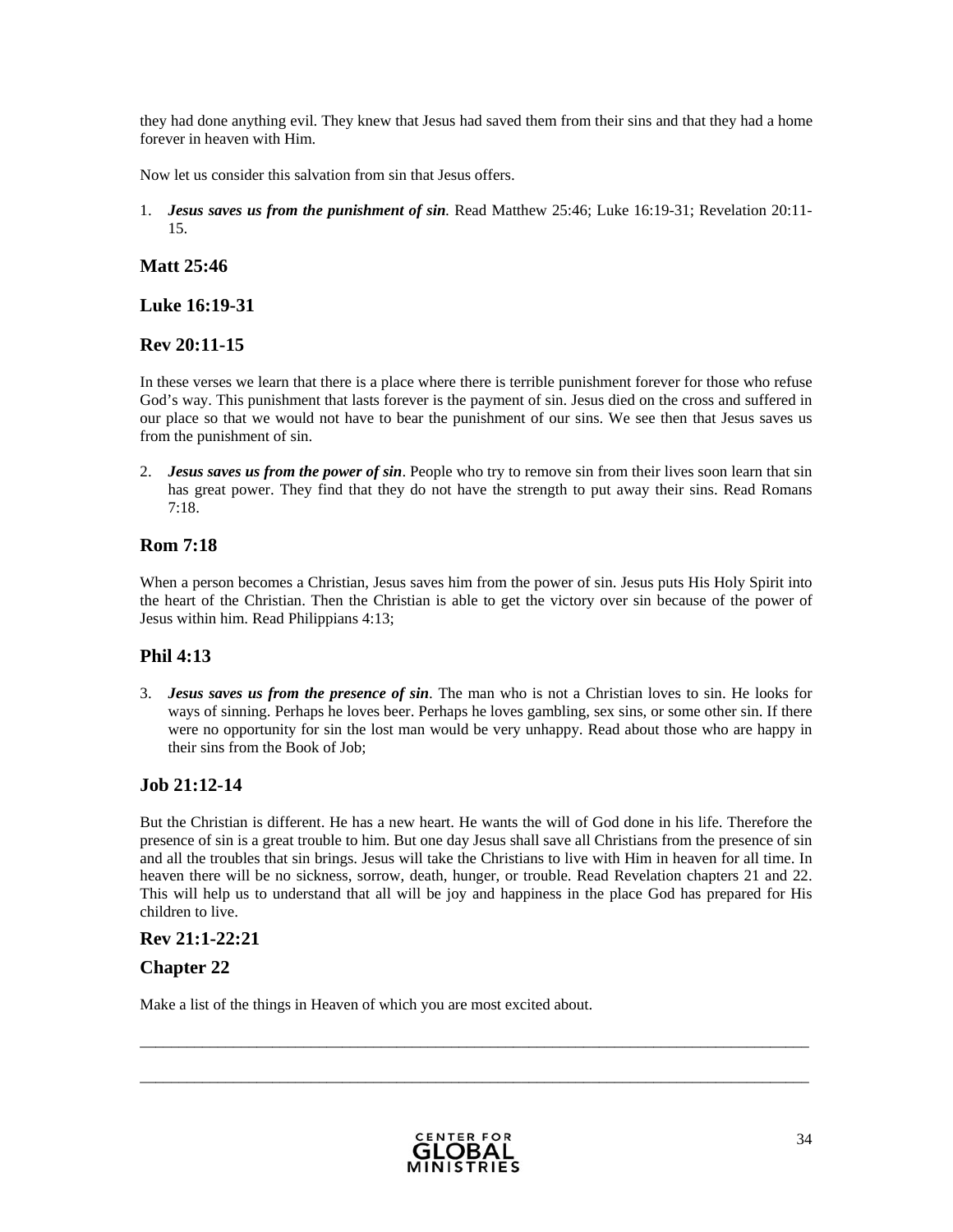### **JESUS SAVES US FOR A LIFE OF SERVICE TO GOD**

As Savior, Jesus does more than save us from sin. He saves us for a purpose – that we might live in a way that is pleasing to God.

People will say, "but I have so many problems in my life. I have done so many wrongs. I have sinned too much to be a Christian. I would have to have an entirely new mind, body and heart to be a Christian."

That is exactly what Jesus does for a man when He saves him. He gives him a new life and heart. In 2 Corinthians 5:17 we find these words;

### **2 Cor 5:17**

When a man possesses this new heart he will want to do the will of God. There was a man whose name was Saul. Saul was a Jew who was proud of his record of persecution of Christians. He sought them out to kill them and bring them to trial. People would run from him they were so afraid. One day while he was travelling he encountered Jesus. Jesus called him to be an Apostle. He gave his entire life after that to Jesus. He had been so feared, that even after he gave his life to Jesus, many people were afraid to e around him out of concern that he was still the old person – the killer of Christians. But this man, the Apostle Paul, had become a new creation and God used him in ways that no one who knew him before he met Jesus could ever believe.

A man came to our church recently. He was very big and somewhat frightening. He told us that he had been molested as a boy. He had been on drugs. He had sold drugs. He had been guilty of many crimes. At one time in his life he had been convicted of a crime and sent to prison. While he was in prison someone gave him a Bible. He read it and eventually met Jesus and asked Jesus to be his savior. He is now a minister in a church in Oklahoma – a new creature, the old has gone, the new has come.

Paul wrote to the Christians at Corinth and said this to them.

### **1 Cor 6:19-20**

God saves us from sin and we become a new creature in Him. We can live with Him forever in Heaven.

Next week, we will look at the topic of whether Jesus Conquered Death?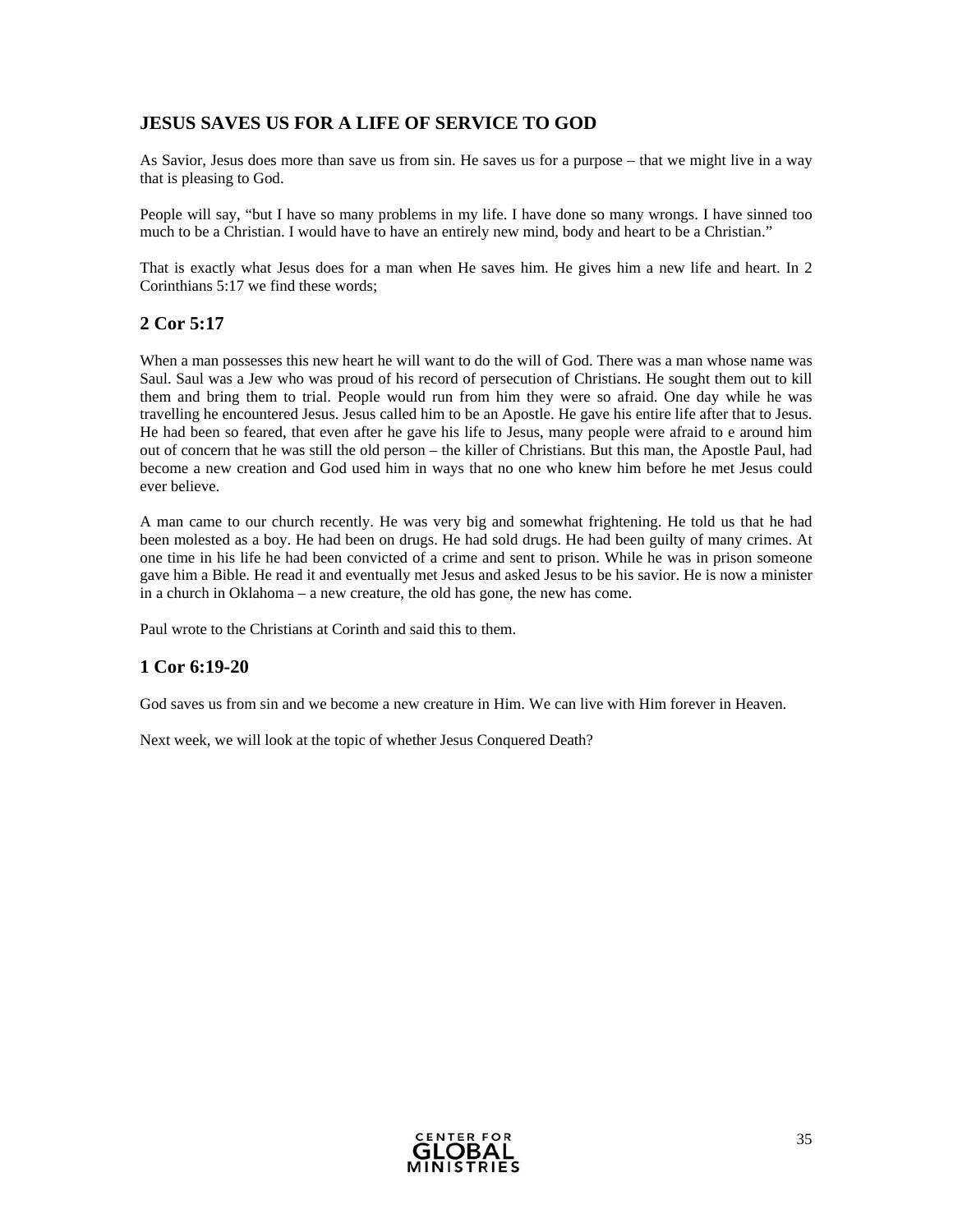### **Lesson 10: Did Jesus Conqueror Death?**

Memory Verse:

*I died, and behold I am alive for evermore, and I have the keys of Death and Hades.* Revelation 1:18.

Introduction:

From the beginning of time men have known death as an enemy that could not be conquered. Men have tried to escape death in many ways but there always comes a time when they die and death is the winner.

In this lesson we shall study about Jesus as the conqueror of death. We shall see how Jesus allowed Himself to be put to death by sinful men. We shall see how He was buried and how He arose from the grave on the third day. We shall also learn what his victory over death can mean to us.

### **JESUS SHOWED HIS POWER OVER DEATH BY GIVING LIFE TO SOME WHO HAD DIED**

In lesson seven we learned that Jesus has all power in heaven and in earth. One of the ways he showed this power was to give life to three people who had died. Let us think again about these three stories.

In Matthew 9:23-26 we learn how a young girl died. Friends had gathered at the home of her parents to grieve with them. When Jesus told them that the little girl was not dead but sleeping they laughed at Him. They had seen the body of the little girl. They knew she was dead. Jesus went into the room where the child lay. He took her by the hand and put life back into her. Just as we would wake a child from sleep. Jesus was able to call this child from death.

In Luke 7:11-17 we read how Jesus met a group who were going out of the city to buy a man. This man had been the only son of a widow. Now the mother was left alone. Jesus had pity on her. Jesus commanded the dead man to arise and he obeyed. Imagine the surprise all the people must have felt.

In John 11:1-46 we are told about the death of Lazarus. He was a friend to Jesus. Martha and Mary were the sisters of Lazarus. They sent for Jesus while Lazarus was ill. When Jesus arrived at their home Lazarus had already died. He had been dead for four days. His family and friends had already buried him. Jesus told them to roll the stone away from the cave. He then commanded Lazarus to come out. in answer to the voice of Jesus, Lazarus walked out of the cave.

Jesus certainly proved His power to give life to those who were dead. But this was not the greatest test of His power. This great test was to come later. Could Jesus, Himself, die and conquer death?

\_\_\_\_\_\_\_\_\_\_\_\_\_\_\_\_\_\_\_\_\_\_\_\_\_\_\_\_\_\_\_\_\_\_\_\_\_\_\_\_\_\_\_\_\_\_\_\_\_\_\_\_\_\_\_\_\_\_\_\_\_\_\_\_\_\_\_\_\_\_\_\_\_\_\_\_\_\_\_\_\_\_\_\_\_\_

\_\_\_\_\_\_\_\_\_\_\_\_\_\_\_\_\_\_\_\_\_\_\_\_\_\_\_\_\_\_\_\_\_\_\_\_\_\_\_\_\_\_\_\_\_\_\_\_\_\_\_\_\_\_\_\_\_\_\_\_\_\_\_\_\_\_\_\_\_\_\_\_\_\_\_\_\_\_\_\_\_\_\_\_\_\_

Jesus has the power to conquer death in anyone who believes in Him and trusts Him as their savior.

Why do you believe Jesus waited to come to Lazarus until he had already died?

### **JESUS PROMISED THAT HE WOULD CONQUER DEATH**

Some people might say that Jesus was a victim of circumstances. Some say that Jesus could have prevented Himself from going to the Cross if he had just answered the way the High Priest wanted Him to answer. But Jesus was not a victim. Jesus knew exactly what was going to happen to Him and He went to the cross

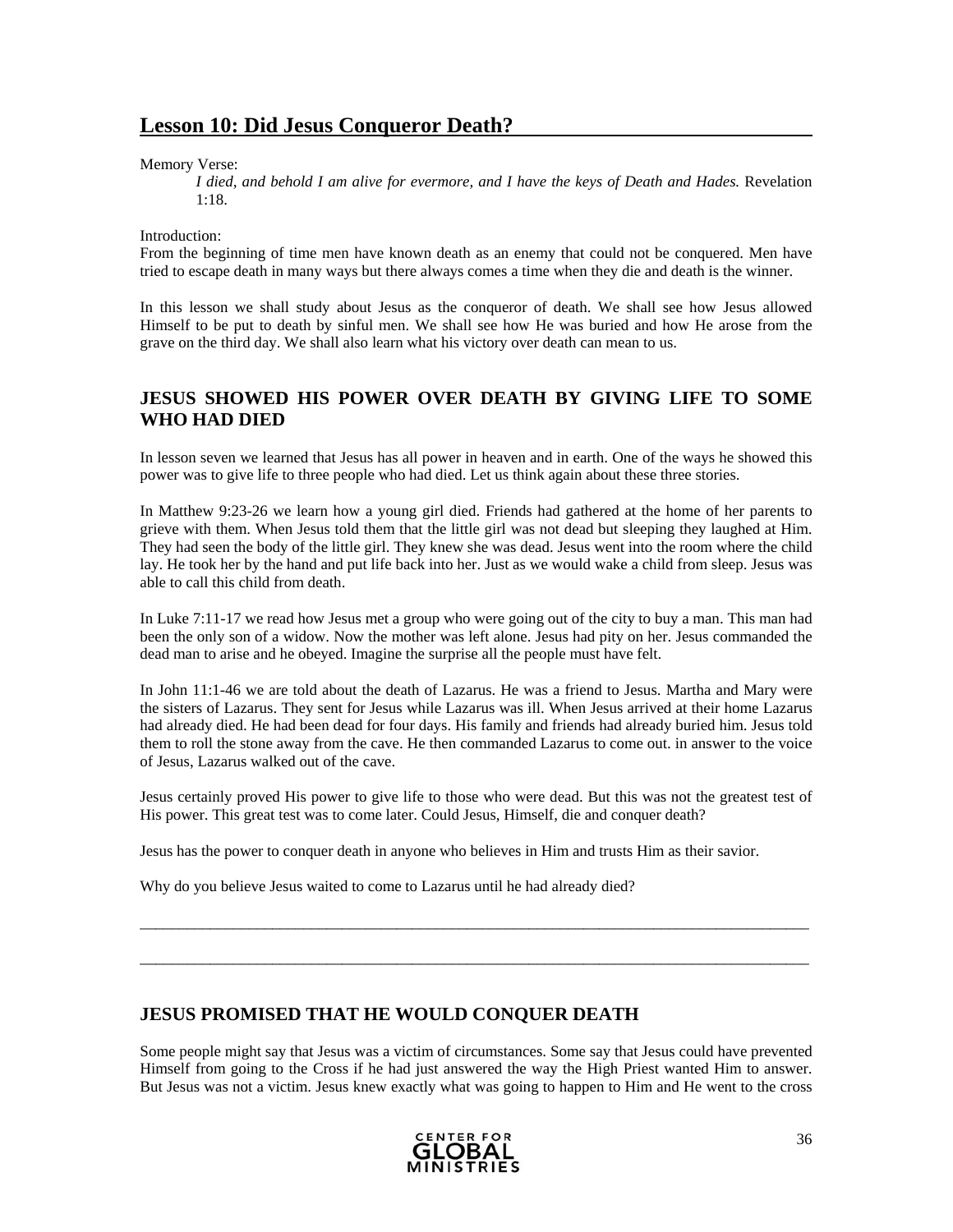willingly. Jesus knew that He was going to be put to death long before it ever happened. He also knew that He would rise from the dead on the third day. Read Matthew 16:21; Matthew 26:32; Mark 9:9.

**Matt 16:21** 

**Matt 26:32** 

### **Mark 9:9**

Jesus told these things to His disciples before they happened. He did it so that when He fulfilled His promise and arose from the dead the disciples would believe more strongly in Him. Read John 14:29

#### **John 14:29**

### **JESUS TRULY DIED**

There are many wild theories about Jesus and His death. Some people propose that He really didn't die on the cross – that He just "fainted" and later was revived. Others suggest that He did die, but His followers came after the tomb had been sealed and took the body. If we are to fully understand Jesus' victory over death then we must understand that Jesus truly died. He did not just faint or act as though he were dead. Let us examine the following facts.

Read carefully Luke 23:32-56 and John 19:16-42.

### **Luke 23:32-56**

### **John 19:16-42**

Make a list of all the people and types of people who were apparently present at the Death of Jesus.



Did you notice something? Jesus died in the presence of **many** people. He did not die in some secret place where there were no people to see or only a few. Almost all the people of Jerusalem had probably come out to watch Jesus die on the cross. There was no doubt in the minds of these people. They knew that Jesus had died on the cross.

There were basically three groups present who were sure that Jesus had truly died.

First, there were the soldiers. These men were trained to kill. They knew death when they saw it. They knew that Jesus was dead. One of the soldiers even threw a spear into Jesus' side. When he did, blood and water came out. This showed that Jesus had truly died. These were Roman soldiers. They could not fail.

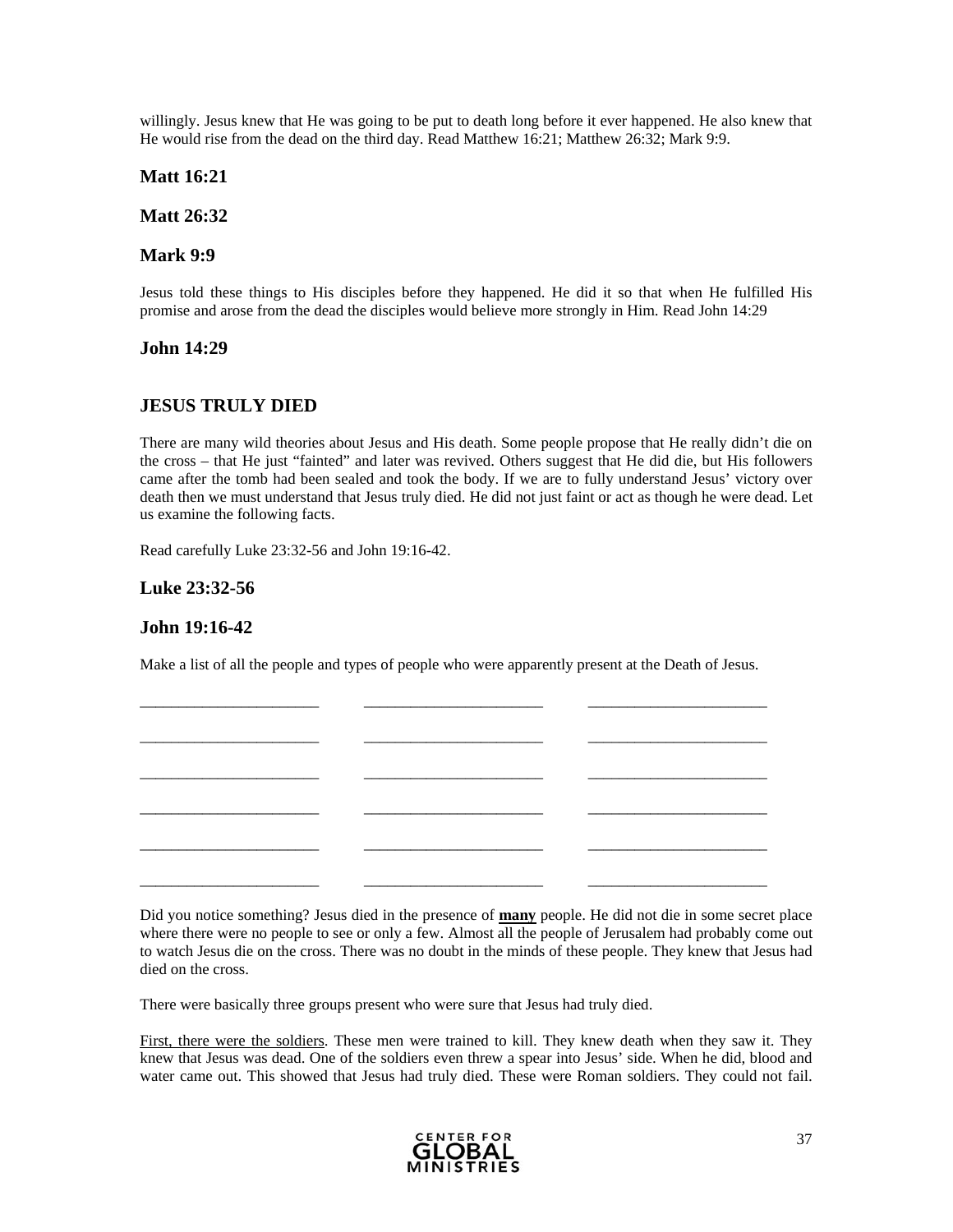The penalty for failure in their ranks was death. Do you really believe that they made a mistake and let Jesus down without being sure He was dead?

Second, the enemies of Jesus were there to be sure that He was dead. They would have never allowed Jesus to be taken from the cross if they had not been certain that He was dead. After all the work the High Priest and the Sanhedrin had gone to get Jesus falsely convicted and sent to the cross, do you believe they casually went home and did not make sure He was dead?

Third, there were those who loved Jesus. They also were sure that He was dead. If their loving hands had felt the smallest sign of life as they prepared Him for burial and carried him to the grave they would have never buried Him. Do you believe that His friends and disciples would have buried Him alive?

There can be no doubt concerning the fact that Jesus had truly died.

### **JESUS AROSE FROM THE DEAD ON THE THIRD DAY**

The enemies of Jesus did all they could to prevent His rising from the dead. A great stone was placed over the entrance of the grave and a seal was placed upon it. Soldiers were put there to guard the grave and be sure that the body was not stolen. Read Matthew 27:62-66;

### **Matt 27:62-66**

These guards were under the same penalty for failure as were the Romans at the cross. If they fell asleep at the tomb or allowed the body to be taken, they would be put to death themselves.

But all their efforts were useless. On the third day the tomb was empty. Jesus had risen. After His resurrection Jesus appeared many times to His disciples and others. They talked with Him. They touched Him with their hands. They knew that it was Jesus and that He was alive from the dead. Over 400 people saw Jesus after He had come out of the grave. Jesus had died. He had been buried. He had conquered death. Now, He was alive forevermore. Read John 20:1-31; John 21:1-25.

### **John 20:1-31**

### **John 21:1-25**

Even in just these verses we can find many people who saw Jesus and several places where He was seen. Write down the names of those people who saw Him and what places He was seen.

\_\_\_\_\_\_\_\_\_\_\_\_\_\_\_\_\_\_\_\_\_\_\_ \_\_\_\_\_\_\_\_\_\_\_\_\_\_\_\_\_\_\_\_\_\_\_ \_\_\_\_\_\_\_\_\_\_\_\_\_\_\_\_\_\_\_\_\_\_\_ \_\_\_\_\_\_\_\_\_\_\_\_\_\_\_\_\_\_\_\_\_\_\_ \_\_\_\_\_\_\_\_\_\_\_\_\_\_\_\_\_\_\_\_\_\_\_ \_\_\_\_\_\_\_\_\_\_\_\_\_\_\_\_\_\_\_\_\_\_\_ \_\_\_\_\_\_\_\_\_\_\_\_\_\_\_\_\_\_\_\_\_\_\_ \_\_\_\_\_\_\_\_\_\_\_\_\_\_\_\_\_\_\_\_\_\_\_ \_\_\_\_\_\_\_\_\_\_\_\_\_\_\_\_\_\_\_\_\_\_\_ \_\_\_\_\_\_\_\_\_\_\_\_\_\_\_\_\_\_\_\_\_\_\_ \_\_\_\_\_\_\_\_\_\_\_\_\_\_\_\_\_\_\_\_\_\_\_ \_\_\_\_\_\_\_\_\_\_\_\_\_\_\_\_\_\_\_\_\_\_\_

### **WHAT IS THE MEANING OF JESUS' VICTORY OVER DEATH?**

There are two things we especially want to point out in this lesson concerning Jesus' resurrection from the dead.

First, the resurrection proves that Jesus is the living Son of God. We read of this in Romans 1:4;

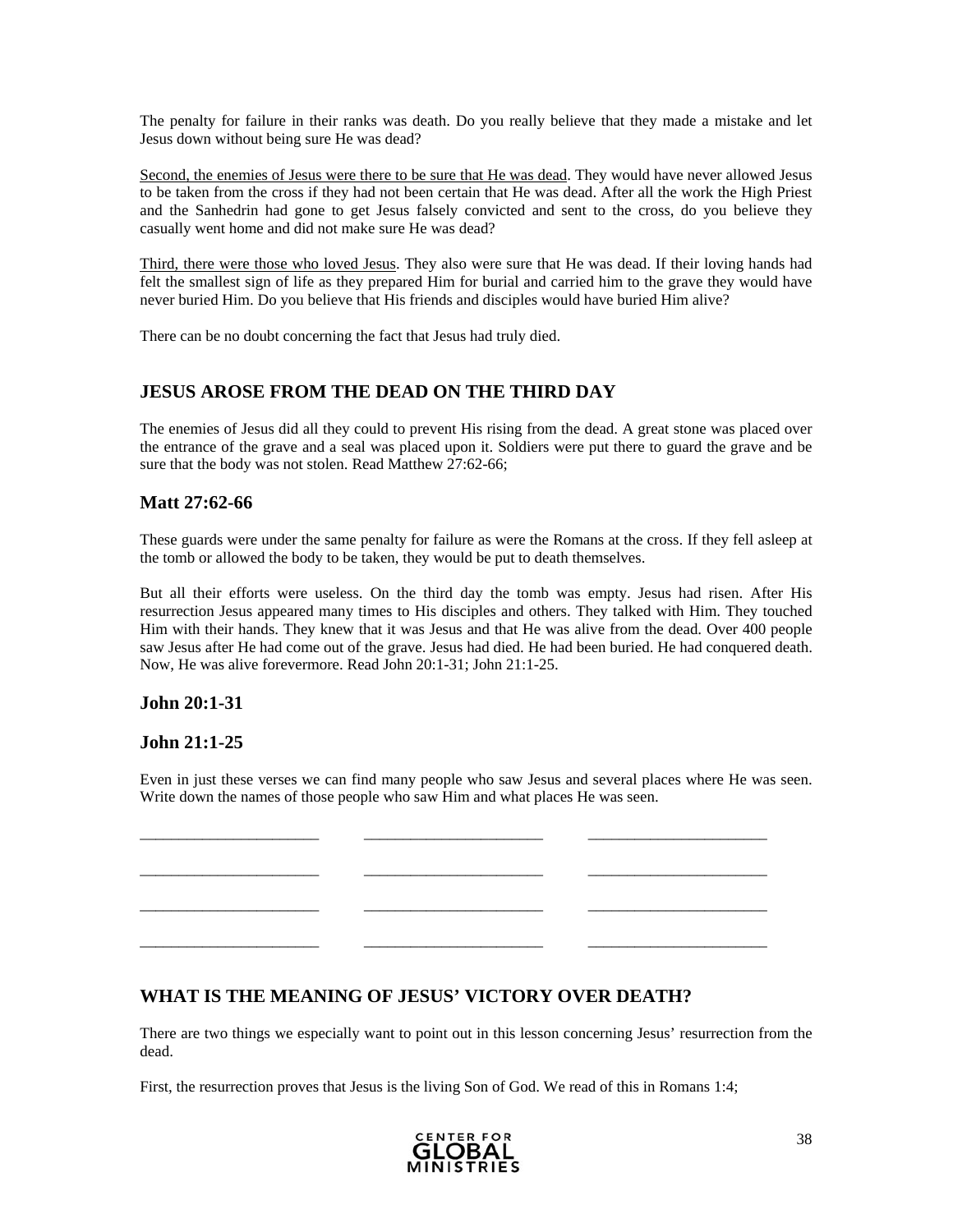### **Rom 1:4**

Second, Jesus, who has power over death, will rise all people from the grave at the last day. More details about what will happen at this time of resurrection will be found in later lessons. (John 5:28,29)

### **John 5:28-29**

We can worship and serve a Savior who is conqueror of death. He can save us from our sins, raise us from the dead, and take us to live with Himself forever. Let us learn this message well and let us share it with those who have not heard or who do not understand.

Next week we will look at the question, "Is Jesus our Lord?"

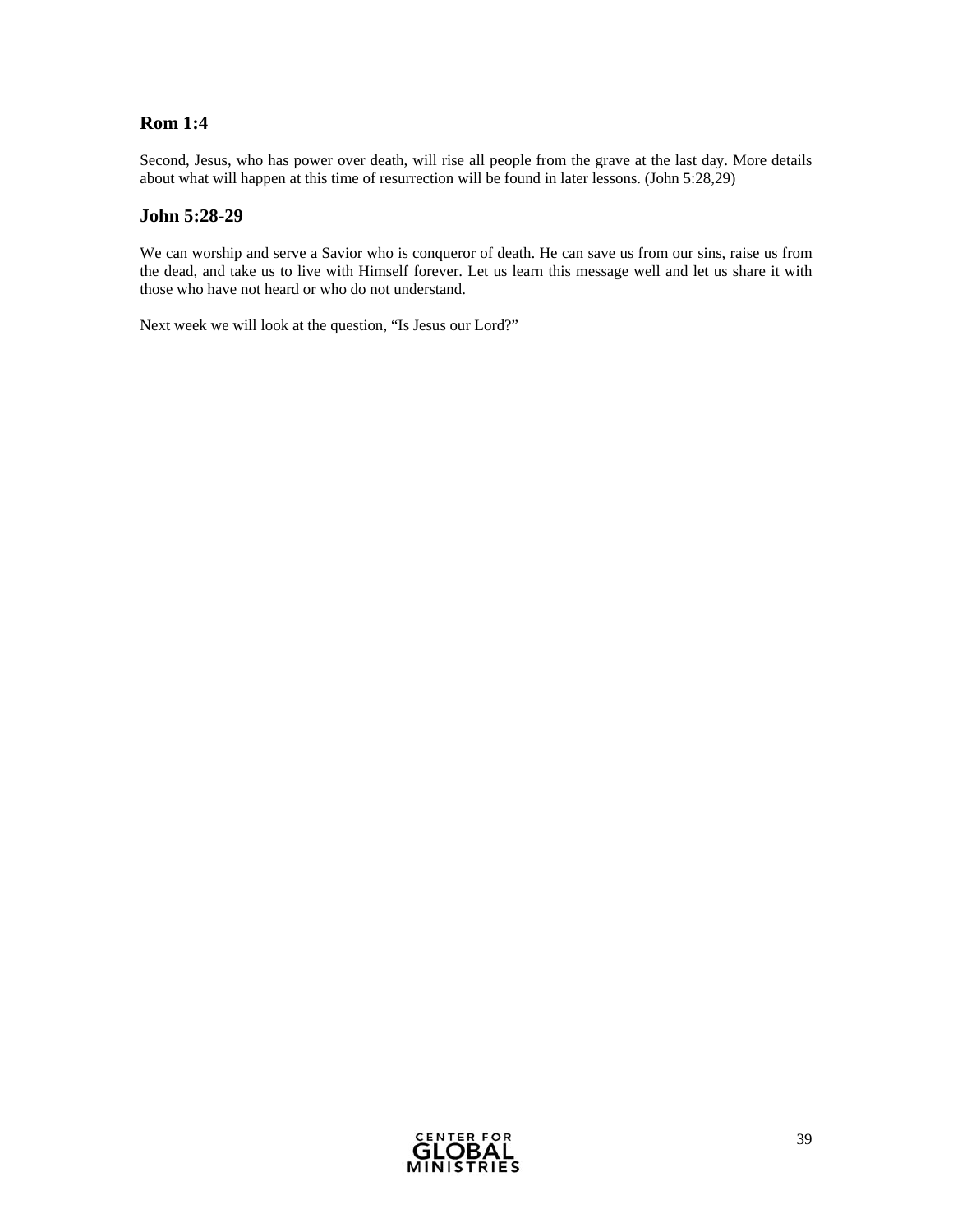### **Lesson 11: Is Jesus our Lord?**

#### Memory Verse:

Let all the house of Israel therefore know, assuredly, that God has made Him both Lord and *Christ, this Jesus whom you crucified.* Acts 2:36

#### Introduction:

In this lesson we shall study another great truth concerning Jesus. We shall see that Jesus is "The Lord". The question each Christian must deal with is whether they are willing to let Jesus, who is The Lord, be Lord of their life. The Bible teaches that if a person accepts Jesus as Savior, they must be willing to accept His as their Lord – the ruler of their life. Jesus himself said, "If any man would come after me, let him deny himself and take up his cross daily and follow me." (Luke 9:23). Jesus spoke these words so that those who were thinking of following Him would understand that Christianity is not alsways easy. Sometimes the followers of Jesus will face problems. Sometimes the followers of Jesus will face great danger. Jesus Himself faced ass these things and, in the end, death itself in the most painful way possible-dying on a cross. As followers of Jesus, we must be willing to walk in the way of our Lord, allow Him to direct our lives, and do His will whatever the cost.

### **THE MEANING OF THE WORD "LORD"**

In the Bible the word "Lord" has a strong meaning. It is more than just a title that a person might be given.

In the Old Testament, the word seen in English Bibles "Lord" or "LORD" is a translation of one of the names of God – YHWH. Although Hebrew has no vowels even today, we believe that this word was pronounced "Yahweh" – (Ya way). This is also the word that is translated in the Old Testament as "I AM." We have no trouble saying this word today, but the Jews did in the Old Testament times, as they do today. For fear that they might use the name of God improperly, the word for Lord or YHWH that was said aloud was "Adonai." During the middle ages the vowels of Adonai became attached to the consonants of YHWH and a new name for God became widely used –  $Ya$  Ho  $Wa$  – or Jehovah. In any case when the Old Testament is speaking of the Lord, or the LORD, or Jehovah, it is talking about God Himself.

In the Old Testament, we also find the word "lord." This is a use of the word that is more similar to the way we use it today. Depending upon the version of the Bible you are using this word may in some cases be translated "prince." The word's root in Hebrew is Adown. It is the source of the word we discussed earlier – Adonai. It means master or owner.

In the New Testament, the word "lord" is used only three times. In each case it is used as a verb and is the Greek word "kurieuo", which means to have dominion over. All the other times the word is used as a noun and it is "Lord" and always is speaking about Jesus. In the Greek language the word that is used is "kurios". The meaning of the word is:

*He to whom a person or thing belongs; about which he has power of deciding; master; lord; the possessor and disposer of a thing; the owner; one who has control of the person; the master.* 

*It is a title of honor expressive of respect and reverence, with which servants salute their master. It is the title given to God, the Messiah.* 

Therefore, as the Bible uses the word "Lord" it means this:

**When a person is Lord of something, that thing belongs to him and he has complete power over it. He can do with it as he wishes.** 

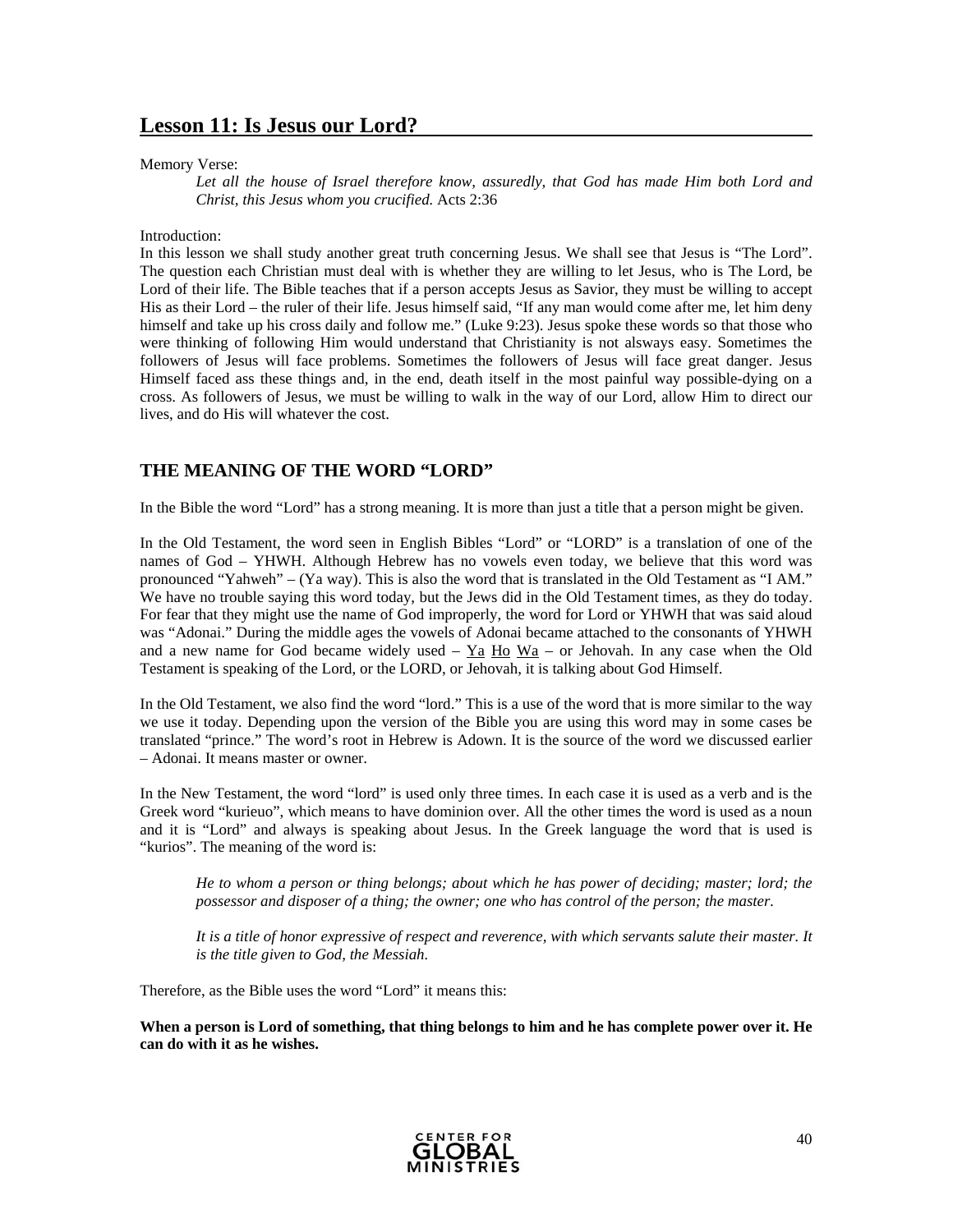If you buy a bicycle then you are the owner, the master, the lord of that bicycle. You have the power to say how it is to be used and what is to be done with it. Now let us think together about the lordship of Jesus Christ.

### **JESUS LORDSHIP IS FOREVER**

Some people may teach that if you become a Christian by repenting of your sins, acknowledging what Jesus did for you on the cross, and asking him into your life as Lord, if you sin again after that you have somehow "lost" your salvation and eternal life. To regain it you must again repent of your sins and go through the entire process over and over. As a Christian, you may feel that even though you once asked Jesus into your heart that you have not lived the life you should and are not sure if you are still "worthy" of being a Christian. This is not what the Bible teaches.

When we accept Jesus as our savior he takes ownership of us. We belong to Him. The Bible teaches that when we become Christians we are marked with a seal. The seal we are given is permanent. It is the "promised Holy Spirit." We will study this Holy Spirit a little later, but for now read Eph. 1:13-14.

### **Eph 1:13-14**

This Spirit is a sign of God's guarantee of His promise to save us.

To suggest that we could "fall away" from our salvation after having received it, is to suggest that Jesus who is God is not more powerful than satan and sin. We know from our previous lessons that He is. Jesus promises that once you belong to Him he will never let you go. No one is able to take you away from Him and His promise of salvation. Read John 10:

### **John 10:27-30**

When you accept Jesus He will never let you go. He will never let satan take you away from Him. But He still wants you to live in a manner pleasing to Him and make Him Lord of your life.

Have you ever met anyone who felt that they could not still be a Christian because of the things they had done? What can you tell them now?

 $\_$  ,  $\_$  ,  $\_$  ,  $\_$  ,  $\_$  ,  $\_$  ,  $\_$  ,  $\_$  ,  $\_$  ,  $\_$  ,  $\_$  ,  $\_$  ,  $\_$  ,  $\_$  ,  $\_$  ,  $\_$  ,  $\_$  ,  $\_$  ,  $\_$  ,  $\_$  ,  $\_$  ,  $\_$  ,  $\_$  ,  $\_$  ,  $\_$  ,  $\_$  ,  $\_$  ,  $\_$  ,  $\_$  ,  $\_$  ,  $\_$  ,  $\_$  ,  $\_$  ,  $\_$  ,  $\_$  ,  $\_$  ,  $\_$  ,

 $\_$  ,  $\_$  ,  $\_$  ,  $\_$  ,  $\_$  ,  $\_$  ,  $\_$  ,  $\_$  ,  $\_$  ,  $\_$  ,  $\_$  ,  $\_$  ,  $\_$  ,  $\_$  ,  $\_$  ,  $\_$  ,  $\_$  ,  $\_$  ,  $\_$  ,  $\_$  ,  $\_$  ,  $\_$  ,  $\_$  ,  $\_$  ,  $\_$  ,  $\_$  ,  $\_$  ,  $\_$  ,  $\_$  ,  $\_$  ,  $\_$  ,  $\_$  ,  $\_$  ,  $\_$  ,  $\_$  ,  $\_$  ,  $\_$  ,

Jesus paid the price for our sins, not because He had to, but because He was willing to of His own accord. He gave us a gift of unmerited favor. We cannot earn it or buy it. It was by His grace alone. Read Eph. 2:4- 9.

### **Eph 2:4-9**

### **LIVE WITH JESUS AS LORD OF YOUR LIFE**

Some people may say, well if what I ever did does not matter, and there is nothing I can do to lose the promise of salvation by Jesus through His grace, then I guess it doesn't matter what I do in the future. I can live my life anyway I want after I accept Jesus as my savior and Lord. That is not what the Bible teaches.

First, if that is the way someone feels, then perhaps they are not really giving up their will to accept Jesus' will for their lives? The Apostle Paul dealt with this question in Romans 6:1-23. Read it now.

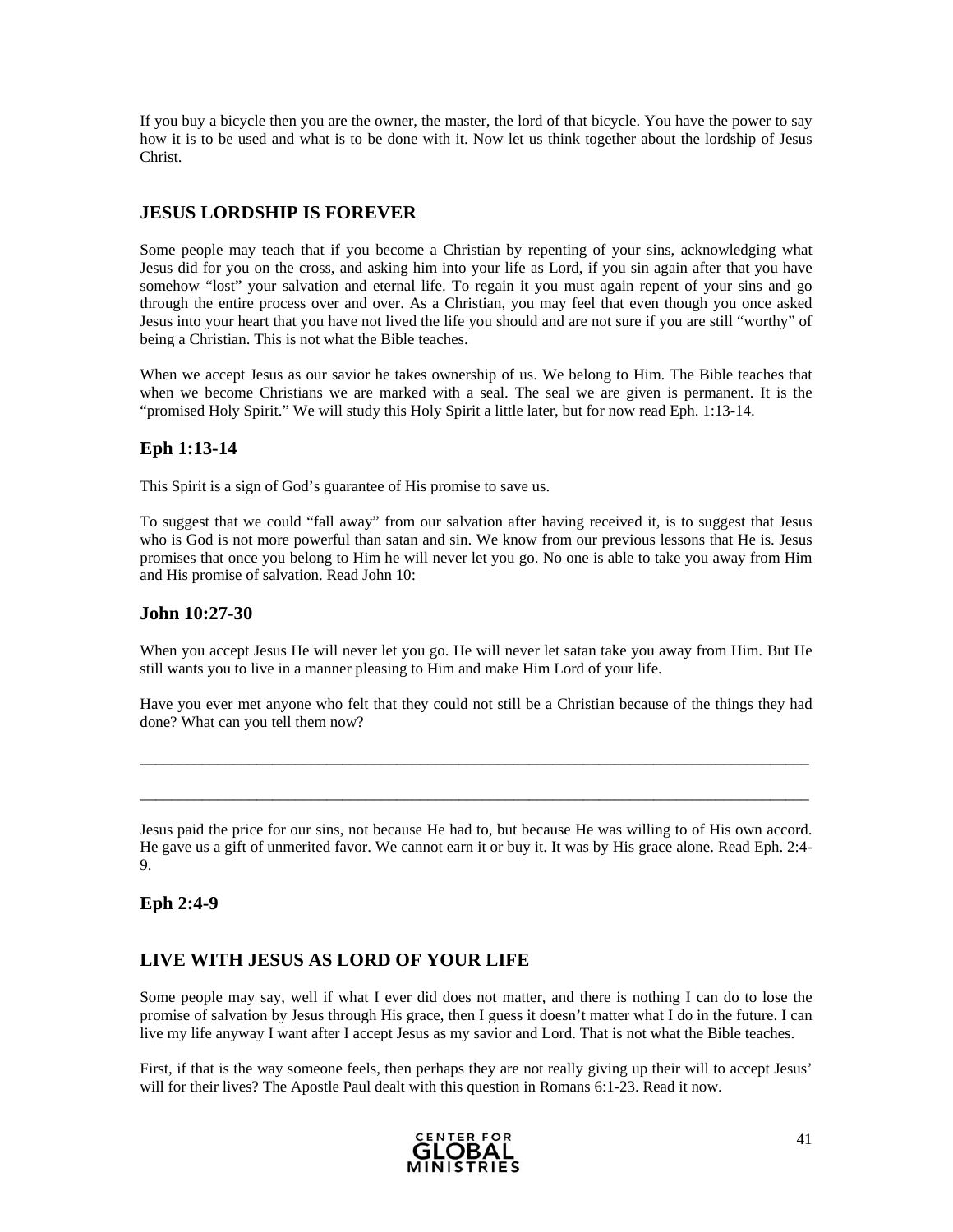### **Rom 6:1-23**

Even though you are saved, you are not perfect. You will make mistakes, but the Christian does not live a life of purposeful sin after being redeemed by the grace of Jesus. The Apostle John wrote the following words;

### **1 John 1:8-10**

Make Jesus Lord of your life. And know He is faithful and forgiving if we stumble.

### **KNOW THE SPIRIT OF THE LORD LIVES WITHIN YOU**

Earlier in this lesson we saw that when we become a Christian and make Jesus Lord of our lives that He "seals" us with the Holy Spirit. Who is the Holy Spirit?

As Christians we describe God as the triune God. That is one God, but three "faces" we see of Him. First is God the Father. Second is God the Son. Third is God the Spirit. These are not three separate gods, but one God. Think of it like this. A man is a "son" to his father. He is a "father" to his sons or daughters. And he is a "husband" to his wife if he is married. This is still the same single man, but he has different roles.

*The Holy Spirit is the "third person" of the trinity, who exercises the power of the Gather and the Con in creation and redemption. The work of the Holy Spirit is the power by which believers come to Christ and see with new eyes of faith, He is closer to us than we are to ourselves.* 

*The Holy Spirit is the power by which Christians are brought to faith and helped to understand their walk with God. He brings a person to new birth: "That which is born of the flesh is flesh, and that which is born of the Spirit is spirit" <John 3:6>; "It is the Spirit who gives life"<John 6:63>. The Holy Spirit is the Helper, whom Jesus promised to the disciples after His ascension.* 

*He guides believers into all truth with what He hears from the Father and the Son <John 15:26>. His chief function is to illumine Jesus' teaching, to glorify His person, and to work in the life of the individual believer and the church.* 

*In the act of repentance, they receive the gift of the Holy Spirit <Acts 2:38>, becoming witnesses of God's grace through the Holy Spirit.* 

When we are saved, the Holy Spirit comes into our lives and lives with us in our Christian walk. If we allow the Holy Spirit to fill us He will give us peace and freedom. Read Rom. 8:6-9;

### **Rom 8:6-9**

### **JESUS IS LORD OF EVERY CHRISTIAN**

There are two reasons why Jesus is the Lord of every Christian.

1. Jesus is the Lord of every Christian because He paid the price to save every Christian from sin and its punishment that lasts forever. In 1 Corinthians 6:19-20 we read these words;

### **1 Cor 6:19-20**

Again we read concerning this in 1 Peter 1:18-19

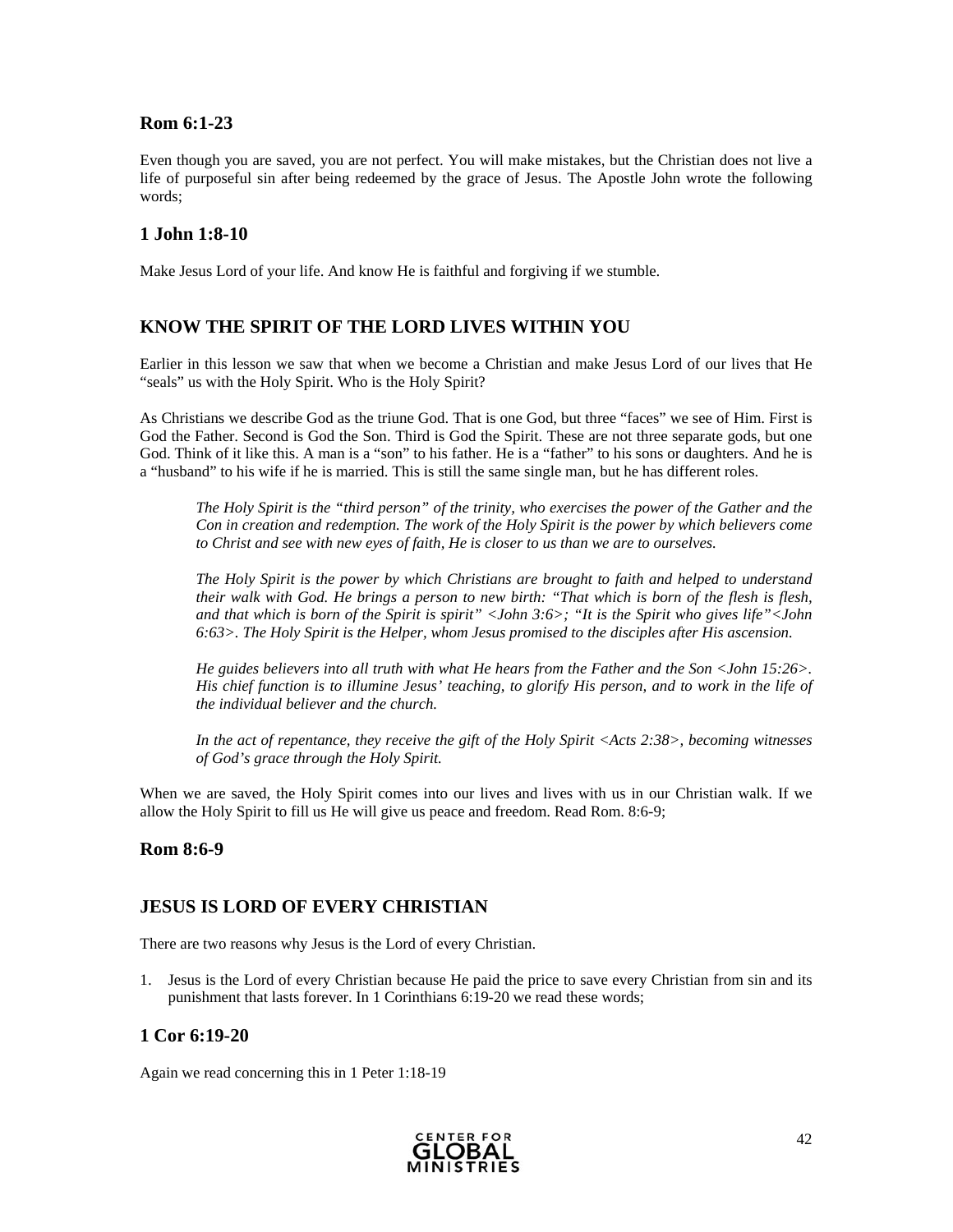### **1 Pet 1:18-19**

Therefore we see that Jesus has power over the life of every Christian because He has bought that one through His death on the cross.

2. Jesus is the Lord of every Christian because every person who repents and accepts Jesus as Savior also accepts Him as Lord. One of the things that Christians in the days of the New Testament had to do was to confess Christ as their Lord. Read Romans 10:9;

### **Rom 10:9**

We also see that all Christians realized the lordship of Jesus, when we read 1 Corinthians 8:6;

### **1 Cor 8:6**

How can you allow the Spirit to have more control over your life?

### **CHRISTIANS SHOULD OBEY JESUS AS LORD**

Some people want to confess Jesus as Lord with their mouth only. Jesus does not accept this. In Luke 6:46 Jesus asks a question;

 $\_$  ,  $\_$  ,  $\_$  ,  $\_$  ,  $\_$  ,  $\_$  ,  $\_$  ,  $\_$  ,  $\_$  ,  $\_$  ,  $\_$  ,  $\_$  ,  $\_$  ,  $\_$  ,  $\_$  ,  $\_$  ,  $\_$  ,  $\_$  ,  $\_$  ,  $\_$  ,  $\_$  ,  $\_$  ,  $\_$  ,  $\_$  ,  $\_$  ,  $\_$  ,  $\_$  ,  $\_$  ,  $\_$  ,  $\_$  ,  $\_$  ,  $\_$  ,  $\_$  ,  $\_$  ,  $\_$  ,  $\_$  ,  $\_$  ,

 $\_$  ,  $\_$  ,  $\_$  ,  $\_$  ,  $\_$  ,  $\_$  ,  $\_$  ,  $\_$  ,  $\_$  ,  $\_$  ,  $\_$  ,  $\_$  ,  $\_$  ,  $\_$  ,  $\_$  ,  $\_$  ,  $\_$  ,  $\_$  ,  $\_$  ,  $\_$  ,  $\_$  ,  $\_$  ,  $\_$  ,  $\_$  ,  $\_$  ,  $\_$  ,  $\_$  ,  $\_$  ,  $\_$  ,  $\_$  ,  $\_$  ,  $\_$  ,  $\_$  ,  $\_$  ,  $\_$  ,  $\_$  ,  $\_$  ,

### **Matt 7:21**

The person who has truly received Jesus as his Savior has also received Jesus as the Lord of all his life. As the Christian comes to know the will of God concerning any part of his life, he will try to do that thing. It is impossible to speak of all the things that the Lord Jesus would have us to do. We will mention a few.

1. Jesus wants the Christian to confess him as Savior and Lord. The Christian should not be ashamed of Jesus. Read Matthew 10:32-33.

### **Matt 10:32-33**

2. Jesus wants the Christian to live in a way that will cause people to honor God. Read Matthew 5:14-16

### **Matt 5:14-16**

3. The work that a Christian does and the games he plays should be according to the will of God. Read 1 Corinthians 10:31.

### **1 Cor 10:31**

4. Jesus has a plan for the Christian's marriage and how he should live in the home. The Christian should read the Bible and learn of this and follow it. Begin by reading Ephesians 5:22-28; 6:1-4.

### **Eph 5:22-28**

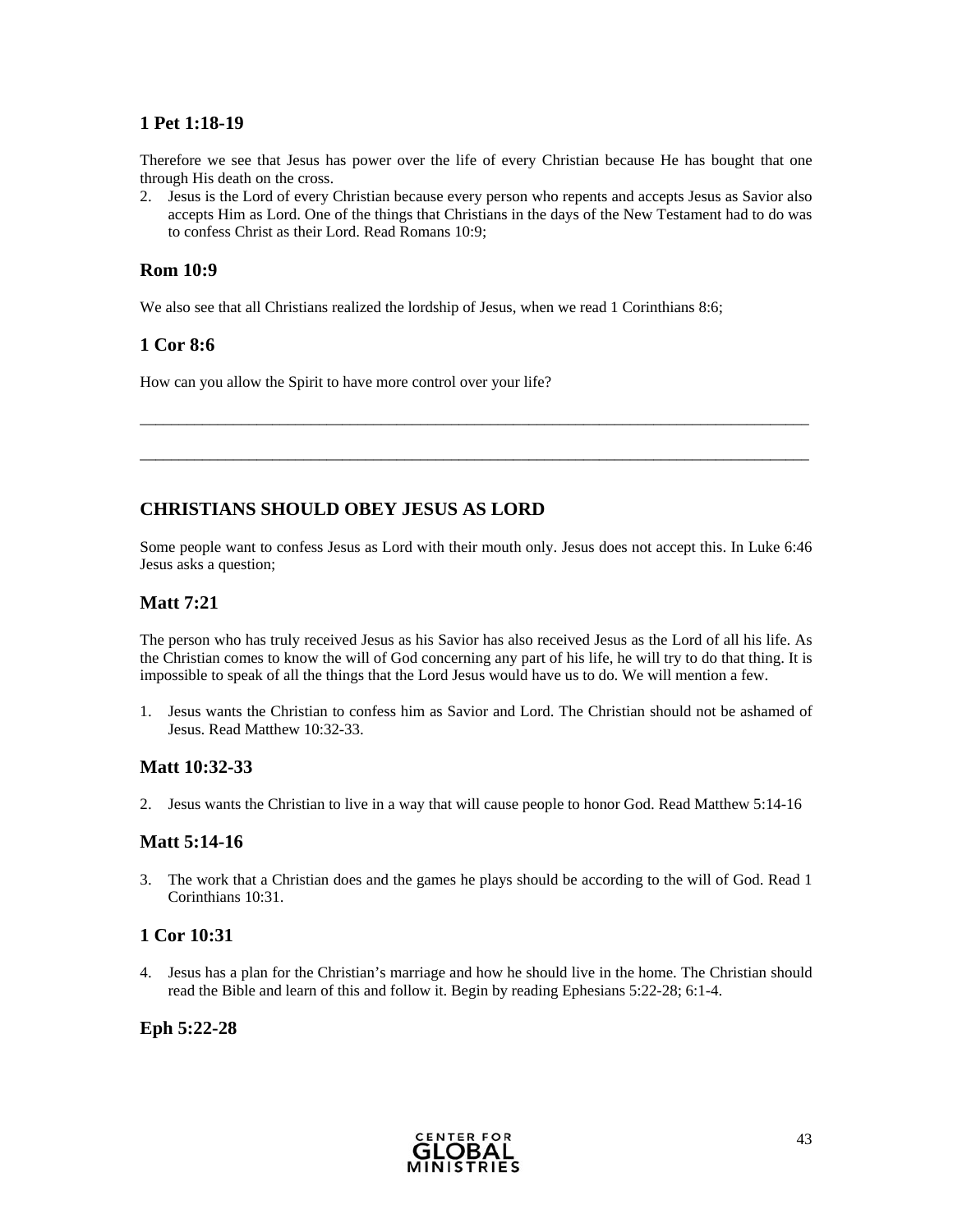### **Eph 6:1-4**

5. Jesus should be Lord of the Christian's money. One tenth of the Christian's money should be given for the work of God. Read Hebrews 7:8. The remaining money should be spent in a way that will be pleasing to God.

### **Heb 7:8**

6. Jesus should be Lord of a Christian's time. The Christian should not get so busy that he cannot find time to read the Bible (2 Timothy 2:15). Pray (Matthew 26:41), and attend church (Hebrews 10:25)

### **2 Tim 2:15**

#### **Matt 26:41**

### **Heb 10:25**

7. Jesus wants each Christian to tell others about Him and the way of salvation. Read Matthew 28:19-20

#### **Matt 28:19-20**

8. Jesus wants each Christian to be baptized and be active in the church. Read how those who were saved did this in the days of the New Testament. (Acts 2:37-47).

#### **Acts 2:37-47**

Baptism will not save you. It is an outward sign to others that you have chosen to make Jesus Lord of your life.

What aspects of being a Christian are hardest for you to accomplish? How can you get help to overcome these problems?

 $\_$  ,  $\_$  ,  $\_$  ,  $\_$  ,  $\_$  ,  $\_$  ,  $\_$  ,  $\_$  ,  $\_$  ,  $\_$  ,  $\_$  ,  $\_$  ,  $\_$  ,  $\_$  ,  $\_$  ,  $\_$  ,  $\_$  ,  $\_$  ,  $\_$  ,  $\_$  ,  $\_$  ,  $\_$  ,  $\_$  ,  $\_$  ,  $\_$  ,  $\_$  ,  $\_$  ,  $\_$  ,  $\_$  ,  $\_$  ,  $\_$  ,  $\_$  ,  $\_$  ,  $\_$  ,  $\_$  ,  $\_$  ,  $\_$  ,

\_\_\_\_\_\_\_\_\_\_\_\_\_\_\_\_\_\_\_\_\_\_\_\_\_\_\_\_\_\_\_\_\_\_\_\_\_\_\_\_\_\_\_\_\_\_\_\_\_\_\_\_\_\_\_\_\_\_\_\_\_\_\_\_\_\_\_\_\_\_\_\_\_\_\_\_\_\_\_\_\_\_\_\_\_\_

### **AT THE LAST DAY ALL PEOPLE SHALL CONFESS JESUS AS LORD**

It is true that many people refuse to receive Jesus as their Savior and Lord. Some even laugh at the Christian who is living according to the will of the Lord Jesus Christ. One day these people shall learn how wrong they have been. Read Philippians 2:5-11

### **Phil 2:5-11**

They will appear before Jesus at the time they stand before God to be judged. They will see Jesus sitting upon the throne ready to judge them. Then they shall know of their great mistake. But the time of repentance will have passed.

At the last day the Lord Jesus Christ will receive those who received Him as Savior and Lord while they lived upon the earth.

Next week we will deal with the question, "Is Jesus a Righteous Judge?"

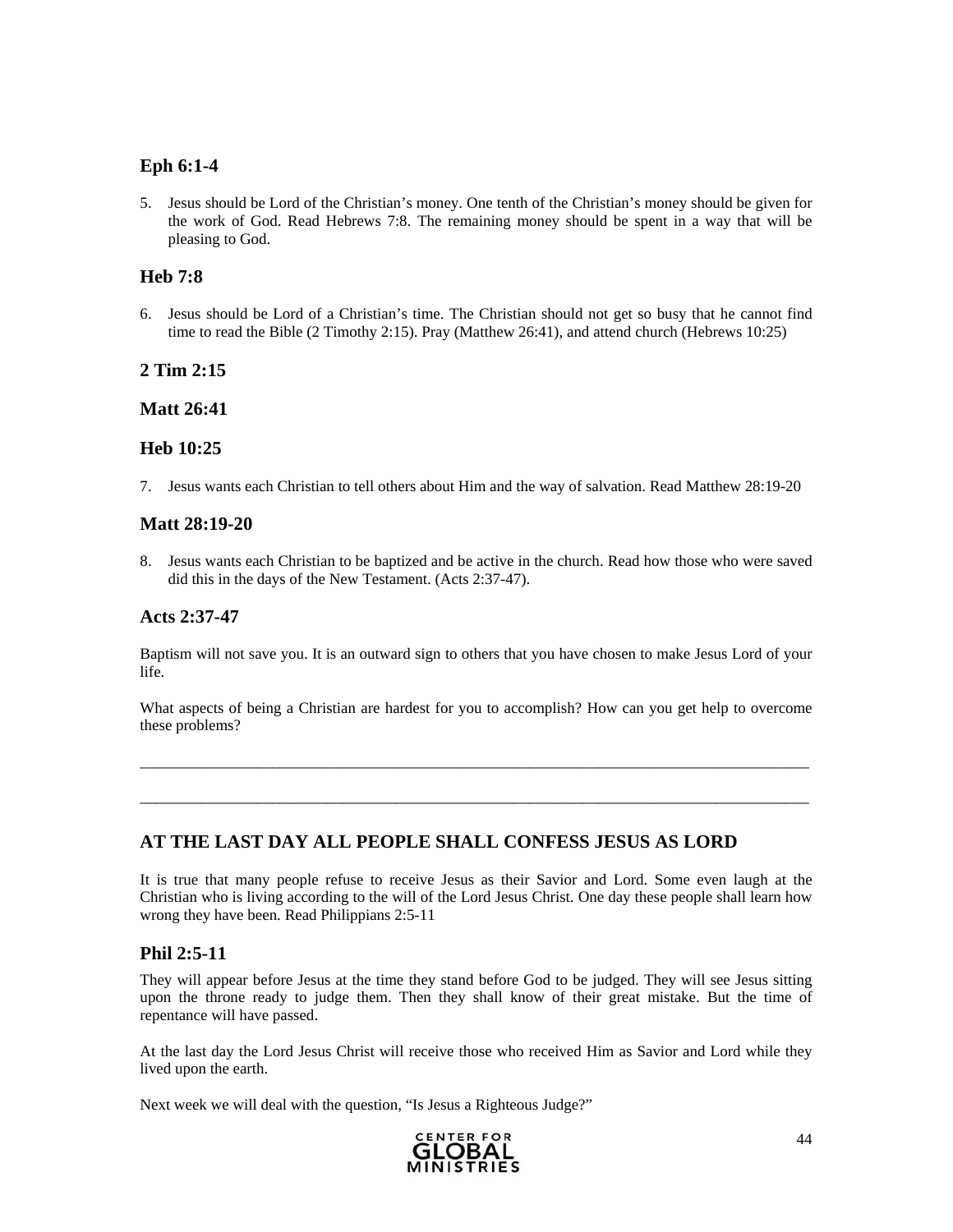### **Lesson 12: Is Jesus a Righteous Judge?**

#### Memory Verse:

*The Father judges no one, but has given all judgment to the Son.* John 5:22

#### Introduction:

Most people would be very surprised if you told them that they are acting as a judge today – but it is true. Every day people are hearing about Jesus Christ. They are hearing how Jesus died for them and how they must repent and accept Him as Savior and Lord. As they decide what they will do they act as judges of Jesus. Some judge that Jesus is the Son of God, that He died for their sins, and they repent and trust Him. Others judge against Jesus. They refuse Him. Still others try to make no judgement about Him, but in doing so they are making a judgement. Read Rev. 3:15-16;

### **Rev 3:15-16**

Jesus in the Book of Revelation tells us that when we try not to be for or against Him, we have already judged him.

In the Bible we read about a man who judged Jesus. His name was Pontius Pilate. He heard the trial of Jesus. He then asked, "What then shall I do with Jesus which is called Christ?" When the angry crowd cried that Jesus should be killed on a cross, Pilate agreed and allowed Jesus to be put to death. He made the mistake of letting the enemies of Jesus decide how he should judge the Son of God. Pilate allowed the crowd, his peers, to decide about Jesus for him.

### **EACH INDIVIDUAL MUST JUDGE PERSONALLY; WHO IS JESUS?**

Being a Christian is not like joining a club or a team. Yes, there is fellowship with other Christians, and Christians should support each other like a team does, but the decision to become a Christian is strictly personal. It is not a decision that can be made for you by anyone else. It cannot be made by your parents, friends, spouse, or even other Christians. Each person in this life is called to be a judge on this matter; Is Jesus who He says He is?

Some people may tell you that God makes you responsible for the sins of your father and mother. That is not true, however, at times because of the sin in an individual's life we do see that they have passed on to their children physical or mental problems that would not have had to happen if they had not been engaged in sinful activities. Even in the Old Testament, God declared that each person would have to answer for their decision about Jesus. Read Jeremiah 31:29-34;

### **Jer 31:29-34**

Each person must decide whether to accept or reject the free gift of eternal life with Jesus.

People are individually judging Jesus today. The Bible tells us that the day is coming when Jesus will judge all people. Let us see what the Bible teaches us concerning Jesus as Judge. As we study, questions may come to our minds concerning the Judgment. We must realize that the Bible does not give us all the facts of the coming judgment – that is not its purpose. The Bible tells us of the coming judgment so that we can prepare for it.

 $\_$  ,  $\_$  ,  $\_$  ,  $\_$  ,  $\_$  ,  $\_$  ,  $\_$  ,  $\_$  ,  $\_$  ,  $\_$  ,  $\_$  ,  $\_$  ,  $\_$  ,  $\_$  ,  $\_$  ,  $\_$  ,  $\_$  ,  $\_$  ,  $\_$  ,  $\_$  ,  $\_$  ,  $\_$  ,  $\_$  ,  $\_$  ,  $\_$  ,  $\_$  ,  $\_$  ,  $\_$  ,  $\_$  ,  $\_$  ,  $\_$  ,  $\_$  ,  $\_$  ,  $\_$  ,  $\_$  ,  $\_$  ,  $\_$  ,

 $\_$  ,  $\_$  ,  $\_$  ,  $\_$  ,  $\_$  ,  $\_$  ,  $\_$  ,  $\_$  ,  $\_$  ,  $\_$  ,  $\_$  ,  $\_$  ,  $\_$  ,  $\_$  ,  $\_$  ,  $\_$  ,  $\_$  ,  $\_$  ,  $\_$  ,  $\_$  ,  $\_$  ,  $\_$  ,  $\_$  ,  $\_$  ,  $\_$  ,  $\_$  ,  $\_$  ,  $\_$  ,  $\_$  ,  $\_$  ,  $\_$  ,  $\_$  ,  $\_$  ,  $\_$  ,  $\_$  ,  $\_$  ,  $\_$  ,

What ways do you see people making their judgements about who Jesus is today?

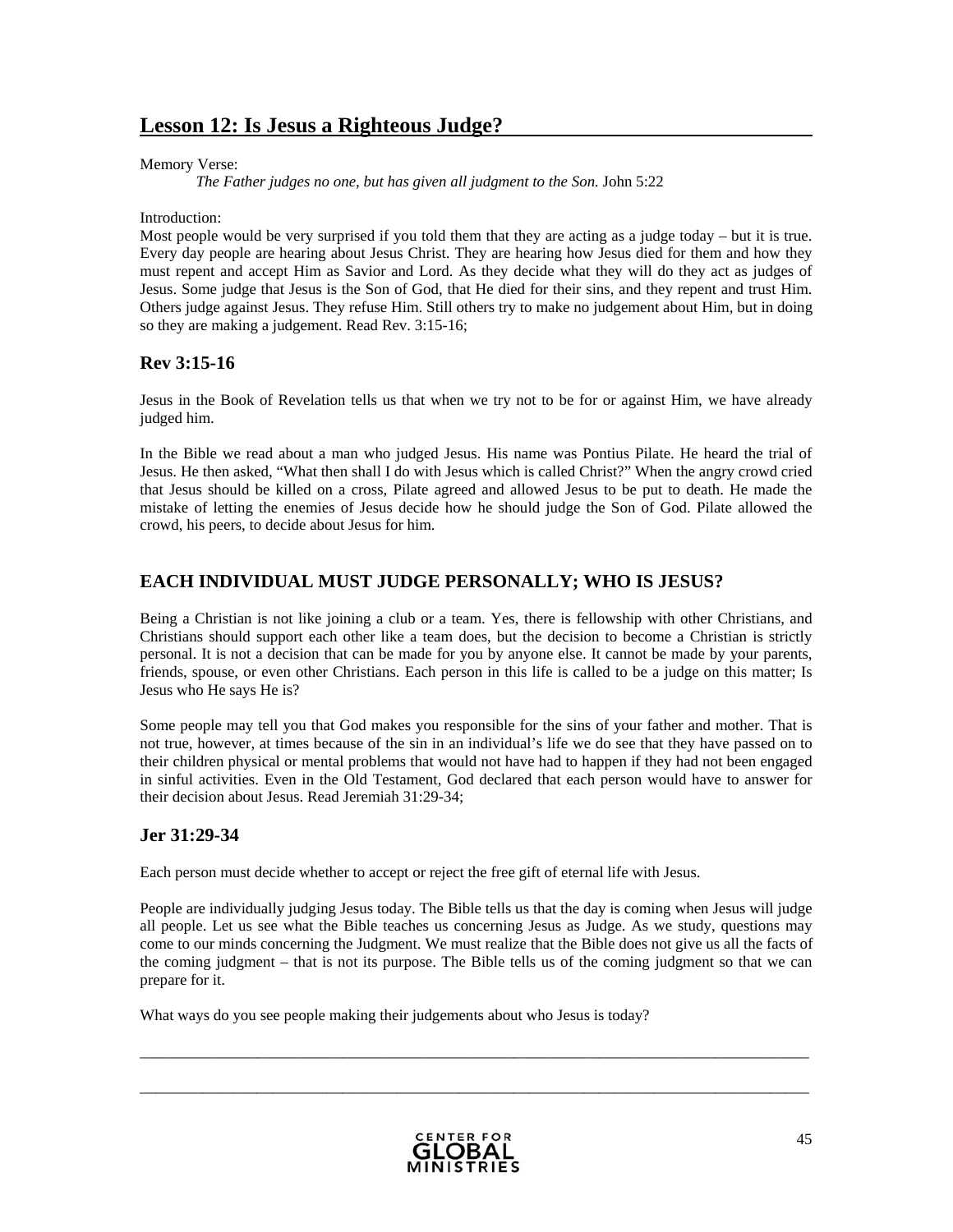### **JESUS SHALL JUDGE AND RAISE ALL PEOPLE ON THE LAST DAY**

Certainly many people believe that there will be a judgement of them at some time when they die. Some people engage in doing as many "good deeds" as they can. They tell you that this way they hope to "offset" the bad things they have done. But the Bible teaches that even one sin makes a person unacceptable to God, unless Jesus stands in front of God on our behalf.

Consider this story. Let's suppose we are making an omelet of three eggs. When we crack open the first two eggs they are fine and we stir them together with some milk. But when we crack open the third egg, it is spoiled. It is black and reeks with a smell we can hardly stand. Suppose we go ahead and mix it in with the two good eggs, what have we done to the entire omelet? We have ruined it. Sin is like that. Even one sin makes us fully sinful to God. No matter how hard we try to do good things, if we have committed any sin, and we all have, the Bible tell us we will stand in judgement. Only Jesus can stand between us and God when we are called to the final judgement.

Read Ezek. 18:4

### **Ezek 18:4**

Read carefully John 5:26-30

### **John 5:26-30**

Now consider some truths that this passage teaches us:

- 1. God has given to Jesus the power to judge: verse 27
- 2. The Judgment of Jesus will be just: verse 30
- 3. All people will be raised so that they may appear in judgment. The great and the small will be there. The rich and the poor will be there. The good and the evil will be there. The people of all tribes will be there The bible says, "All who are in the tombs will hear His voice and come forth" (verses 28 & 29).

People who believe in the last judgement are correct. How we respond to His words will determine how we are judged by Him. Read the words of Jesus below about those who hear His words.

### **John 12:46-48**

How we respond to the word of Jesus will determine our eternal destiny.

### **ALL SHALL BE GATHERED BEFORE THE JUDGEMENT SEAT**

Some people believe that they can escape the final judgement. They may believe that in life they are just another animal that when it dies there is nothing. They may believe that God is a "God of Love" and would never condemn any one to Hell. They are actually right, but terribly wrong. God is a God of Love and He does not condemn anyone to Hell. Each person makes that decision personally. God gives them every possible chance. We as individuals are the ones who condemn. God wants everyone to be saved. Read 2 Peter 3:7-10;

### **2 Pet 3:7-10**

God is patient, but the judgement will come upon everyone.

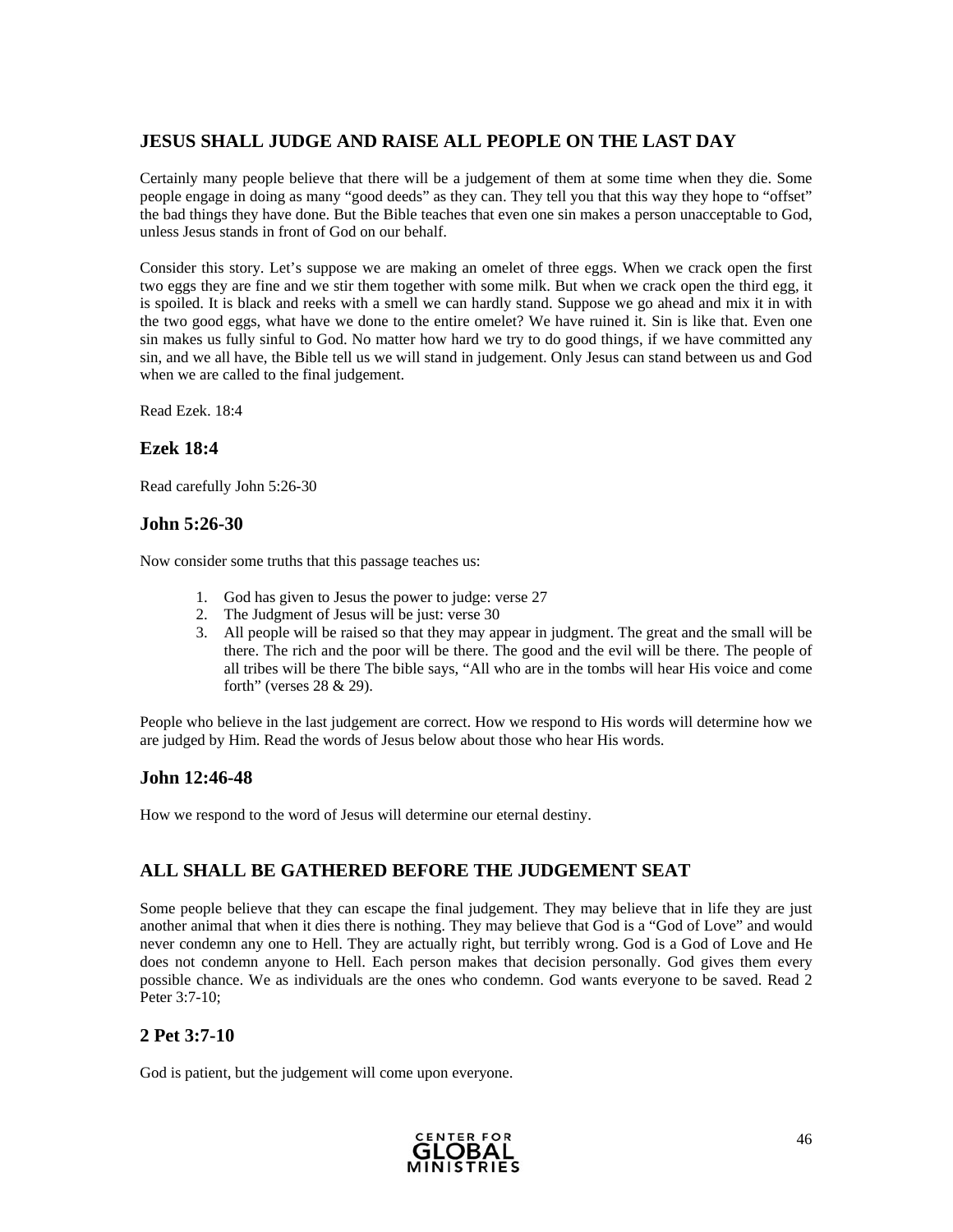What other ways do people use to try to avoid the last Judgement?

Now read Matthew 25:31-46 and Revelation 20:11-15

### **Matt 25:31-46**

### **Rev 20:11-15**

Once again the Bible makes it very plain to us that all must appear at this time of judging. None shall escape. Let us see some of the things that shall happen at that time:

\_\_\_\_\_\_\_\_\_\_\_\_\_\_\_\_\_\_\_\_\_\_\_\_\_\_\_\_\_\_\_\_\_\_\_\_\_\_\_\_\_\_\_\_\_\_\_\_\_\_\_\_\_\_\_\_\_\_\_\_\_\_\_\_\_\_\_\_\_\_\_\_\_\_\_\_\_\_\_\_\_\_\_\_\_\_

 $\_$  ,  $\_$  ,  $\_$  ,  $\_$  ,  $\_$  ,  $\_$  ,  $\_$  ,  $\_$  ,  $\_$  ,  $\_$  ,  $\_$  ,  $\_$  ,  $\_$  ,  $\_$  ,  $\_$  ,  $\_$  ,  $\_$  ,  $\_$  ,  $\_$  ,  $\_$  ,  $\_$  ,  $\_$  ,  $\_$  ,  $\_$  ,  $\_$  ,  $\_$  ,  $\_$  ,  $\_$  ,  $\_$  ,  $\_$  ,  $\_$  ,  $\_$  ,  $\_$  ,  $\_$  ,  $\_$  ,  $\_$  ,  $\_$  ,

1. **A separation shall be made**. See Matthew 25:32-33. This separation shall be made according to where the people are spiritually. In these verses, sheep are used to represent the Christians; goats are used to represent unsaved. They are separated before any word is spoken concerning their good or bad works. They are put into one group or the other because of whose they are. Christ then calls attention to the works of these two groups. Their works show their lost or saved condition. Their actions, not their words, prove their true spiritual condition. Read James 2:18;

### **James 2:18**

In Revelation 20:11-15 we are told again that there will be a separation. This time a different idea is used to teach the same truth. The unsaved will have all their works written in the book and they will be judged according to their works. And as we saw in the example of the omelet, even one sin will judge them. The Christians will have their names written in the Book of Life. There is one thing we should understand before we go any further. No mistakes will be made at this judgment. All the facts of the case will be known. Jesus, himself, will be the Judge.

- 2. **The Christians enter into life that lasts forever**. Jesus makes it very clear that His sheep, those who have their names written in the Book of Life, will enter into life forever with Him. Those who have accepted Jesus as Savior and Lord, while they were living upon the earth, will be accepted by Jesus, at that day.
- 3. **Those who are not Christians will be judged according to their works and thrown into the lake of fire**. Some verses teach us that a man is guilty because he has failed to believe in the name of Jesus. Read John 3:18.

### **John 3:18**

Let us think about it in this way. Suppose a man breaks a law. He is caught and taken before the judge. The judge hears the case and finds that the man is guilty. He says that the man must pay a fine or go to jail. Now suppose a friend of the guilty man comes and says that he will pay the fine. But the man refuses to allow anyone to pay the fine for him. Then the judge says, "Very well, if you refuse help you must go to jail." The man is then put in jail.

One person could tell about the trial and say that the man was put in jail because of the law he had broken. Another could say that the man was put in jail because he refused the help that another offered to him. Both men would have spoken the truth. The man was guilty because of his crime. He remained under this punishment because he refused the help offered him.

It is the same with the person who has rejected Jesus. He is punished because of his sins. Read Romans 6:23.

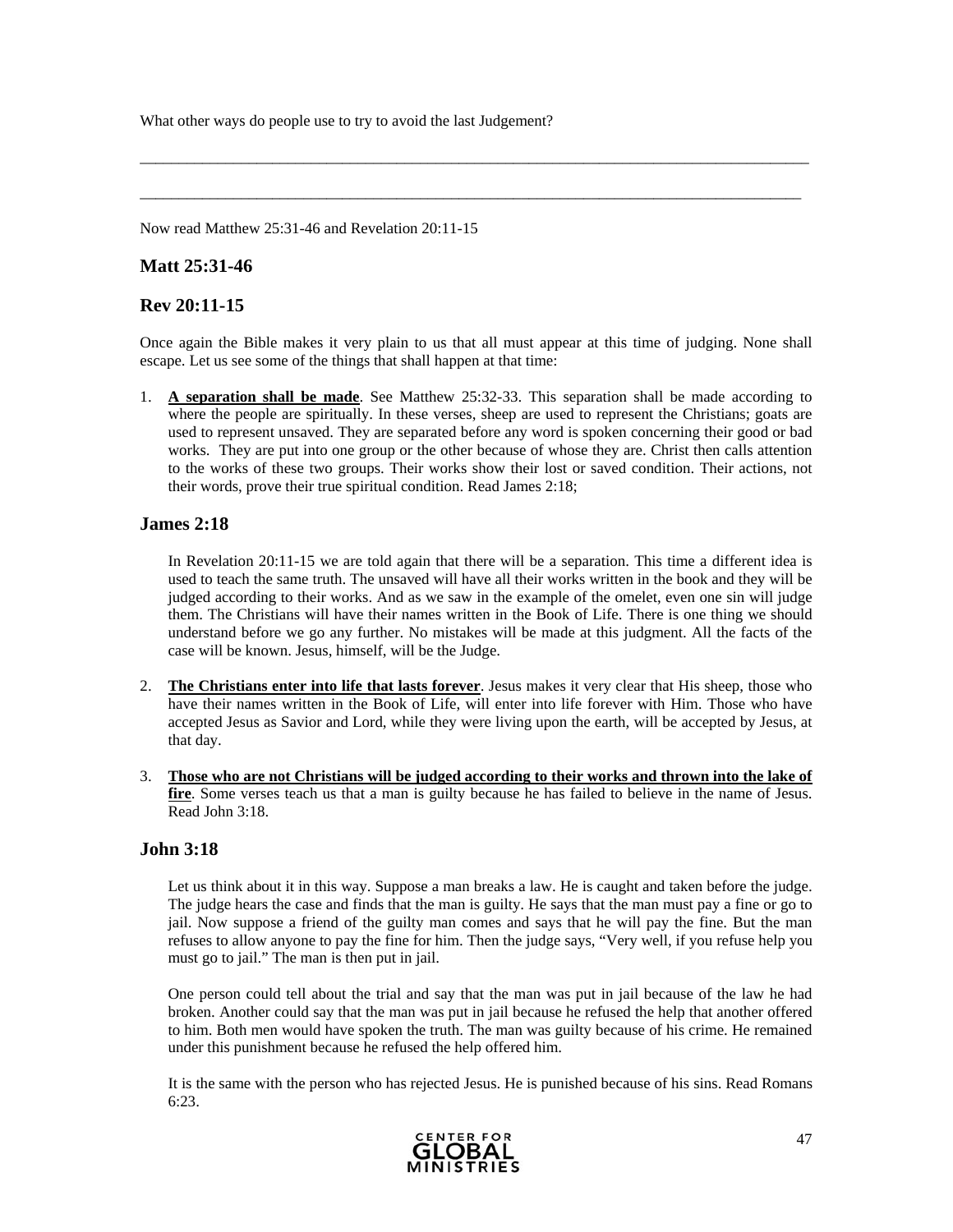### **Rom 6:23**

Jesus paid the punishment for the lost man's sins by dying on the cross for him. If the man refuses the salvation that Jesus offers him, then that man remains under punishment because he has refused Jesus. There is no other help or hope for the man who refuses the salvation that Jesus offers.

The man who refuses Jesus while living here on earth shall one day stand before Jesus. Jesus will then be his Judge. If he has refused all that Jesus has done for him then Jesus, the Holy Judge, shall refuse him in that day. He will be thrown into the lake of fire-a place of punishment forever. Look back at Revelation 20:14-15.

Next week we will study our final lesson in this series – Who is Jesus for?

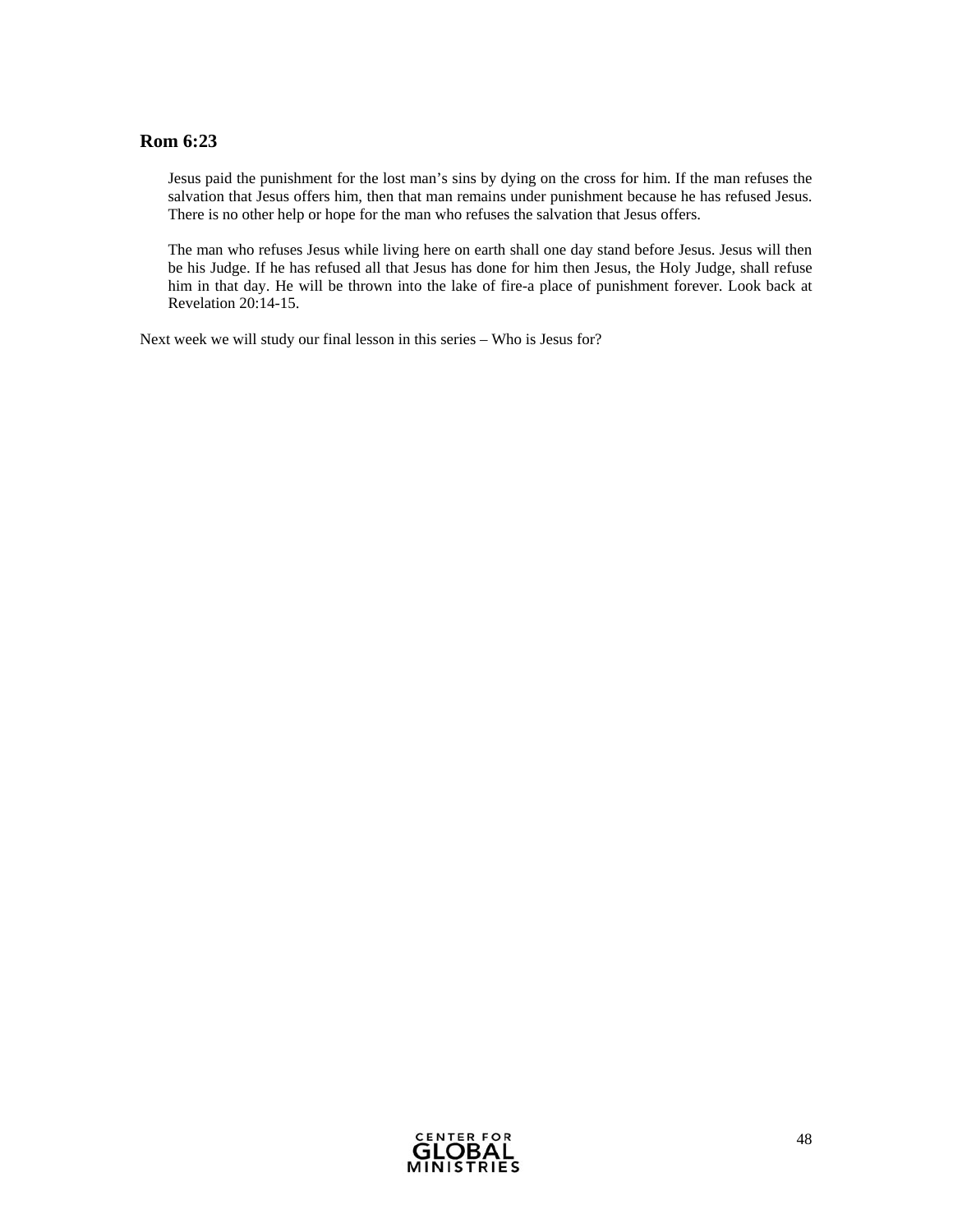### **Lesson 13: Who is Jesus for?**

Memory Verse:

*For God so loved the world that He gave His only Son, that whoever believes in Him should not perish but have eternal life.* John 3:16

#### Introduction:

In the very beginning Satan led Adam and Eve into sin through a lie. Adam and Eve were personally responsible for their sin because they chose to believe the lie of Satan rather than the truth of God. Satan is still leading people into sin with his lies. One of the great lies that Satan is telling around the word today is this: "Jesus is a God for the European and American, not the Oriental, or the African, or the Moslem, or the whoever." Those who listen to and follow this lie will be lost forever.

Those who think for themselves and read the bible will never be deceived by this lie. We all know that there is only one God. He is the God of all people. He has made all people. The Bible also teaches us that this one God has only one plan of salvation. This plan of salvation is the same for all people of the earth. Kings and queens who are to be saved must repent and trust Jesus as Savior and Lord in the same way as the poorest man. The teacher in the university must repent and trust Jesus in the very same way as the man who has never been to school. The black man, the brown man and the white man must all repent and trust Jesus in the very same way if they are to find salvation and life that lasts forever. Yes, there is one God, one Savior, and one way to salvation.

Satan lies and says that Jesus is for the white man alone. God speaks clearly in the Bible and says that Jesus is for all people. Let's study God's Word concerning this matter.

### **THE PROPHETS SAID THAT JESUS WAS FOR ALL PEOPLE**

Read Genesis 22:18 and Galatians 3:16

### **Gen 22:18**

### **Gal 3:16**

The verse in Genesis teaches us that it was God's plan to show favor to all the peoples of the earth through the son of Abraham. The verse in Galatians is referring to this promise that we have just read in Genesis. It is made clear to us that the Son who is to show favor to all the people of the earth is Jesus Christ. God has made it plain in the Old Testament that the promised Savior it to be for all the world.

In the  $49<sup>th</sup>$  chapter of Isaiah we read prophecy concerning the promised Savior. We find these words concerning this promised One in the last part of verse 6, "I will give you a light to the nations, that my salvation may reach to the end of the earth." Jesus said that he was the Light of the World. There can be no doubt about this. God planned that Jesus should be a light showing the way of salvation to all the peoples of the earth.

#### **Isa 49:6**

### **THE ANGELS SAID THAT JESUS WAS FOR ALL THE PEOPLE**

Read Luke 2:10-11

**Luke 2:10-11** 

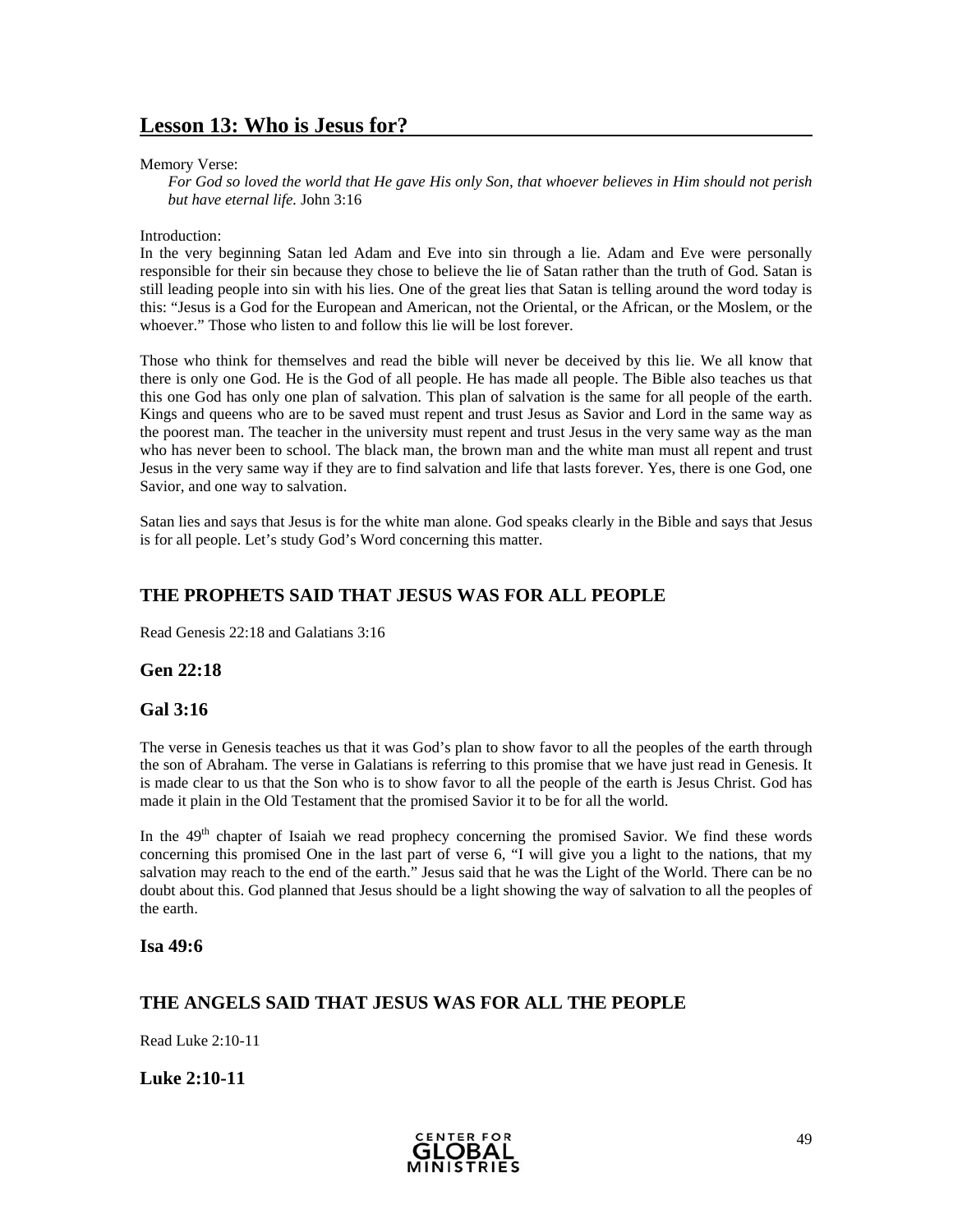The angels at the birth of Jesus came declaring the message that God had given them. In their message from God they say clearly that Jesus is the Savior and that He is for all people.

### **JOHN THE BAPTIST SAID THAT JESUS WAS FOR ALL PEOPLE**

When John the Baptist was preparing the way for Jesus he spoke of Jesus with these words, "Behold, the Lamb of God, who takes away the sin of the world," (John 1:29), John the Baptist understood that Jesus had not come to save one race of people. John knew that Jesus would be the Savior of all who would repent and trust Him.

### **John 1:29**

### **JESUS HIMSELF SAID THAT THE MESSAGE OF SALVATION WAS FOR ALL PEOPLE**

Before He went up into heaven, Jesus spoke to his disciples and said, "Go therefore and make disciples of all nations, baptizing them in the name of the Father and of the Son and of the Holy Spirit." (Matthew 28:19). Jesus was telling the disciples that the message of salvation was for all the people of the earth.

### **Matt 28:19**

### **GOD HAS ONLY ONE PLAN OF SALVATION FOR ALL PEOPLE**

Let's remember our memory verse for this lesson, John 3:16. From it we learn that God loves all people. We also learn that God gave Jesus, His only Son, so that anyone who would trust Jesus will not be lost but have life forever.

### **John 3:16**

Satan may try to make people believe that Jesus is for one group of people only, but this is a lie against the truth which God teaches. God makes it very clear that Jesus is the Savior of all people. Every person who repents and trust Jesus will have life that lasts forever. Let us not be deceived by the lies of satan. Let us believe God.

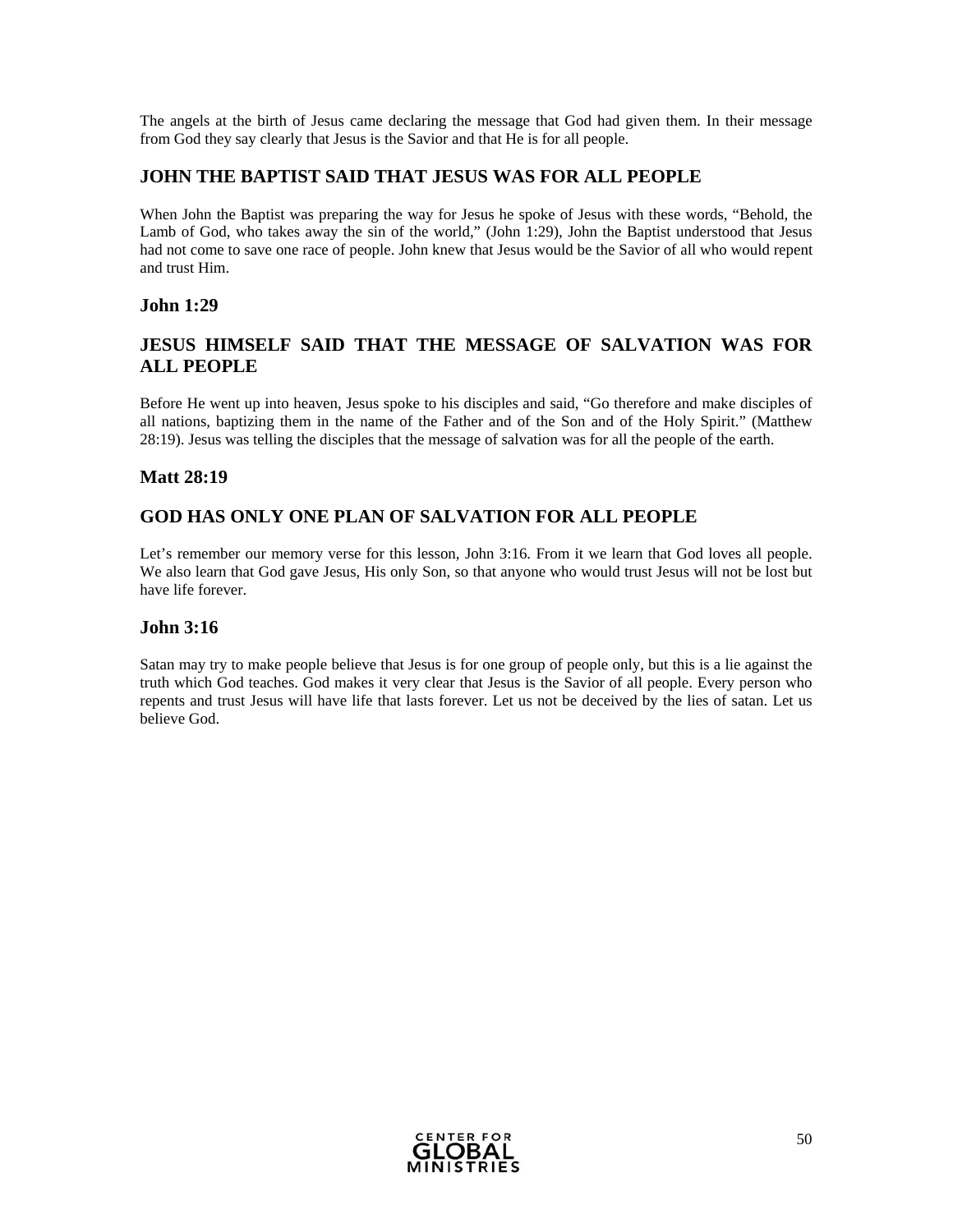### **FINAL THINGS:**

Who do you believe Jesus is?

Have you made him your personal Savior and Lord of your life?

NO YES

If you have never accepted Jesus, would you like to now?

YES NO

If you would like to accept Jesus as your personal savior, either ask someone to pray with you the prayer below. If no one is available, pray it yourself and then tell someone who is a Christian that you have asked Jesus into your heart. Ask them to help you find a church. You will also want to be baptized like Jesus was to show others that you are now following Him.

 $\overline{\phantom{a}}$  , and the contribution of the contribution of the contribution of the contribution of the contribution of the contribution of the contribution of the contribution of the contribution of the contribution of the

**"Jesus, I am a sinner. I am sorry for my sins. I know who you are. You are the Son of God. My Savior. I know you died on the cross in my place to pay the price God requires for my sins. I accept you as my personal savior. I know that I am saved and will live with you forever because you have promised this to all who call on your name. Aman."** 

If you are not ready to accept Jesus at this time, but would like for someone to pray for you, ask someone who is a Christian to do that.

If you are already a Christian, write down below some of the things that God illuminated to you through the study of His Word in this series.

\_\_\_\_\_\_\_\_\_\_\_\_\_\_\_\_\_\_\_\_\_\_\_\_\_\_\_\_\_\_\_\_\_\_\_\_\_\_\_\_\_\_\_\_\_\_\_\_\_\_\_\_\_\_\_\_\_\_\_\_\_\_\_\_\_\_\_\_\_\_\_\_\_\_\_\_\_\_\_\_\_\_\_\_\_\_

\_\_\_\_\_\_\_\_\_\_\_\_\_\_\_\_\_\_\_\_\_\_\_\_\_\_\_\_\_\_\_\_\_\_\_\_\_\_\_\_\_\_\_\_\_\_\_\_\_\_\_\_\_\_\_\_\_\_\_\_\_\_\_\_\_\_\_\_\_\_\_\_\_\_\_\_\_\_\_\_\_\_\_\_\_\_

\_\_\_\_\_\_\_\_\_\_\_\_\_\_\_\_\_\_\_\_\_\_\_\_\_\_\_\_\_\_\_\_\_\_\_\_\_\_\_\_\_\_\_\_\_\_\_\_\_\_\_\_\_\_\_\_\_\_\_\_\_\_\_\_\_\_\_\_\_\_\_\_\_\_\_\_\_\_\_\_\_\_\_\_\_\_

\_\_\_\_\_\_\_\_\_\_\_\_\_\_\_\_\_\_\_\_\_\_\_\_\_\_\_\_\_\_\_\_\_\_\_\_\_\_\_\_\_\_\_\_\_\_\_\_\_\_\_\_\_\_\_\_\_\_\_\_\_\_\_\_\_\_\_\_\_\_\_\_\_\_\_\_\_\_\_\_\_\_\_\_\_\_

\_\_\_\_\_\_\_\_\_\_\_\_\_\_\_\_\_\_\_\_\_\_\_\_\_\_\_\_\_\_\_\_\_\_\_\_\_\_\_\_\_\_\_\_\_\_\_\_\_\_\_\_\_\_\_\_\_\_\_\_\_\_\_\_\_\_\_\_\_\_\_\_\_\_\_\_\_\_\_\_\_\_\_\_\_\_

\_\_\_\_\_\_\_\_\_\_\_\_\_\_\_\_\_\_\_\_\_\_\_\_\_\_\_\_\_\_\_\_\_\_\_\_\_\_\_\_\_\_\_\_\_\_\_\_\_\_\_\_\_\_\_\_\_\_\_\_\_\_\_\_\_\_\_\_\_\_\_\_\_\_\_\_\_\_\_\_\_\_\_\_\_\_